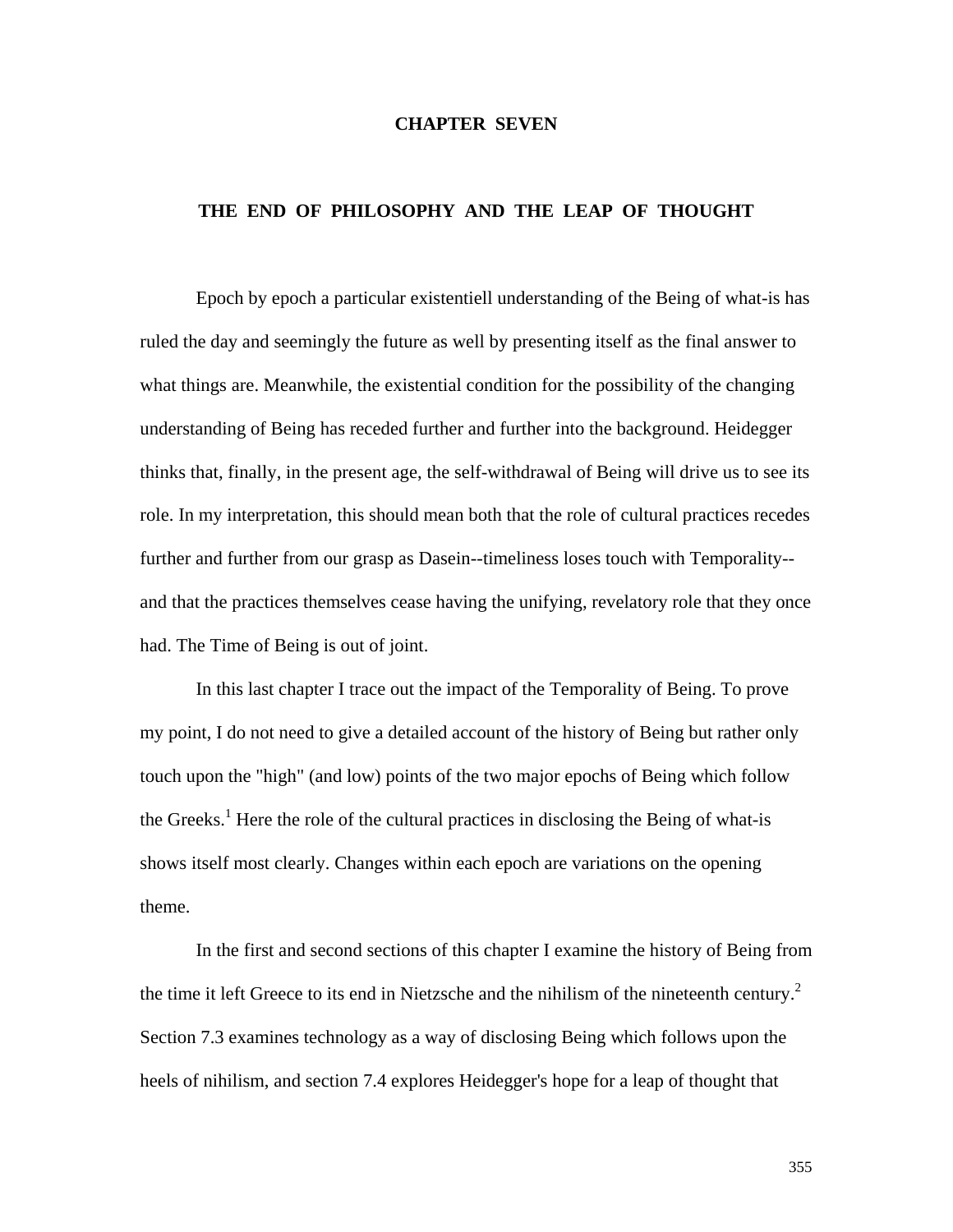would give Being a new beginning as radical as that which started metaphysics on its path. The last section offers some reflections on Heidegger's philosophy.

#### 7.1 The Modern Epoch

 The philosophy of Plato and Aristotle proves to be the end of Greek thought, but, true to the nature of Dasein's finitude, it is "an end that at the same time indirectly prepares the possibility of the modern age" (QCT 143/103). The paradigm of knowledge as a "knowing that" and our forgetfulness of our dependency on Being launches metaphysics into a history that reaches its denouement in contemporary nihilism and the technological domination of what-is.

 We need not go into the details of this history up to the modern epoch, which is our subject in this section, but we should chart its course through major peaks and valleys. Each of the three epochs in the history of Being has a peak and then is leveled off by the trivialization of the Anyone.<sup>3</sup> According to Heidegger, the Roman world assimilated Greek philosophy and its terminology by transforming both according to their own understanding of Being. The rootlessness of the history of metaphysics begins with this "translation of Greek experience into a different way of thinking" since Roman philosophy no longer grew directly out of the Greek culture in which metaphysics arose (OWA 23/8). Roman philosophy marks the degeneration of the first epoch in the Temporal way that Being is given.

 Heidegger places particular emphasis on two examples of such a translation of Greek thought into Roman experience. The Greek term `hupokeimenon' becomes the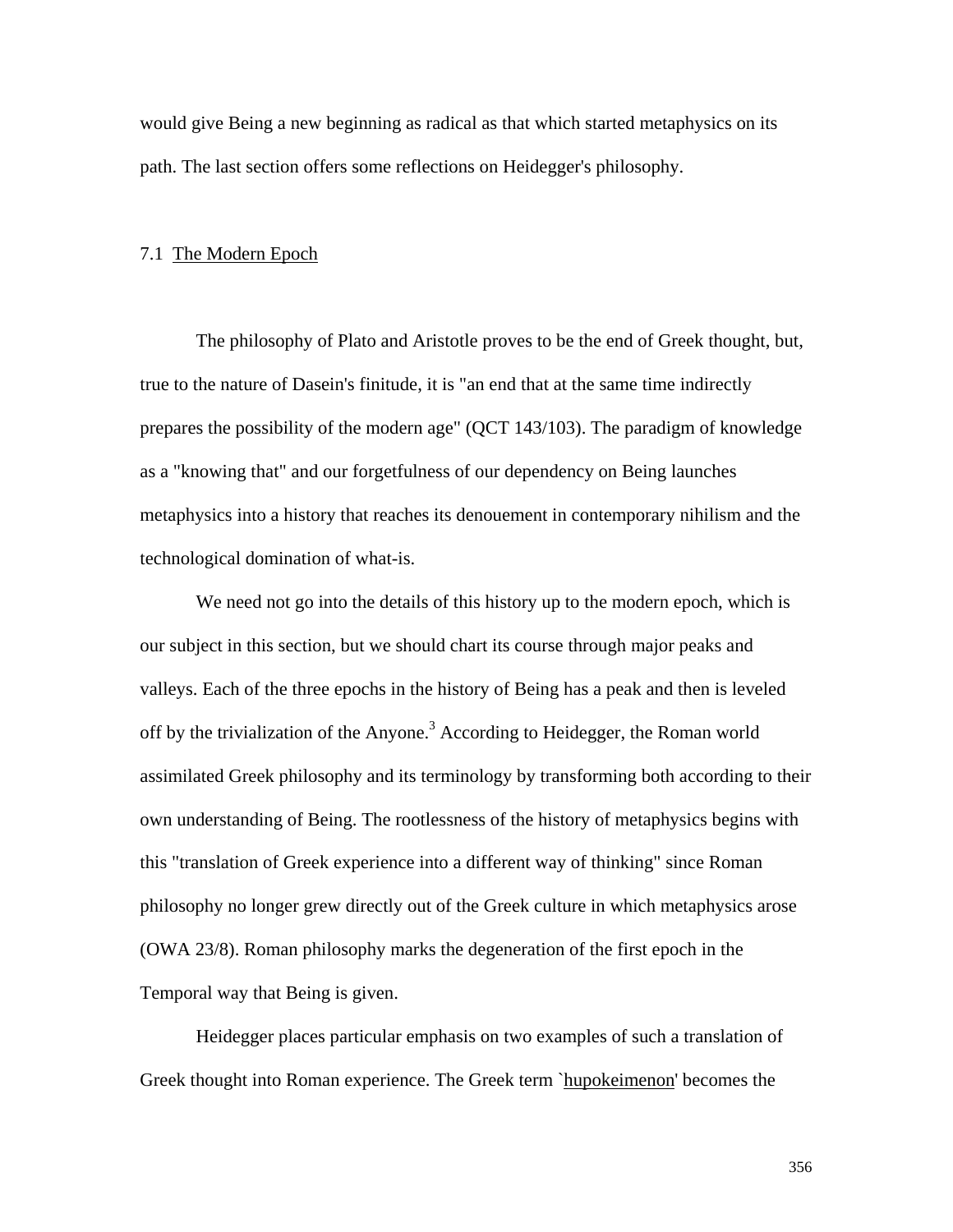Latin `subiectum,' and `theoria' becomes `contemplatio.' Heidegger argues that, while `hupokeimenon' meant the ground of the thing lying before us, directing the Greeks to Being, the Latin `subiectum' (later spelled `subjectum') points toward actuality in a simple, factual sense, directing the Romans and the whole history of metaphysics to what-is as present-at-hand. Claiming that `theoria' indicated the highest form of Dasein for the Greeks, "a reverent paying heed to the unconcealment of what presences," Heidegger claims that the Latin `contemplatio' suggests a "looking at that sunders and compartmentalizes," one which partitions things into separate individuals present-at-hand (QCT 164-66/48-50). The implications of these translations are not completely foreign to Greek thinking; otherwise, the transplanted philosophy would never have had enough internal nourishment to take hold in Roman soil at all. Instead, Plato's notion of "looking at" the idea and Aristotle's conviction about the "whatness" of Being prepare the path of thinking.

 The Middle Ages span the Christian epoch of Being. In his discussions of the history of Being, Heidegger focuses on its peregrination from Greece to Italy and then across the map of Europe in the Middle Ages and modern era. Hence, he neglects the other crucial source of Western civilization and the medieval worldview: the Middle East where the Judeo-Christian tradition began. His few remarks on the subject suggest that he thinks this tradition's essential content finds its expression in the philosophy of Plato. For example, he says that the "Christian-ecclesiastical and theological interpretation of the world" takes its hierarchy of what-is from "the Jewish-Hellenistic world," a hierarchy whose "fundamental structure was established and given its ground through Plato at the beginning of Western metaphysics" (QCT 64/221).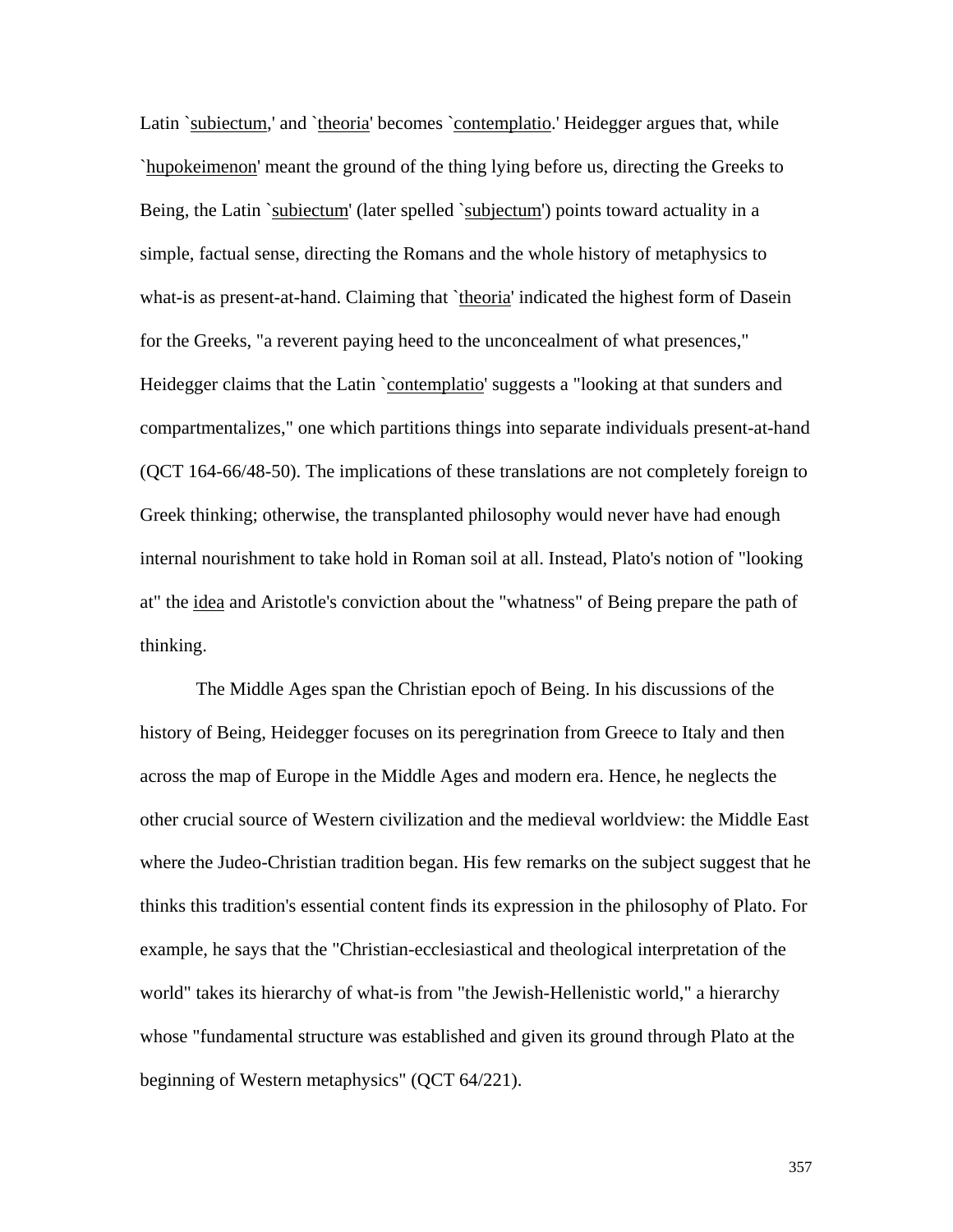The essential content of Christianity, viewed in this debatable way, is its metaphysical manifestation. Certainly theology bears the indelible mark of Plato, but the Christian understanding of Being is not identical with Plato's either in its philosophical expression or its way of dealing with things. Heidegger tacitly recognizes this, however, by presenting the Middle Ages as a distinct epoch in the history of Being. What-is is grounded not in the impersonal realm of Platonic ideas but in a creator God. Cultural practices reveal what-is not as phusis--things coming forth and showing themselves in the clearing--but as God's creation. The work of art that manifests this understanding of Being is not the temple gathering earth and sky, mortals and gods, but the cathedral showing that God watches over every facet of earthly life and directing us to the world beyond.

 Plato's metaphysics and medieval Christianity share the view that a "suprasensible" realm gives order and significance to this world, but the Christians view this realm as the divine mind of the Creator. In the Middle Ages what-is is arranged in a hierarchy and assigned a specific rank not by phusis but by God. Truth is still correspondence, rather than unconcealedness, but this correspondence is not between ideas in our mind and objects "out there" but between these objects and the rational, preconceived plan in God's mind. It is this pattern that sets up the possibilities for understanding what-is and dealing with it accordingly. Augustine recognized that we are a question for ourselves, as Heidegger thought, but he has faith that God supplies the answer which determines both our Being and that of everything else which is. The question of Being was raised anew at the beginning of the Christian epoch, but it was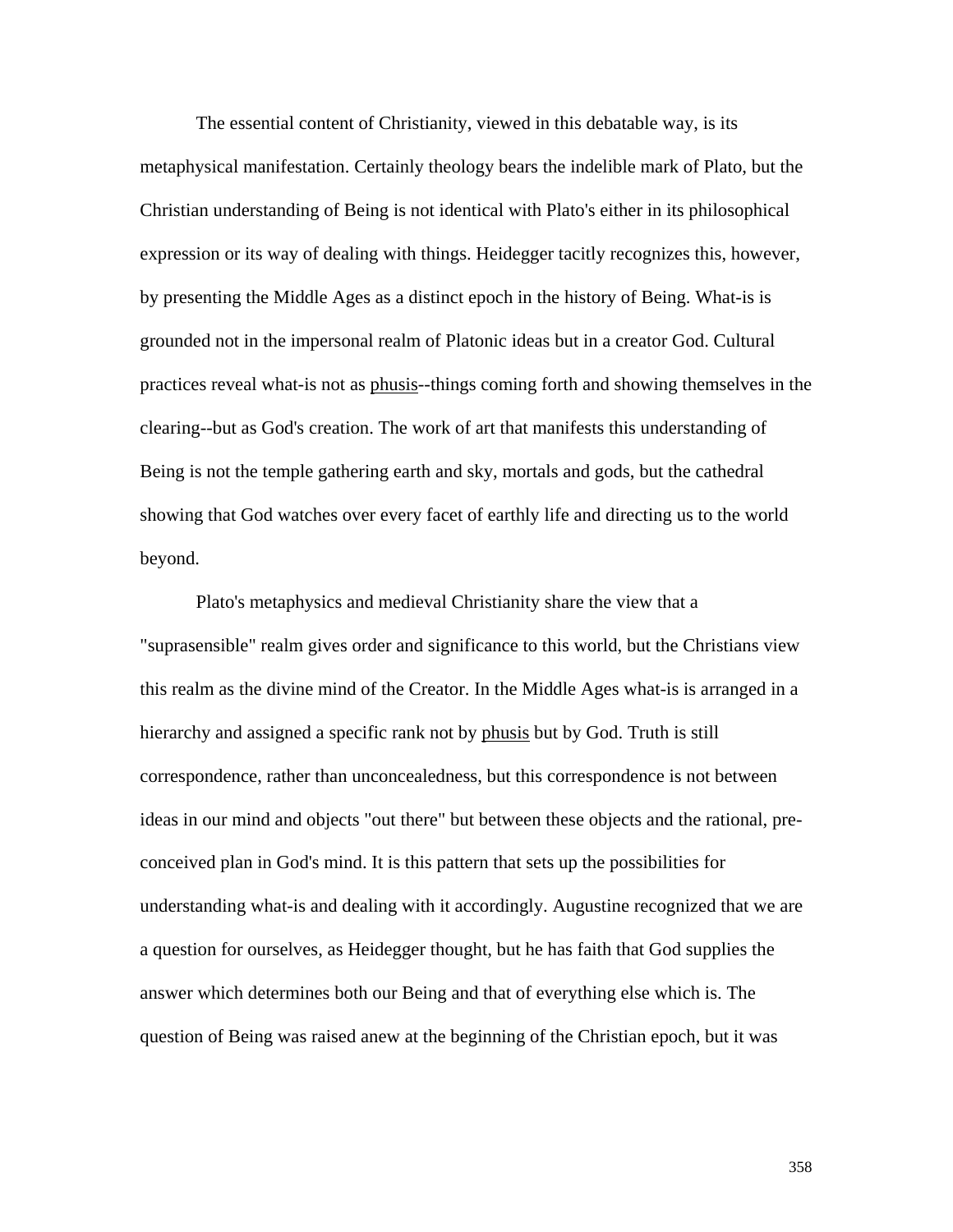promptly answered. At the other end of the epoch, this answer was leveled and trivialized in scholasticism.

 At the beginning of the modern epoch, our relationship to God changes, but this notion of a rationally pre-conceived plan is taken over and transformed--"repeated"--by the next stage in the history of Being. Now human reason "makes itself predominate and even sets itself up as absolute" (IM 193/147). Descartes's philosophy marks "the decisive beginning of the foundation of metaphysics in the modern age," and "his thought remains the ground for all subsequent thought" (N4 101/147).

 With Descartes's search for a "fundamentum absolutum inconcussum"--an absolutely unshakable foundation, philosophy begins an inward turn that seals its fate. Freeing ourselves from our obligations as God's creature, we look to ourselves as the ground for our beliefs. The ideal of certainty about our salvation, which was based on knowledge of a being other than ourselves, becomes the ideal of certainty about ourselves and our own explicit knowledge. In fact, the medieval certainty of salvation was not based on explicit knowledge at all but rather on the security of the religious rituals and routines of daily life in the Middle Ages, many of which took place in the shadow of the cathedral.

 Heidegger comments that the claim to an absolutely unshakable foundation for thinking originates in that emancipation of man in which he frees himself from obligation to Christian revelational truth and Church doctrine to a legislating for himself that takes its stand upon itself." We, not God, are responsible for our knowledge, and we "take a stand upon" it by evaluating and criticizing it. Dasein's transcendence as a "standing toward" Being undergoes a radical change. Now "self-liberating man himself posits what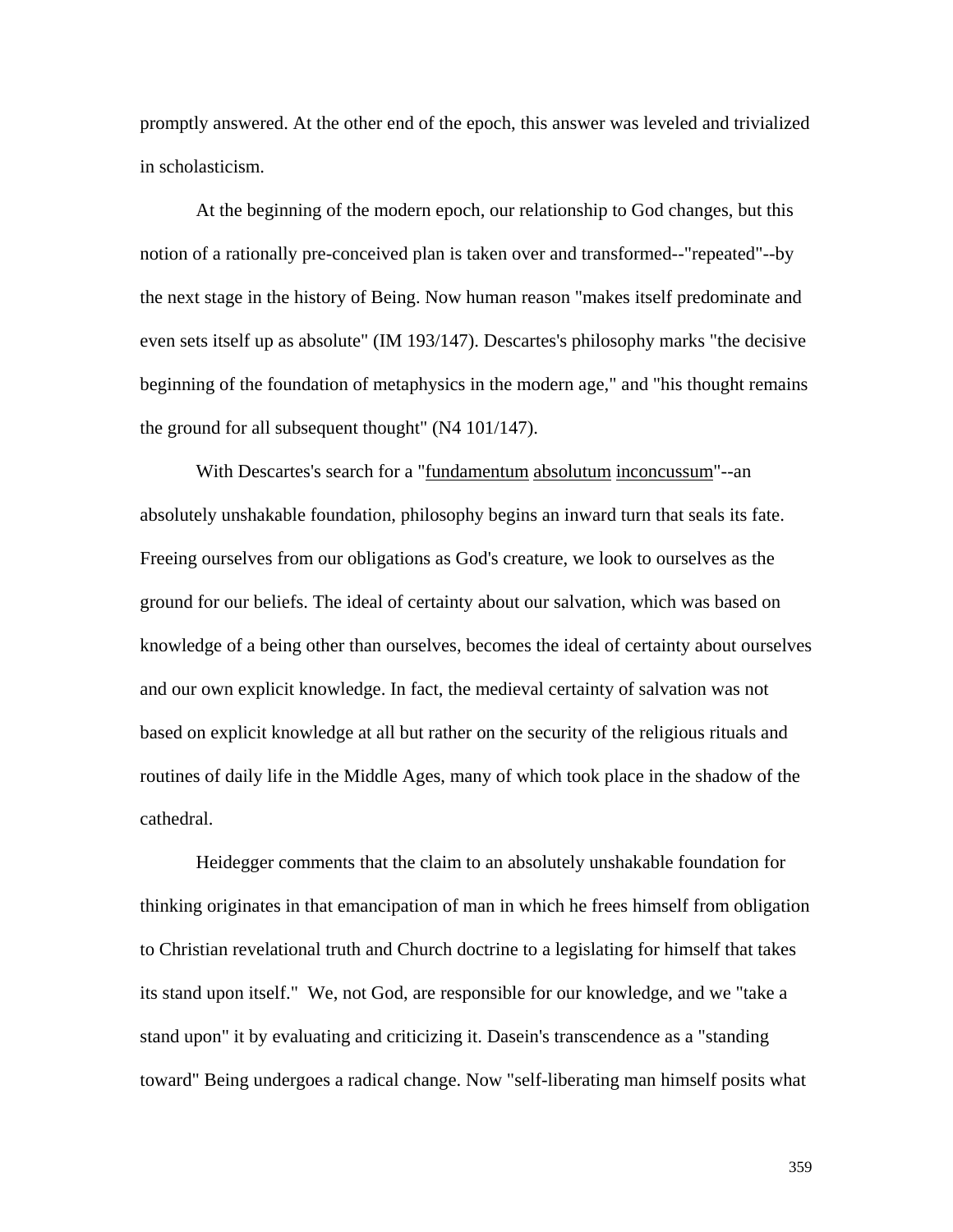is obligatory," and, because of this, what is obligatory "can henceforth be variously defined" (QCT 148/107).

 The notion of self-legislated obligation sets in motion the series of successive proposals and counterproposals in the history of metaphysics from Descartes to Nietzsche. "The consciously posited binding appears in many guises and disguises." Looking at this history from the viewpoint of the imposed obligation, Heidegger lists the forms that the binding has taken: human reason and its law in the Enlightenment, the real which is ordered by human reason in Positivism, social progress, nationalism, and the victory of the proletariat (N4 99/145). Creativity, once the mark of God, becomes our prerogative and "finally passes over into business enterprise" (QCT 64/220). Eventually we lose any sense of obligation, and nihilism comes to reign. We will examine this concluding stage in more detail in the next section.

 What makes the modern era so distinctive? Why should these various notions of human-centered obligation follow in the wake of Descartes's demand for rational selfcertainty and eventually trail off into the nihilism which puts an end to philosophy after its 2500 year history? Heidegger suggests we would be "thinking crassly," or much too simplistically, if we concluded that the crucial development happens when dominion over what-is passes from God to man and that its final stage arrives when Nietzsche announces that "God is dead" and puts man in the place of God. Rather Heidegger thinks the place of God as the creator and preserver of what-is is vacated at the end of the Middle Ages and remains empty. Just as the Greek understanding of Being as phusis was replaced by Roman actuality, now "another metaphysical place can loom on the horizon"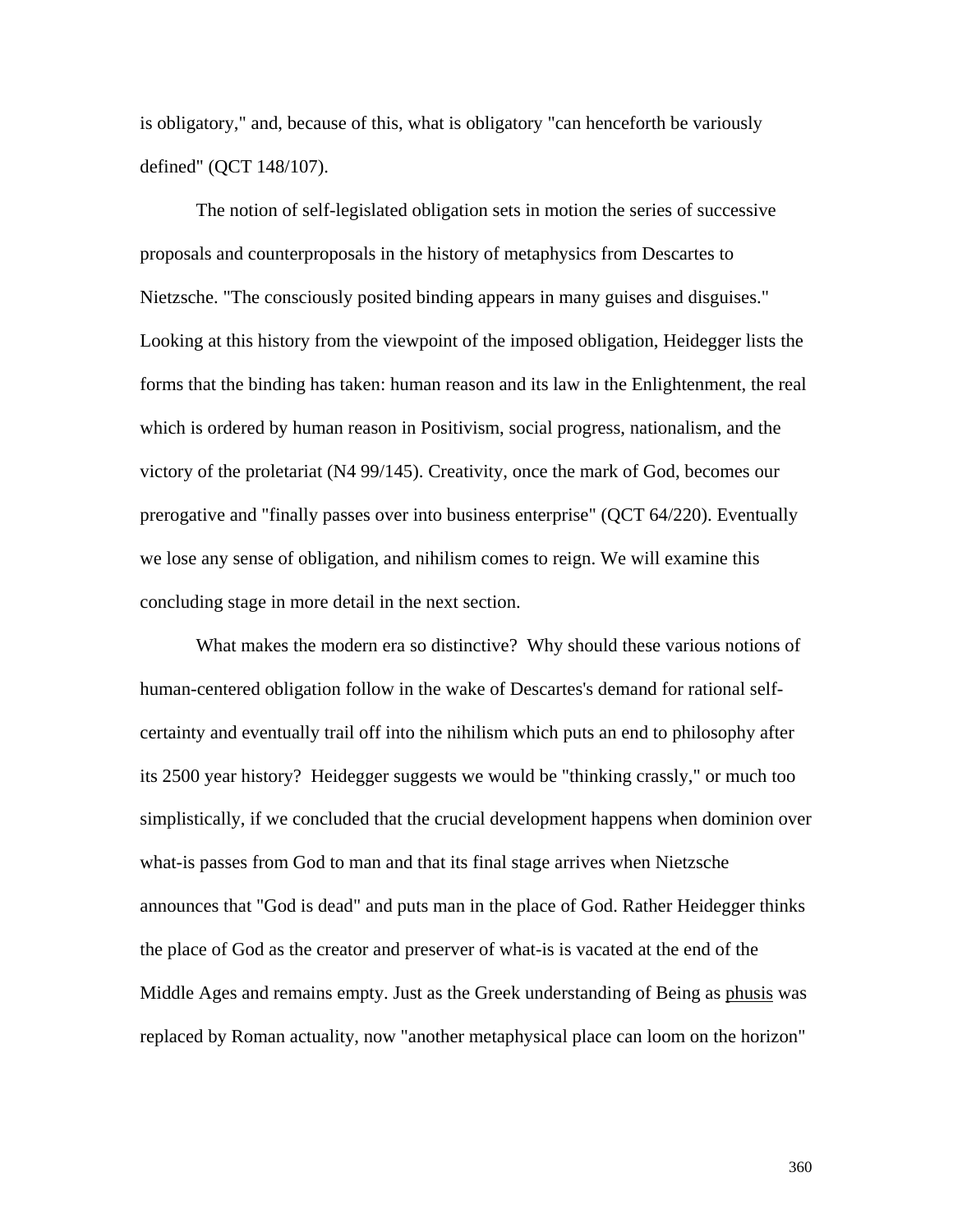as a very different sort of grounding of what-is (QCT 99f./255). This is the place of the subject.

 A new epoch within metaphysics arises with Descartes's dictum "I think, therefore I am" and his subsequent grounding of the security of both God and what-is on our thoughts about them. "All consciousness of things and what-is as a whole is referred back to the self-consciousness of the human subject as the unshakable ground of all certainty . . . . The reality of the real is representedness through and for the subject." Perhaps taking his clue from the French Revolution, Kant sees human thought as constructing its reality. Nietzsche's doctrine simply carries out Descartes' insight in the most radical way (N4 86/129). The subject becomes the one who not only represents its reality but makes the real in general what it is as a product of the will to power. For Nietzsche, unlike for Descartes and Kant, reality is no given text which we interpret or no way things are in themselves, but rather only an interpretation of the "motley whirl of the senses" which increases our power.<sup>4</sup>

 The essence of human being changes when we become "subject"; what we take ourselves to be changes. For Heidegger, the change is illustrated in a fundamental change in philosophical vocabulary. When the language of Being builds a new house, new words come to be spoken. Just as the change from theoria to contemplatio marked the transformation from the Greek to the Roman and subsequent medieval period, a dramatic change in the Latin terms `subjectum' and `objectum' marked the transition from the medieval to the modern period.

 `Subjectum,' as noted above, had been the Roman word for the Greek `hupokeimenon,' indicating literally that which is thrown `sub' or `under' a thing. This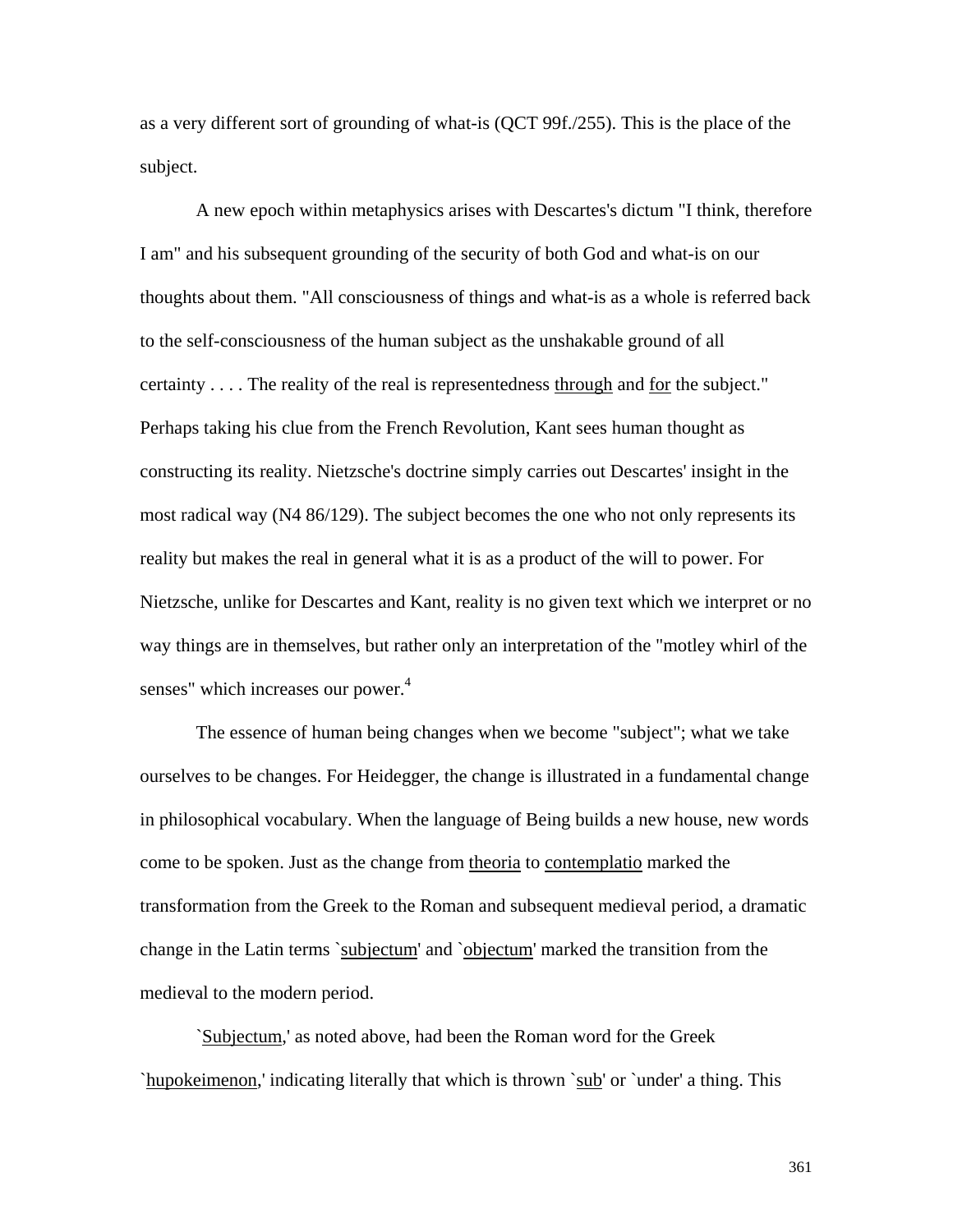"substance" is the enduring actuality of a thing which "supports" its changing properties. Hence, the term `subjectum' could apply to any thing, that is, to animals and rocks as well as individual humans. On the other hand, the term `objectum' was first used to talk about the images we "throw against" our mind when we think of a unicorn, God, a scene from childhood, etc. Hence, Descartes, following the older usage, could speak of the "objective reality" of an idea and mean only its reality as a "picture" of something "outside" of it.

 But, starting with Descartes, the terms begin to undergo a fundamental reversal of significance. `Subject' becomes a term applicable only to human beings and "no longer serves as a name and concept for animals, plants, and minerals" (N4 119/168). `Subjects' are those things which have the ability to mentally represent other things, and `objects' now are those things "outside" of us. Eventually ideas no longer have intrinsic "objective reality" but instead are only our subjective representations. They are "objective" only if there is an "object" outside of us which they represent to us and to which they correspond. Correlatively, objects take on reality for us in so far as they are known.

 The shift in the significance of these words indicates the shift in the grounding of what-is. "What-is as a whole is now taken in such a way that it is in being and only in being to the extent that it is set up by man, who represents and set forth. . . . The Being of what-is is sought and found in the representedness of the latter" (QCT 129f./89f.). Cartesian certainty is achieved precisely by the two-fold duplication of reflective consciousness: we are present to the object in re-presenting it, which is the way it presents itself to us. Subject and object are known in the representation.

 The certainty of the modern epoch is not the certainty manifest in the know-how that deals with everyday things or in religious devotion. It is self-conscious knowledge.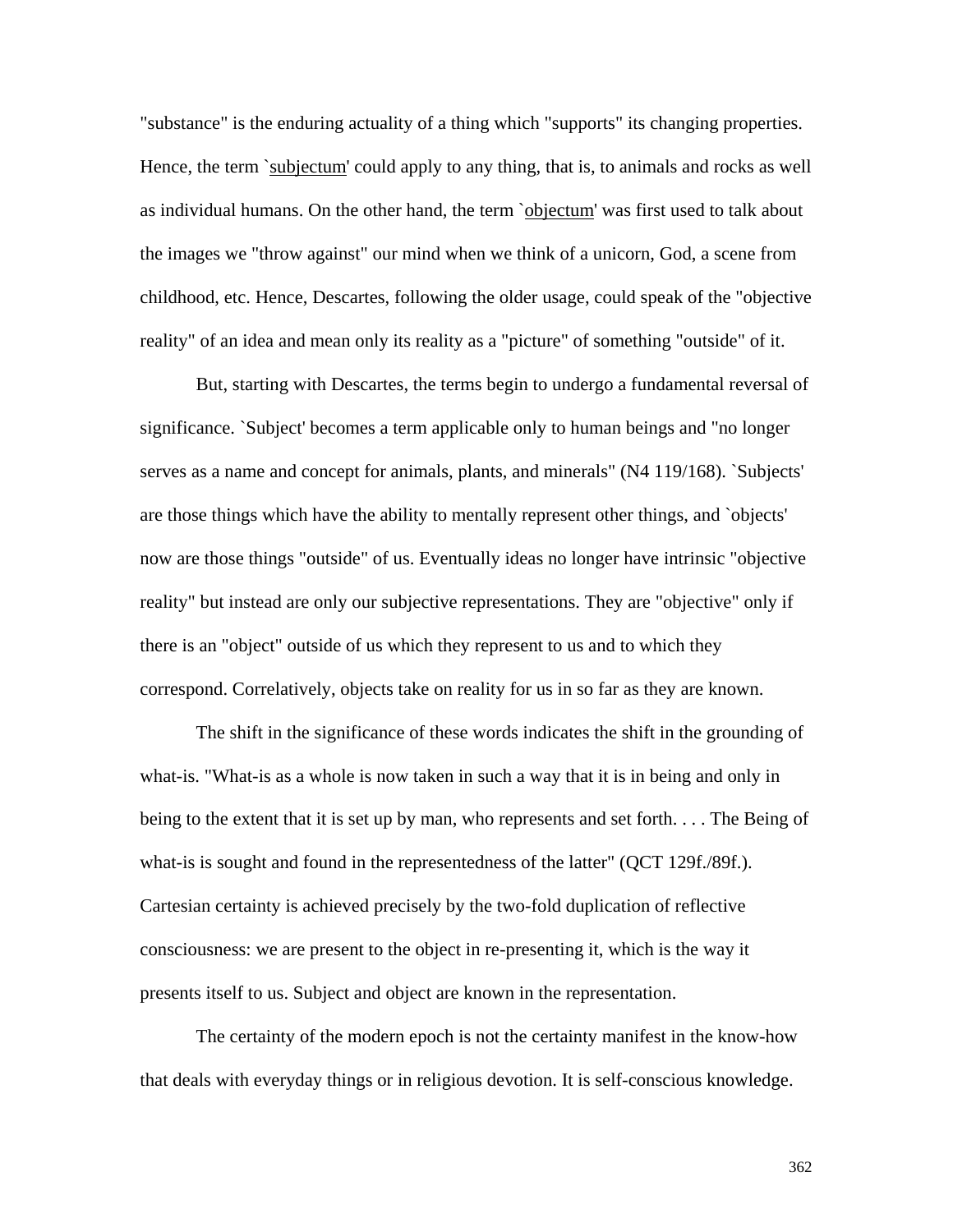The subject is the "ego cogito," the "I think," not the "I do" of the early Greeks or the "I obey" of the medieval Christians. The knowledge of the latter two sorts of "I's" might have been judged by what they made or did. In the modern epoch reflective knowledge becomes the only knowledge entitled to the name. All else is habit or faith. Method becomes all important in philosophy because the way we evaluate the validity of our knowledge is by validating the way we arrived at it. The impulse behind Plato's philosophy finally has its full effect.

 The exclusive attention on our conscious knowledge both responds to and sets up a new way of dealing with objects. It is no coincidence that modern science emerges at the same time as the metaphysical horizon of subjectivity. Heidegger argues that, once our reason sets itself up as the judge of what-is, "the Being of what-is inevitably becomes thinkable in terms of pure mathematical thought." Mathematical thought in general prepares what-is to be eventually "mastered by mathematically structured technology which is something essentially different than every other hitherto known use of tools" (IM 193f./147f.). Heidegger argues that technology is not just the set of novel techniques for accomplishing particular purposes but rather a way of revealing what-is. As such, it is the ground and motive force for modern, numerically-oriented science, not a by-product of it. This is true not just because scientists use items of technology in their investigations but because this way of dealing with things makes possible modern science as such.

 Mathematics itself, or even the importance given it, is, of course, not a new development. Plato supposedly required knowledge of mathematics as the ticket into the gate of the Academy. Heidegger argues that mathematics is not just the science of numbers but from the beginning of metaphysics has played a crucial role as the realm of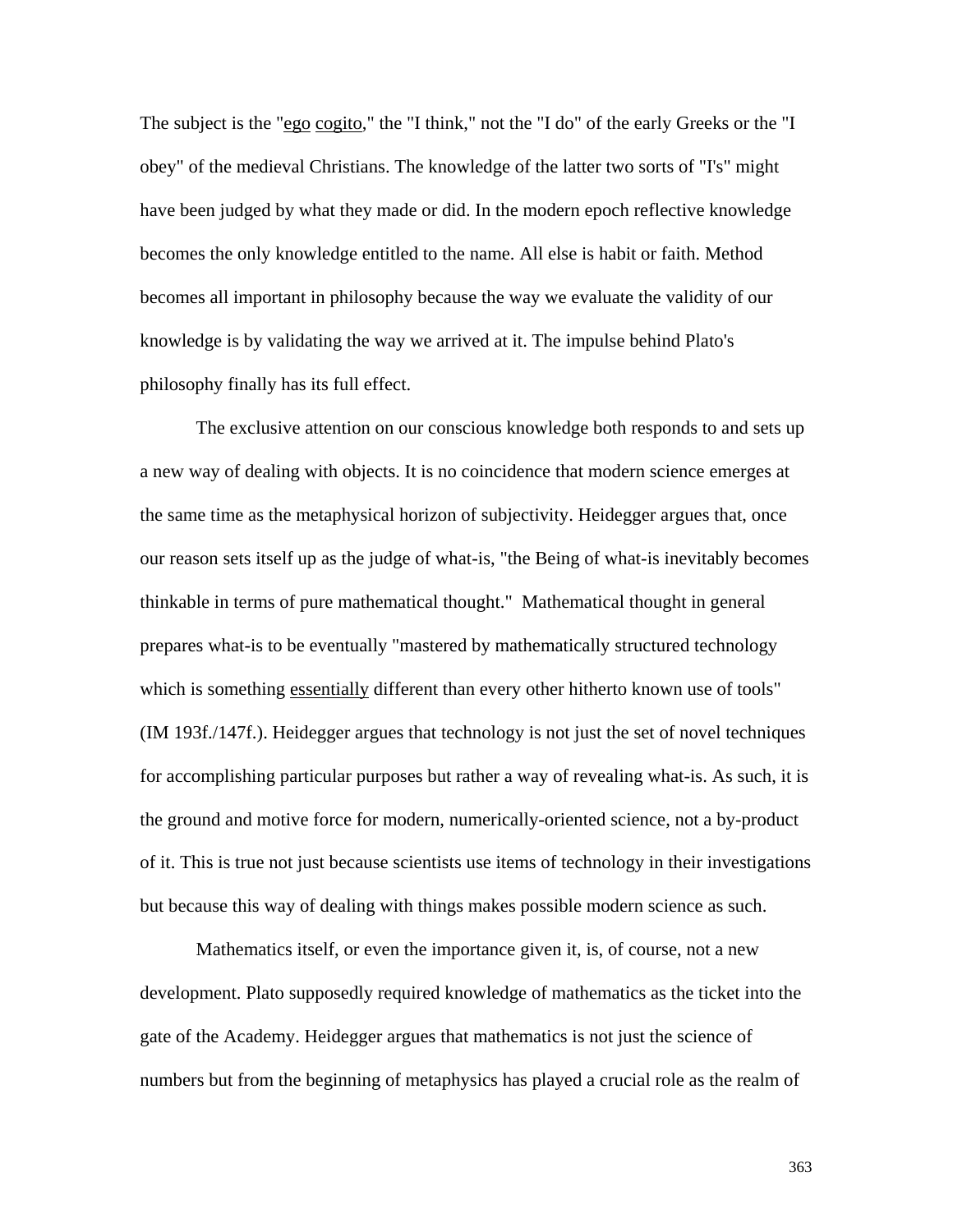what we can know "in advance" (WIT 73/73). This could mean the "logos" of the cultural clearing, the "know how" of skills, the ideas letting us know beauty, goodness, etc., or the certainty of salvation. But what is new in the modern epoch is that the "in advance" comes to refer to explicit conscious knowledge of objects in advance of actual experience. Heidegger comments: "Only where thinking thinks itself is it absolutely mathematical, that is, a taking cognizance of that which we already have" (WIT 104/104). Self-conscious reflection about the principles that govern our universe, in particular the things present-at-hand that appear to such conscious reflection, is the hallmark of science and the key to prediction. For example, Newton's three laws are a product of "thought thinking itself," not just consciousness of sense experience, and yet they provide a means of prediction that no experience could.

 Heidegger argues that modern natural science turns nature into an object "by way of a mathematical projection." He credits Galileo with taking the primary step in this direction (BPP 321/457) and Newton with achieving the "first systematic and creative culmination of modern thought" (WIT 76/77). Both thinkers provided us with explicit formulations of mathematical laws which predicted in advance the behavior of things within the world regarded as present-at-hand objects.

 Heidegger remarks that, even when ancient and medieval science used numbers, measurement, observation, and instruments, it did so in a very different way than modern science does.

> For in all this, that which is decisive about the experiment is missing. Experiment begins with the laying down of the law as a basis. To set up an experiment means to represent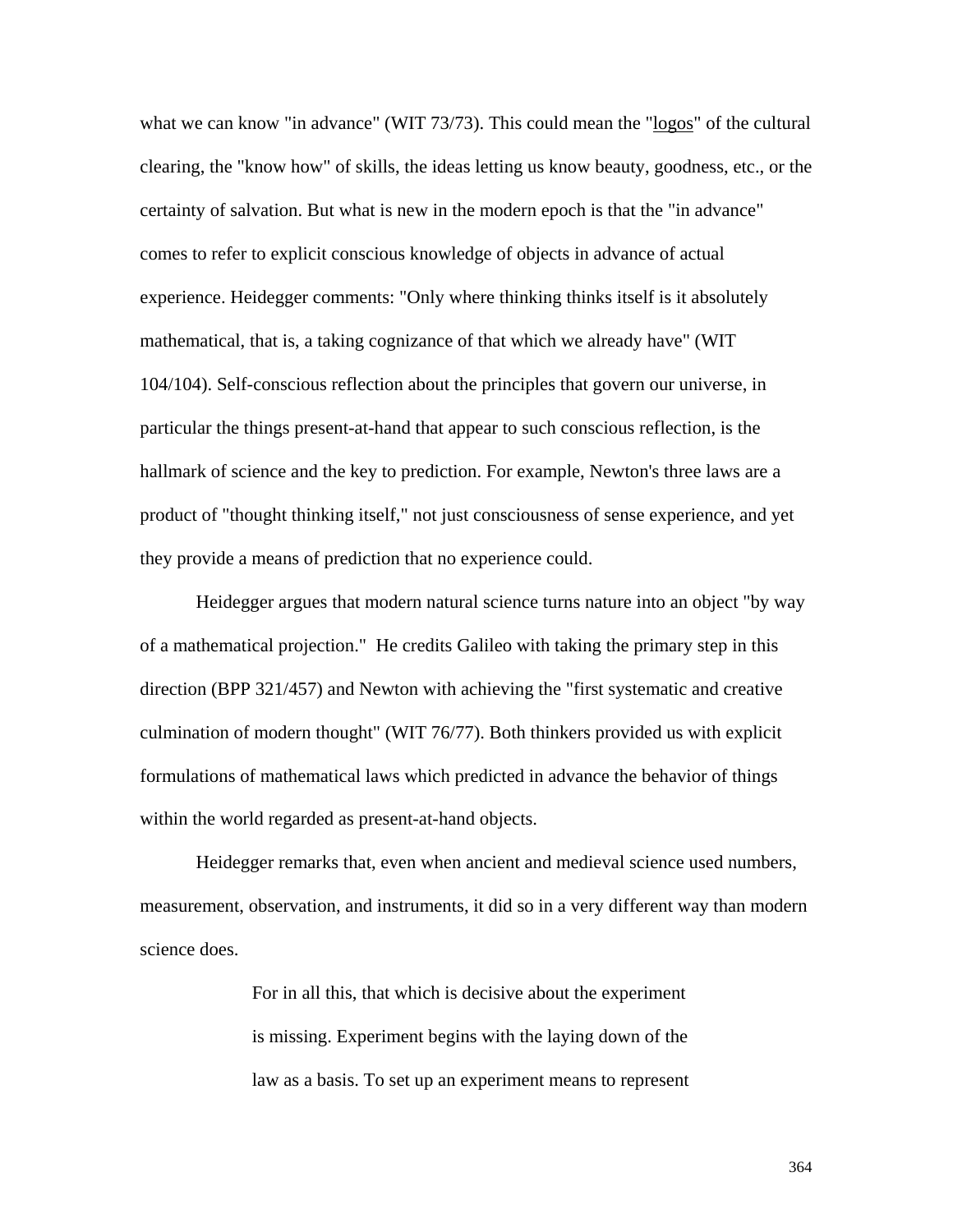or consciously conceive the conditions under which a specific series of motions can be made susceptible of being followed in its necessary progression, that is, of being controlled in advance by calculation (QCT 121/81).

To be able to predict what will happen is to be able to control what will happen and take it over in our self-legislated obligation. Roger Bacon and other medieval scientists observed nature but they did not try to tie it to their own leading-strings, as Kant would have had them do. $5$ 

 The modern age does not, however, spring up sui generis, completely unconnected to its past. Heidegger suggests that Galileo, like the philosophers, "repeats" the Greek understanding of Being. He takes over their reflective understanding of what-is through the concepts of motion, space, time, and matter but does not merely re-use them (BPP 321/457). He "appropriates anew" by making a "counterclaim" against the sedimented shell of the bygone world.<sup>6</sup> Aristotle and Galileo were both concerned about "motion" but understood it in very different ways. For example, according to the Greek notion of proportion, one could only compare quantities of things of the same nature, such as the proportion of the distances covered by two objects in uniform motion for the same period of time or the proportion of two times when the distances covered are the same. Thus the notion of velocity was not a popular concept amongst the Greek scientists of motion since it is the proportion of distance to time and requires comparing measurements of two unlike things.<sup>7</sup>

 The Greek tendency to compare only like to like suggests that understanding the Being of what-is as phusis keeps things distinct according to their type or common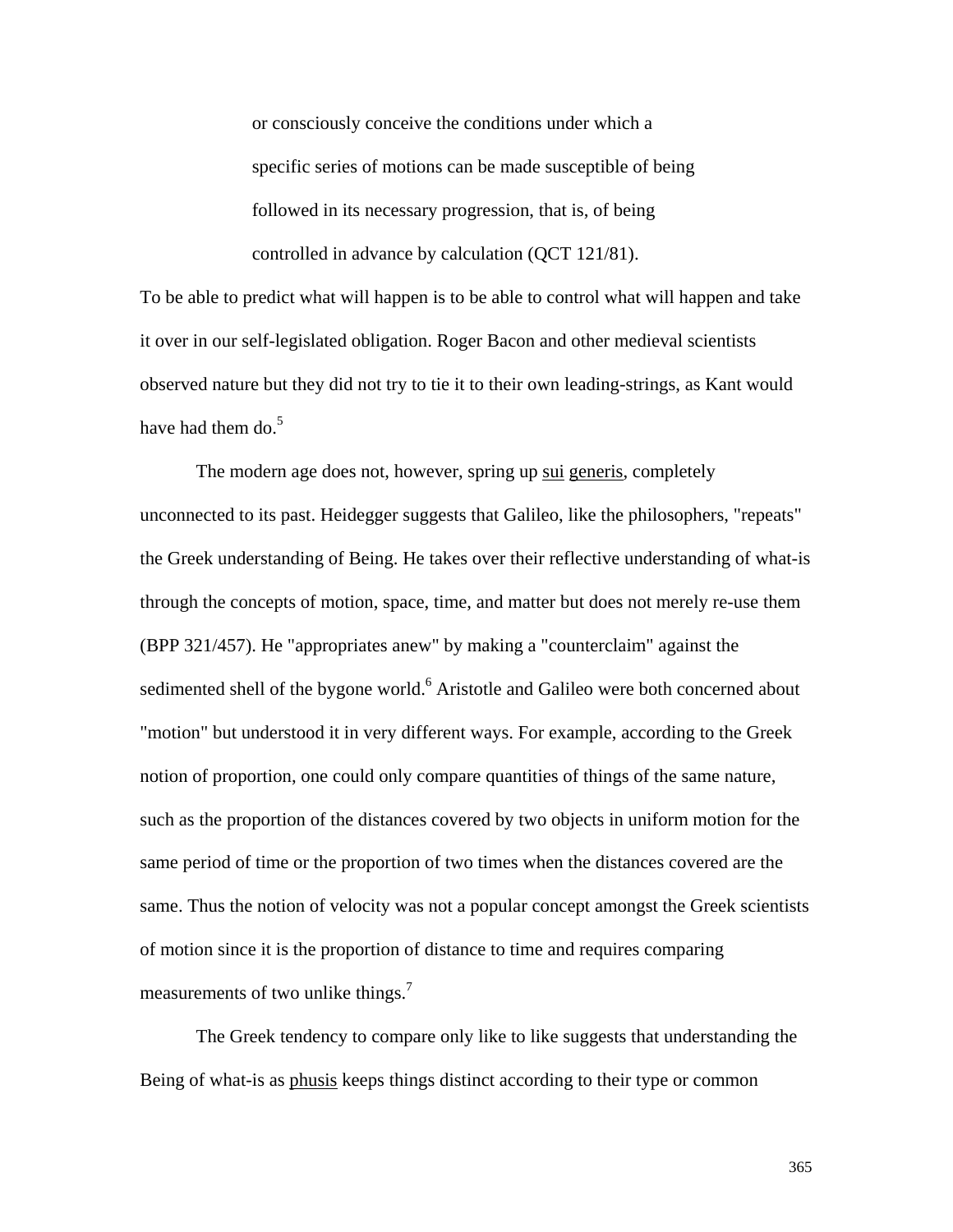nature, for example, proportioning distance to distance, time to time. We saw this view articulated philosophically by Plato and Aristotle. But with Descartes and Galileo, everything becomes comparable because everything becomes reducible to the common denominator of number. Now, if Heidegger is right, we ought to find that what-is has already begun to show up in the cultural practices as reducible to a common denominator of number. Changes in the economy such as the increasing use of money, the vanishing of the barter system, etc., suggest that this is indeed the case.

 The development of a money-based economy is especially interesting since the Greeks are sometimes credited with the invention of currency or at least with its development and institutionalization. Here, too, one might say that the modern world "repeats" the ancient, drawing again on its possibilities but transforming them in an important way. Money had fallen out of use in the Dark Ages, but as medieval feudalism broke down, money came to play a more and more prominent role. One no longer just traded for the type of item that one wanted, for example, trading two surplus pigs for a cow. Goods were translated into money and then the money was re-translated into goods.<sup>8</sup> Eventually no type of usable item (and perhaps no personal character or behavior) remained sacrosanct to the domination of number in the form of money. Unlike Marx, however, for Heidegger what is important is not the nature of the medium of exchange or the role it comes to play, but rather the calculable commonality of what-is that it represents.

### 7.2 Nietzsche and The End of Philosophy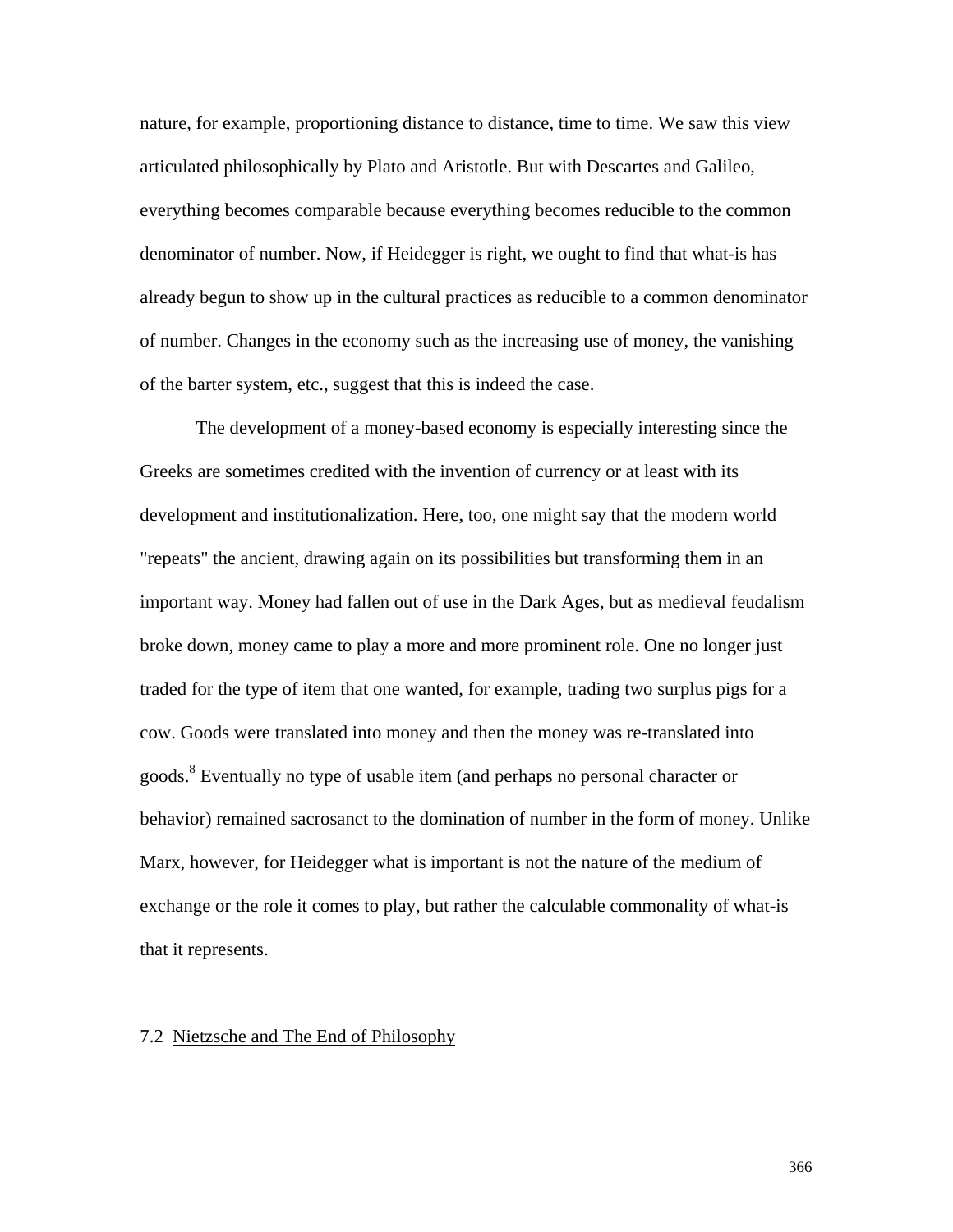Heidegger comments:

 With Nietzsche's metaphysics, philosophy is completed. That means: it has gone through the sphere of prefigured possibilities. Completed metaphysics, which is the ground for the planetary manner of thinking, gives the scaffolding for an order of the earth that will supposedly endure for a long time. The order no longer needs philosophy because philosophy is already its foundation. But with the end of philosophy, thinking is not also at its end but in transition to another beginning (EP 95f./79).

In the contemporary world, Heidegger goes on to say, philosophy devolved into anthropology and metaphysics became parceled out into the particular sciences of physics, biology, and psychology. Philosophy "passes away" in metaphysics (EP 99/82f.).<sup>9</sup> The fate of philosophy is not bemoaned. Heidegger regards the development of philosophy into the sciences as its legitimate completion (TB 58/64). Furthermore, the understanding of Being underlying the sciences, like the sciences themselves, can be transplanted to other cultures. Hence, the Western understanding of Being spreads itself throughout the earth and becomes a "planetary manner of thinking." But an important task for thinking looms large in the background of this frenetic conquest of the world.

 There are a number of issues that need to be examined before we can understand Heidegger's points or his recommendation for the future. We will begin by looking at his claim that metaphysics is at an end because it has run out of "prefigured possibilities." Philosophy confronts its end--its death--outside the "sphere" of these "prefigured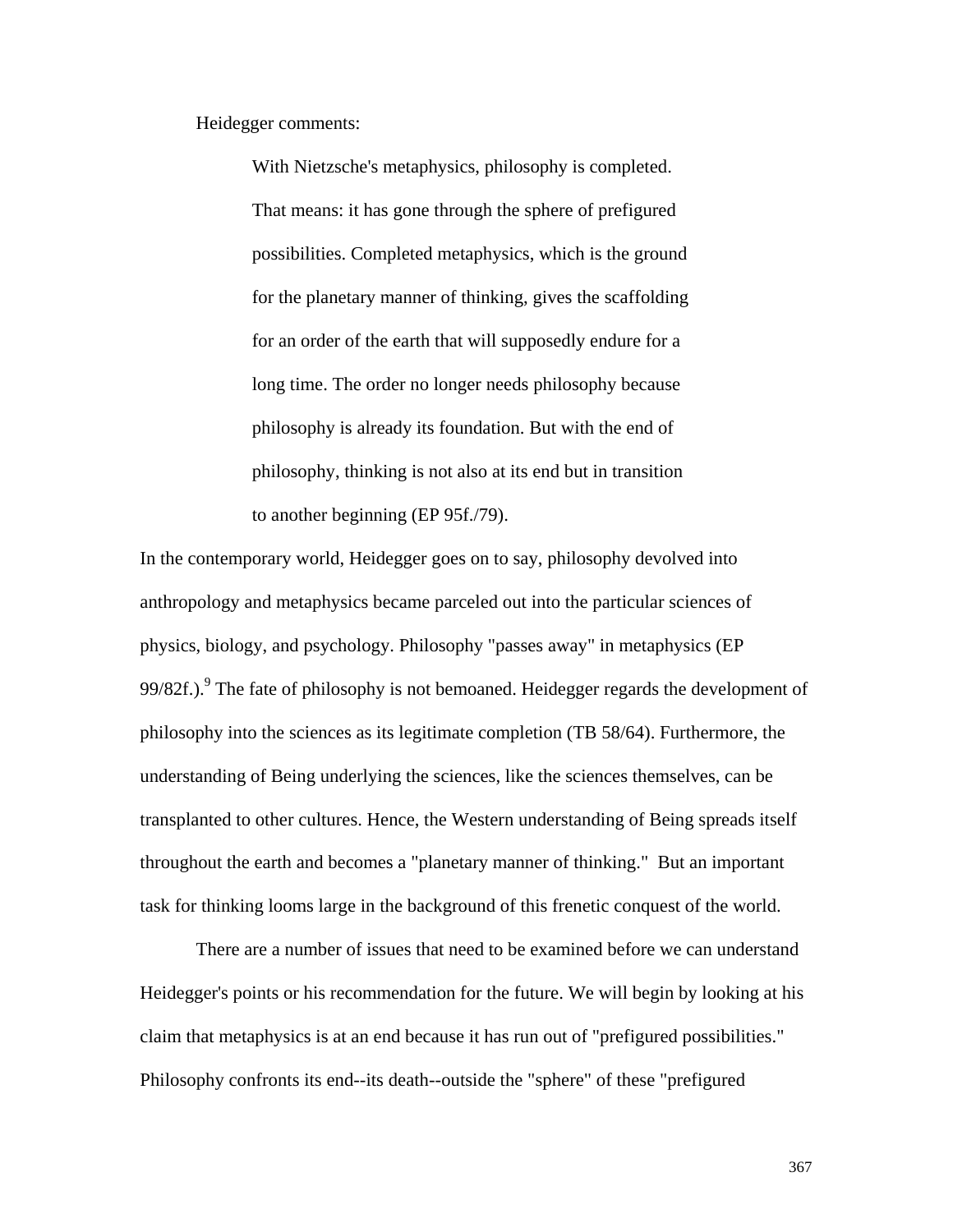possibilities." This claim complements Heidegger's notion that the possibilities of metaphysics are laid out by Greek thought. He argues that Plato's thinking remains decisive for the history of metaphysics even though that thought has undergone fundamental transformations in its "repetition" by later philosophers. Thus, "metaphysics is Platonism." Nietzsche himself characterizes his philosophy as a "reversed Platonism," and Heidegger argues that philosophy enters its last stage or "outermost possibility" with this "reversal" or "turn around," which was already "in play" in the thought of Marx (TB  $57/63$ .<sup>10</sup> However, a reversed Platonism is still Platonism.

 It would be hard to see how the "possibilities" of metaphysics can "run out" if we think of them simply as the various metaphysical systems that have been proposed in the last 2500 years. Couldn't philosophers go on inventing new theories? However, besides the fact that Heidegger thinks that such theories are grounded in concrete ways of looking at things, his notion of these possibilities is much more fundamental.<sup>11</sup> Different metaphysical systems can realize the same possibility, which is one reason why Heidegger's claim that Nietzsche was the last metaphysician is not refuted by the philosophies of Husserl, Whitehead, et al., in the twentieth century. He would regard their metaphysical systems as re-actualizing possibilities already instantiated by, say, the systems of Descartes and Leibniz. He thinks that there are no new fundamental possibilities for metaphysics after Nietzsche "reversed" it. The possibilities of metaphysics are not individual theories but alternative views of the ultimate grounding of the Being of what-is. And, we must remember, a metaphysical theory is rooted in the background practices of a culture so that these fundamental possibilities reflect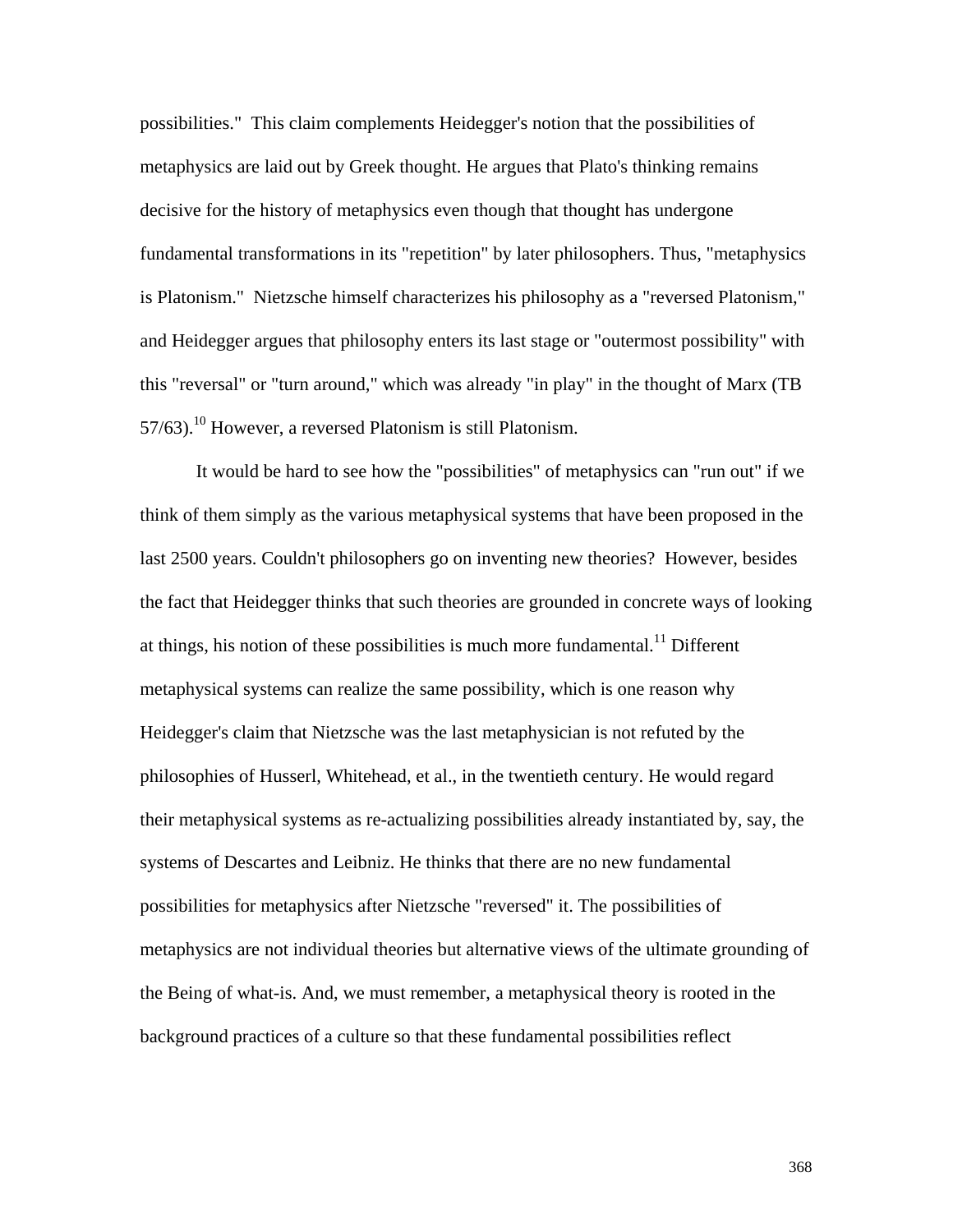fundamentally different ways of dealing with things and understanding ourselves and therefore cannot be just invented ad hoc.

 Heidegger refers to the "turning around" of metaphysics, but, in this case, we might more appropriately imagine the reversal as a "turning outside in."<sup>12</sup> Heidegger suggests an either/or: either we take a disclosure of what-is as a measure for our own being, as did the ancient Greeks and medieval Christians, or we take our understanding of ourselves as the measure for everything else that is, as we have done in the modern epoch (N4 151/204). In these possibilities of metaphysics, a different region of what-is, a different type of being, is the model for what-is in general (N2 197/462). In neither case is the role of Being in determining the nature of what-is acknowledged. Indeed Heidegger thinks that "Being itself necessarily remains unthought in metaphysics" and that its neglect as "nothing" that matters makes the history of metaphysics the history of nihilism (N4 211/350), as we shall see more clearly in this section.

 Metaphysics actually divides into three basic possibilities matching the three major epochs of the history of Being. The Greeks thought that the Being of what-is was revealed by a source outside of us such as phusis, logos, or the Idea of the Good. The modern epoch looks inward to us as the legislator of the Being of what-is. The epoch Middle Ages represents a crossbred transition with one foot in the past and one in the future. In that epoch, the Being of what-is was posited by something outside of us, but yet this mode of what-is, God, was similar us, that is, a person, a thinker, a creator.

 The particular metaphysical systems proposed by thinkers in ancient Greece and medieval Christendom may have differed in many respects, but, in contrast to the modern epoch, "never does the Being of what-is consist here in the fact that it is placed in the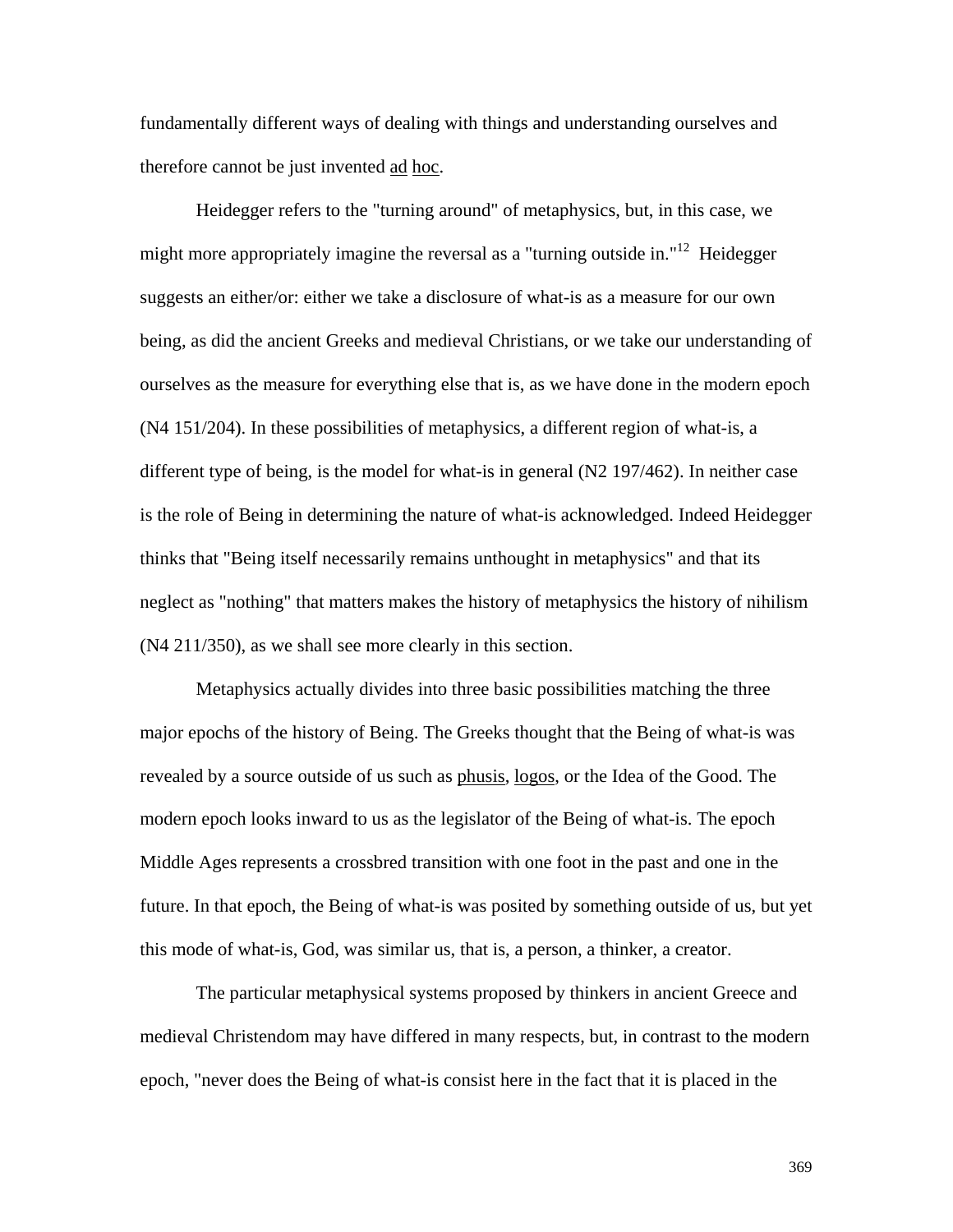realm of man's knowing and of his having disposal, and that it is in being only in this way" (QCT 130/90). Not only is this orientation toward knowledge, Heidegger thinks that it is the inevitable outcome of originally understanding ourselves in terms of the equipment we use. Plato prepares the way for what comes when he takes Being as the beingness of what-is and understands this as the eidos, aspect or view, by which we know things as what they are (QCT 130/90). "Knowing that" becomes the source of the criterion by which we attribute Being to what-is. We were pointed on the way down this path when we understood ourselves in terms of the "what" character of our equipment yet "forgot" the actual practice of using it.

 In his essay "The Word of Nietzsche," Heidegger explains this change in philosophy by examining the changing relationship between the "suprasensible" and "sensible" world. Though this Nietzschean way of putting the point may be rather misleading, in the modern epoch the terms have come to label the elements of one of the distinctions which Heidegger finds to be basic to metaphysics: the distinction between the Being of what-is and what-is. Living in the Anyone, we touch, see, hear, taste, and smell particular things with their particular sensible characteristics, but it takes a special kind of apprehension to understand the Being of what-is as a whole. This distinction between the **aestheton** and the noeton, between perceiving objects and apprehending the Being of what-is, which founds metaphysics in Parmenides is obliterated in Nietzsche (QCT 54/209). There is no longer anything there--no immutable "what"--to apprehend over and above what we sense. What you see is what you get. As a result the distinction between existence and essence, between that a thing is and what it is, disappears (EP 70/476).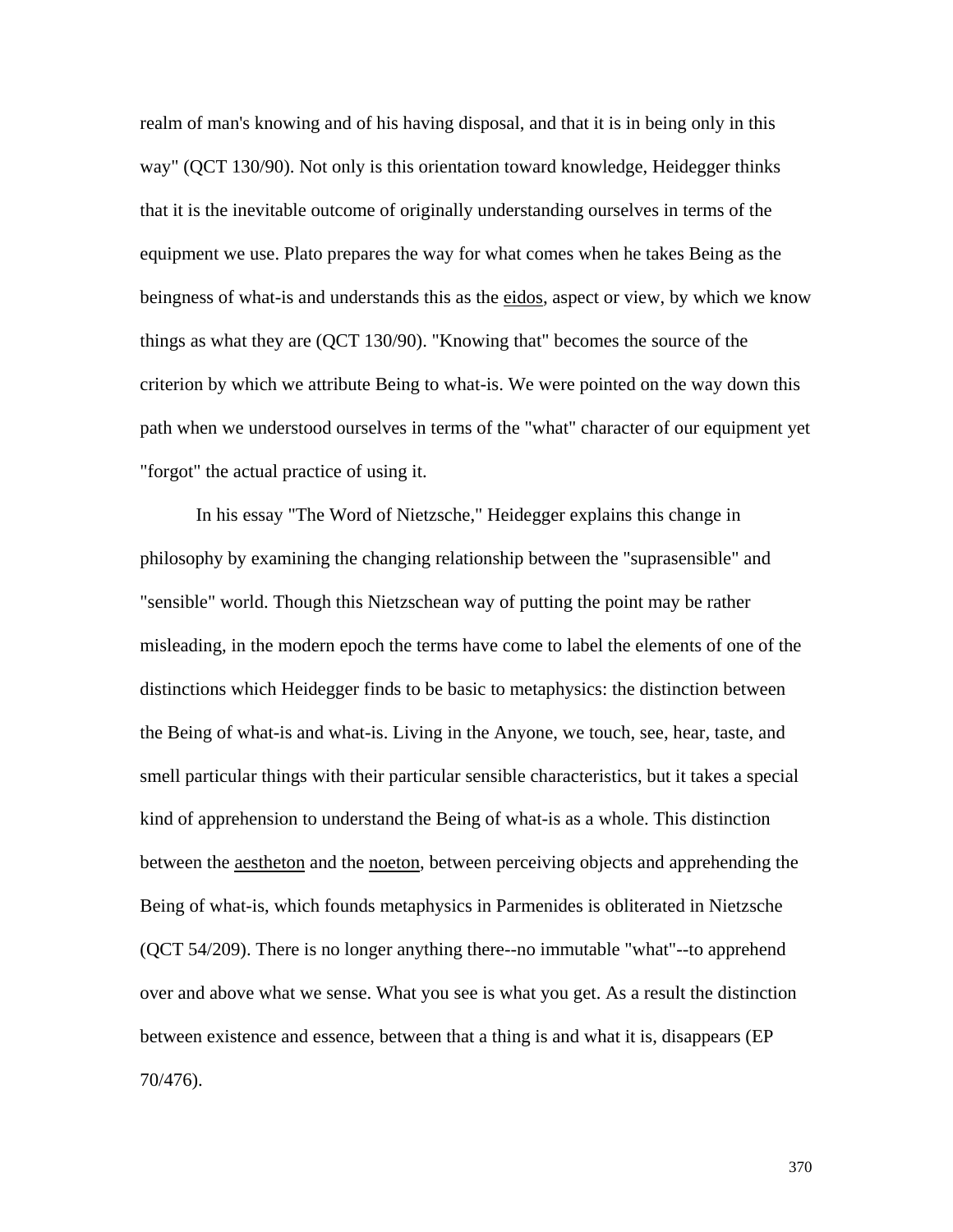Nietzsche's dictum "God is dead" expresses the insight that, in the modern world, "the suprasensible world is without effective power. It bestows no life." Without this gift of life, metaphysics is at an end. The Being of what-is no longer shows up as demanding our attention and response. If the suprasensible world loses its obligatory and vitalizing power, then "nothing more remains to which man can cling and by which he can orient himself." Twenty-five hundred years after Parmenides we no longer find it necessary to think and say what-is. In Nietzsche's image we have unchained ourselves from the sun-- Plato's sun--and are straying through an infinite nothing (QCT 61/217). The suprasensible or metaphysical realm no longer casts an "authoritative light. The whole field of vision has been wiped away. The whole of what-is as such, the sea, has been drunk by man" (QCT 107/261). This authoritative light invited humans to look at what-is as a whole, and the vision of what-is and our attempt to capture it adequately set the path for Western culture's history for 2500 years.

 But why cannot metaphysics continue in light of the beam cast by us, no longer the sun shining upon us but rather a miner's helmet providing our own source of light directed outward? Why does metaphysics start down the path to its end when we look to ourselves for the binding power? If we are to understand why Heidegger thinks that philosophy reaches an impasse and cannot turn back to the convictions of its past, his explanation of Nietzsche's impact on philosophy is crucial. Nietzsche's "word" tells philosophy that it cannot go home again. And, we must remember, Nietzsche does not create nihilism but rather only has insight into what has been happening in the culture in the preceding century. Ultimately, it is a change in our understanding of Being, in how we deal with things, each other, and ourselves, that seals the fate of philosophy.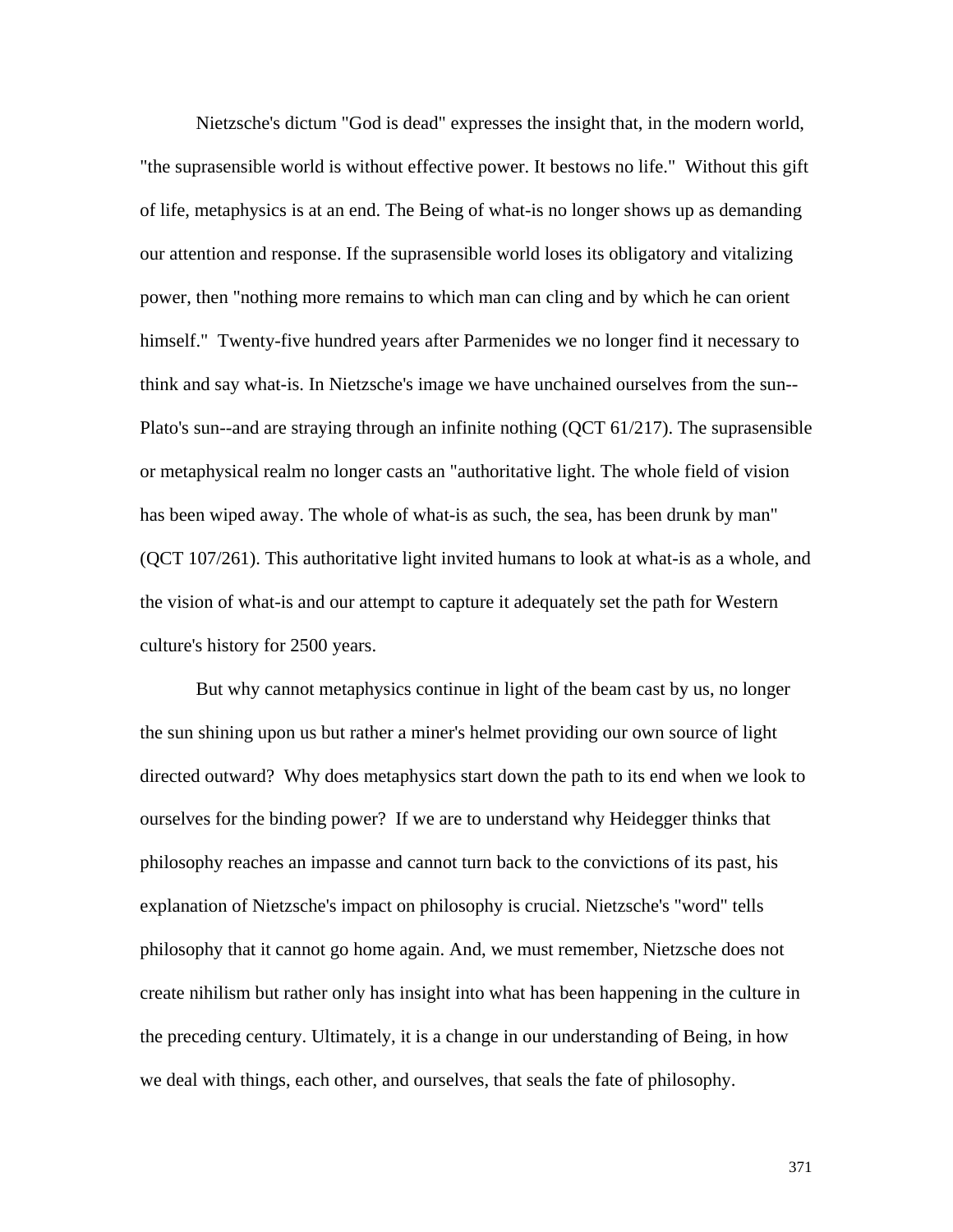Here is the fundamental question along with Heidegger's answer: "What is happening to Being in the age of the dominion, now beginning, of the unconditional will to power? Being has been transformed into a value" (QCT 102/258). According to Nietzsche, how things show themselves to us and how we deal with them are both determined by our will to power. Even the simple properties we attribute to objects, such as the desert people's categorization of colors or the Eskimo's distinction of seven (or two dozen) kinds of snow, are a result of the will to power striving to gain control over the world and, in doing so, to further itself. What something is and even that something is, that is, its essence and its existence, depend on the needs of the will to power. As Heidegger insists, Plato prepared the way for this view by regarding Being as idea and the highest idea as agathon or, as Heidegger has it, "what makes suitable" or "what befits" what-is and makes it possible (N4 165/221).

 Heidegger describes the modern conception of value as "the objectification of needs as goals." "Being" is regarded as one such value, and truth is another. Believing that something is or that it is in a certain way is a means to power. This view has its place in an understanding which conceives of the world and our understanding of what-is as a "picture" that we represent to ourselves. For Nietzsche we only become conscious of things when such representation has "utility" for the will to power.<sup>13</sup>

 Since for Heidegger Being and truth are so closely conjoined, looking at his comments on Nietzsche's conception of the latter helps here. Heidegger argues that for Nietzsche truth means neither the unconcealment of what-is, nor the correspondence between idea and thing, nor even the certainty of mental representation. Rather "truth is a condition posited in the essence of the will to power, namely the condition of the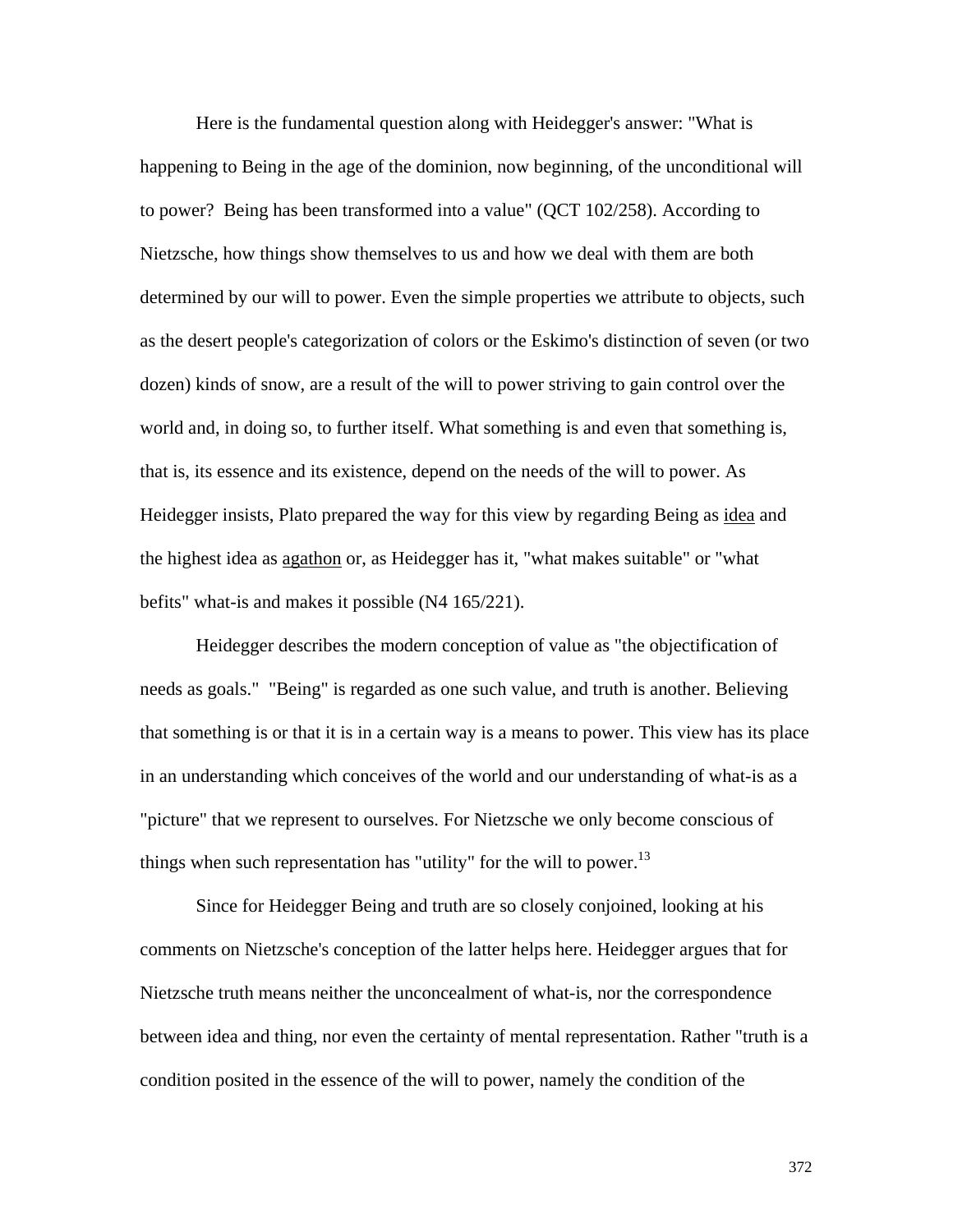preservation of power. Truth is, as this condition, a value" (QCT 84/240). There is no such thing as "the truth" in our ordinary sense; no ultimate way things are. Nothing is "there" to correspond to our ideas, and therefore nothing for our light to illuminate. There are only interpretations of reality, but "nothing" is being interpreted, no ultimate text. In Heidegger's way of looking at Nietzsche's philosophy, we kill God because we "do away with that-which-is in the sense that it is in itself"  $(QCT 107/262)$ .<sup>14</sup> The notion of truth is simply a prejudice, an error we cannot live without.<sup>15</sup> Truth now becomes a means of controlling what-is in order to use it according to our needs. In Nietzsche's version, truth "makes secure the standing reserve" (QCT 85/240); it secures what-is as stuff to be molded to our own purposes. This sort of truth is a necessary condition of the will to power in turn securing and maintaining itself (QCT 102f./258).

 As an authentic thinker, Nietzsche brings this understanding of Being into focus, showing the culture the path it has already gone down in the Industrial Revolution and the political and social changes that herald the modern world. Nietzsche's verdict that "God is dead" is a recognition of the lack of force of the suprasensible world, that is, of Ideas, God, Reason, or any ideal or goal makes the world a whole or binds us beyond the momentary attempt to secure the will to power. But, even more important for the fate of philosophy, Nietzsche sees the belief in any binding obligation as simply a prejudice. Our belief in the rule of Ideas, God, Reason, etc., is simply a tool of the will to power. This self-deception increases our power under certain circumstances, but we will be disabused of our illusion when the will to power finds it too limiting. Thus, "The suprasensible is transformed into an unstable product of the sensory" (QCT 53f./209). No longer does the suprasensible determine the character of what we experience but just the opposite. This is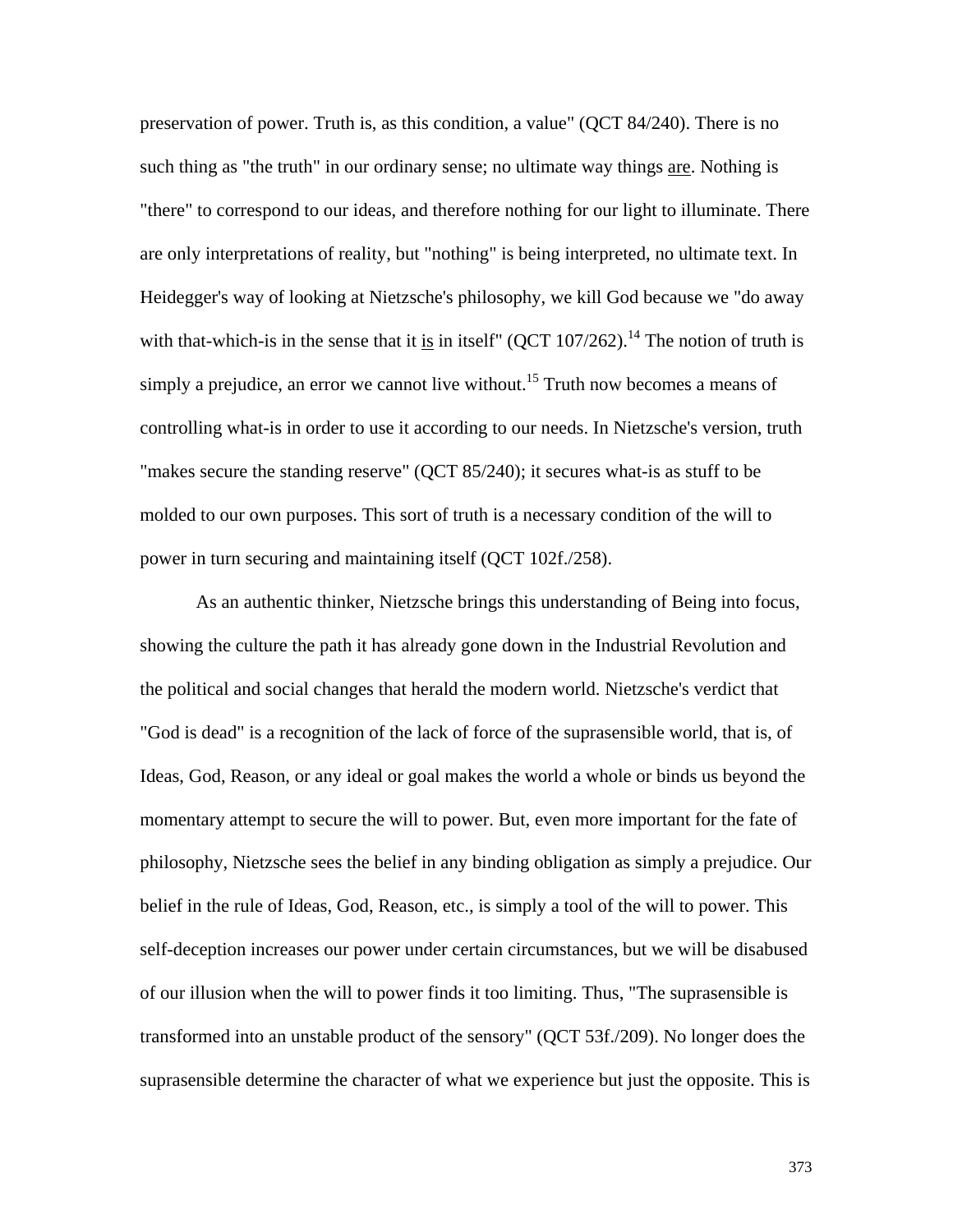the essence of Nietzsche's reversal of Platonism and, with it, the whole metaphysical tradition.

 Now it is easier to see why Heidegger thinks that with Marx and Nietzsche philosophy in the modern epoch devolves into anthropology and the particular sciences of physics, biology, and psychology. "Philosophy" is simply the promulgation or examination of people's quaint beliefs and customs, and hence it becomes viewed as anthropology. We happen to have certain beliefs and go to great lengths to rationalize them in the name of justification.<sup>16</sup> Philosophy of nature becomes physics and biology, and epistemology becomes psychology. But both have their ultimate grounding in metaphysics as anthropology. Because we have drunk up the "sea" of what-is, all the other investigations of what-is, that is, of natural, living, and human beings, are just elaborations of our own "constructs."<sup>17</sup>

 An excellent example of this view can be found in a comment by W. V. Quine on the proper role of epistemology: "Epistemology, or something like it, simply falls into place as a chapter of psychology and hence a natural science. It studies a natural phenomenon, viz. a physical human subject. This subject is accorded a certain experimentally controlled input--certain patterns of irradiation in assorted frequencies, for instance--and in the fullness of time the subject delivers as output a description of the three-dimensional external world and its history."<sup>18</sup> In this view, every kind of science only systematizes these "inputs" and "outputs," and hence everything-which-is is a human "construct."

 However, metaphysics does not simply vanish, and it does not escape its earlier foundation in the unconcealment of Being. The sciences are founded on a metaphysical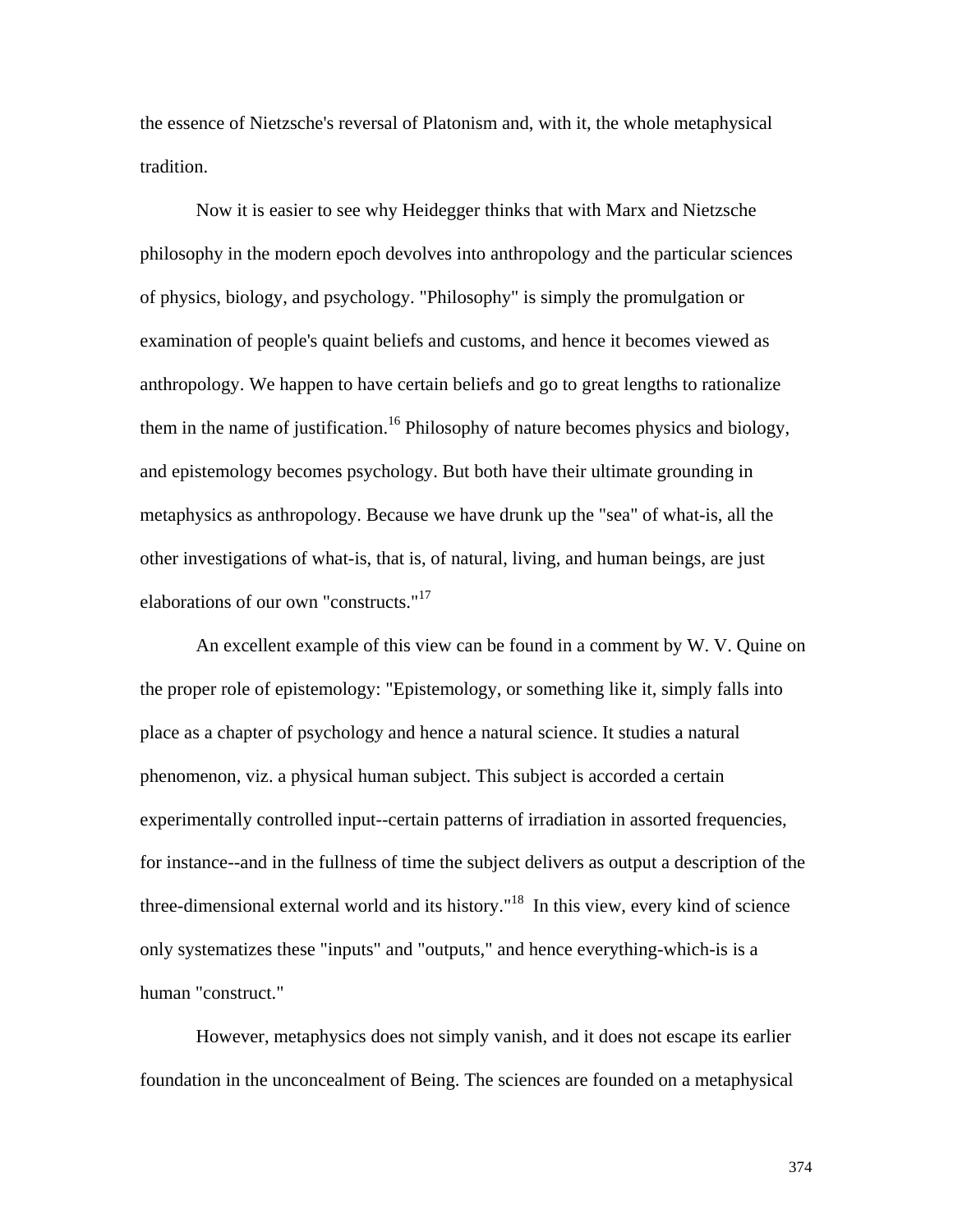view of Being, and metaphysics is still "practiced" in philosophy proper. Analytic philosophy's attempt to develop a metalanguage is, Heidegger says, a metaphysical pursuit (OWL 58/160). He regards existentialism and symbolic logic as the "most effective exponents" of the "unchecked power of modern thinking" (EGT 81f./226), perhaps because with them what one chooses or what one thinks does not matter as long as it "works" according to consciously constructed rules. But philosophy no longer leads the way in focusing a unitary, holistic understanding of Being; this role seems to have passed to science and technology since we look to them to tell us what things are and how to relate to them. The media have become the oracle of this scientific, technological view of things.

 Heidegger argues that, when Being is degraded into a mere value posited by the will to power, it is "despoiled of the dignity of its essence." Indeed this essence becomes "sealed off" from us and we from the revelation of the Being of what-is (QCT 103/258). We turn away from Being and cease "standing toward" it in our very Being because we have convinced ourselves that there is "nothing" there to see--nothing "there" at all. Thinking in terms of values is a "radical killing" because it "not only strikes down whatis as such in its being in itself, but it does away utterly with Being" (QCT 108/263). With this, the last stage of philosophy has arrived. Heidegger argues that since "through Nietzsche metaphysics has in a certain sense divested itself of its own essential possibility, other possibilities can no longer appear" (QCT 53/209). Our essential possibility was to be open to a disclosure of Being, but, when we ourselves turn away, the possibilities of Being can no longer show themselves.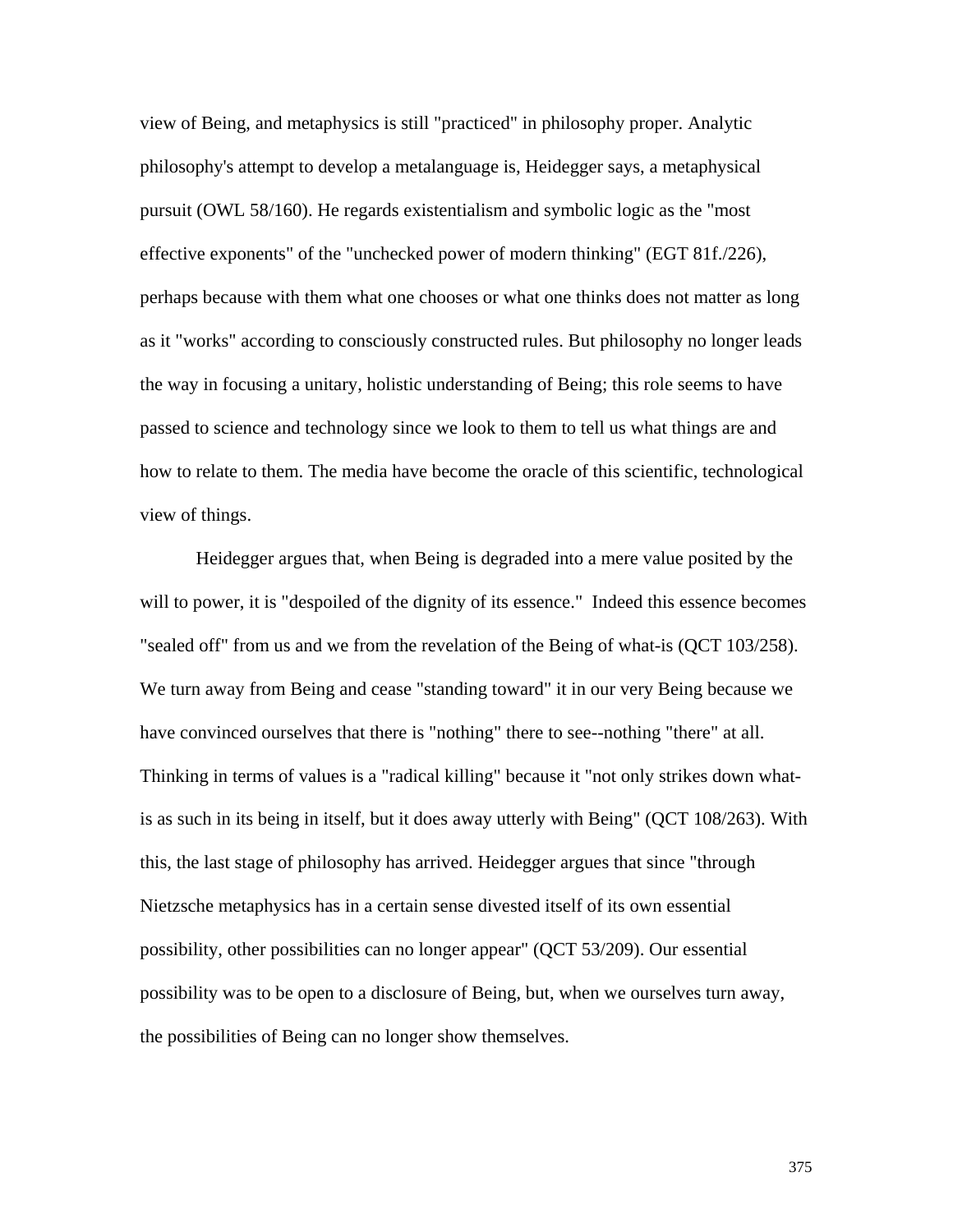Both Heidegger and Nietzsche see the history of philosophy as the history of nihilism, but for Nietzsche this is a process of the highest values "devaluing" themselves. The value of truth posited in the supposedly suprasensible realm eventually leads us to see that this realm is itself a fiction created by the sensory realm. But then this sensory world, long given value only in relation to the suprasensible world's goals of salvation, goodness, and beauty, now is left without any intrinsic transcendently-grounded value and hence appears, in comparison, to be valueless. This, according to Nietzsche, is the essence of nihilism. He, on the other hand, thinks that the sensory realm has value only insofar as it maintains and furthers the will to power. We can overcome nihilism by positing value in the world though our will to power. Nietzsche may think his philosophy transcends nihilism, but Heidegger thinks that viewing what-is in terms of posited values is only a final form of nihilism. $19$ 

 Heidegger describes the history of metaphysics as a process of Nothing "befalling Being and its truth," and, for him, this is the history of nihilism. Nihilism does not just suddenly come into Being in the nineteenth century, and this is not only because the cultural practices were nihilistic even before Nietzsche recognized them as such. For Heidegger "metaphysics as the history of the truth of what-is as such is, in its essence, nihilism" (QCT 109/264).

 This way of looking at the history of philosophy sees it as a continuous stream but one carried further and further away from its origins. Parmenides and Plato may seem light years away from Nietzsche, but we can traverse the distance if we keep in mind the crucial conduit: the father of modern philosophy, Descartes. Like Parmenides, Descartes may seem to exhort us to "both say and think what-is." Yet how different Parmenides'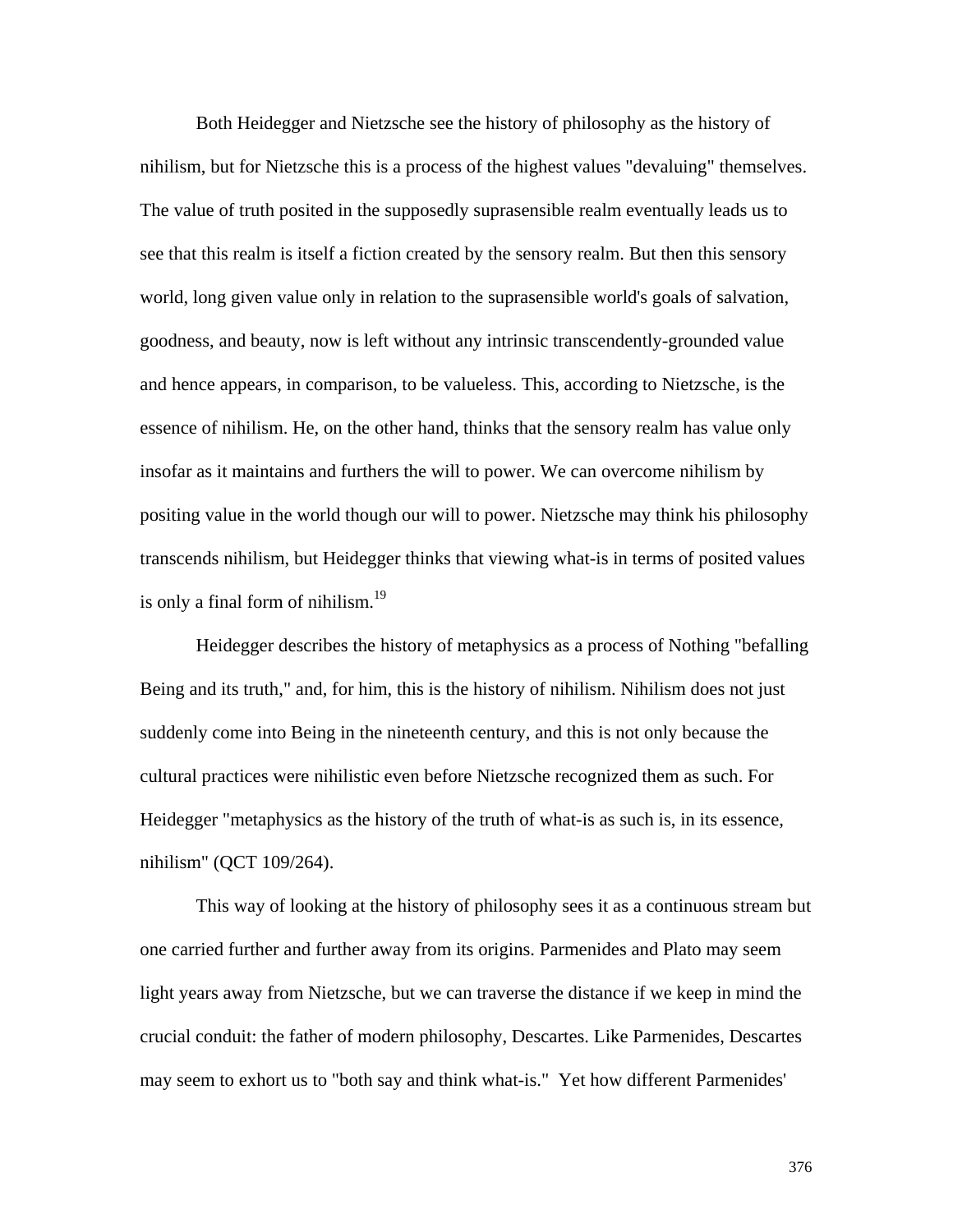advice really is.<sup>20</sup> For Parmenides, the apprehending of what-is "belongs to Being" because it is demanded and determined by Being" (QCT 130f./90). In Heidegger's view we receive what-is as a gift from Being that welcomes us in our stay. The gift is given to our hands, our bodies, our senses, as much as to our thought. It shows itself in how we depend on and deal with things in our world. But when what-is shows itself to Plato as eidos, as outward appearance and type to be known, the stage is set for the world to become a picture. It becomes something to be represented, not a home to be lived in. Viewing the world as idea breaks our connection with the background practices that let us deal with things and leaves those practices looking arbitrary and irrational. What counts, and what makes us human, is what can be said, represented, made into a rule, not the inexpressible, the lived, the performed.

 Heidegger argues that Nietzsche stands under the sway of Descartes's metaphysics "in a way that no other modern thinker does" (N4 103/149). There are obvious differences, of course. For Descartes consciousness is conscious of a reality beyond itself which it must try to understand. For Nietzsche, "making conscious is a necessary instrument of the willing that wills from out of the will to power," but no Being remains to be gauged by this consciousness. By the end of the nineteenth century, we objectify things not just by being conscious of them, as in the Cartesian subject/object dichotomy, but by taking them into our plans, determining what they are and how they will be used. We no longer "exist" our historical situation but rather are conscious of an ideal of progress and social order that we should impose on it and ceaselessly analyze our situation in order to change it (QCT 101/257). But for both Descartes and Nietzsche, however, the gauge of reality is within ourselves. The doom of the modern epoch,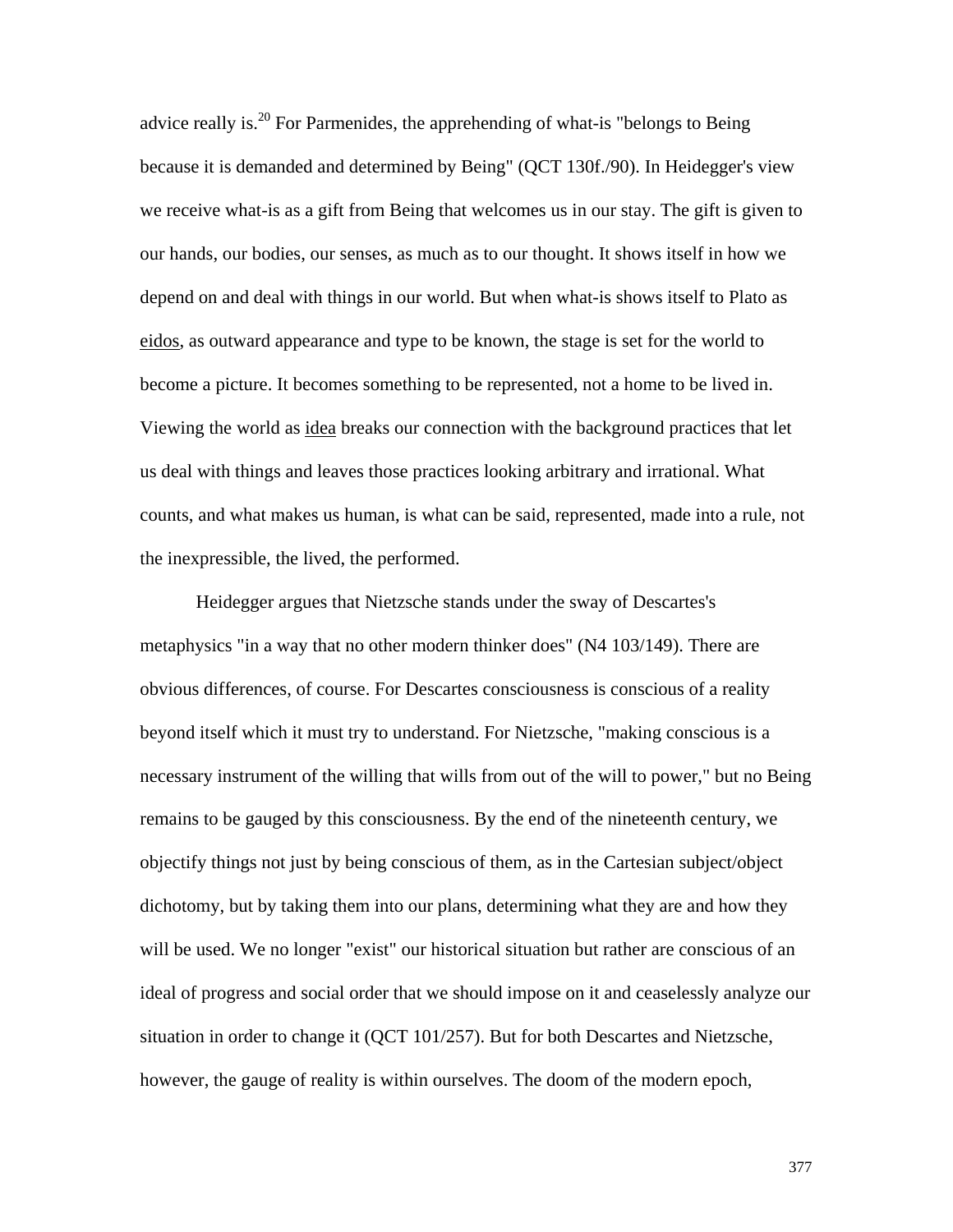however, is sealed not so much by our usurpation of the binding power for ourselves as by our identification of ourselves with our subjectivity which, for Heidegger, is only the tip of the iceberg of Dasein. Once we make the decision for Being a matter of consciously picking between alternatives, we have no grounds for adopting one stance rather than another and end up seemingly trapped in our own prejudices.

 Here I have pictured Nietzsche as the last gasp of traditional metaphysics, but Heidegger's account of his philosophy and the relation of his own philosophy to Nietzsche's is much more subtle and ambiguous than I have so far suggested. Like the era of technology which it "foreruns," Nietzsche's philosophy is "Janus-headed." It not only points back to the course that the history of metaphysics has traversed, it points forward to Heidegger's own existential account of that metaphysics. Heidegger sometimes pictures Nietzsche's notion of the eternal return of the same in terms that are reminiscent of his own account of the moment of insight, the moment in which a creative historical decision--a crisis--repeats the past and projects a new future (N2 154/415). For Heidegger, the "same" which repeats itself is the "same" matter for thought which provoked the pre-Socratics. Heidegger interprets Nietzsche's call for a "reevaluation of all values" as a demand for a reevaluation of what-is as a whole required by "the watershed of an epoch become weightless and searching for a new center of gravity. It is the authentic crisis" (N2 159/421). In this view the doctrine of the eternal return of the same is both the fulfillment of nihilism and the crisis which will impel us beyond the metaphysics of presence. Whether we can find the new center of gravity for which Heidegger calls remains an open question.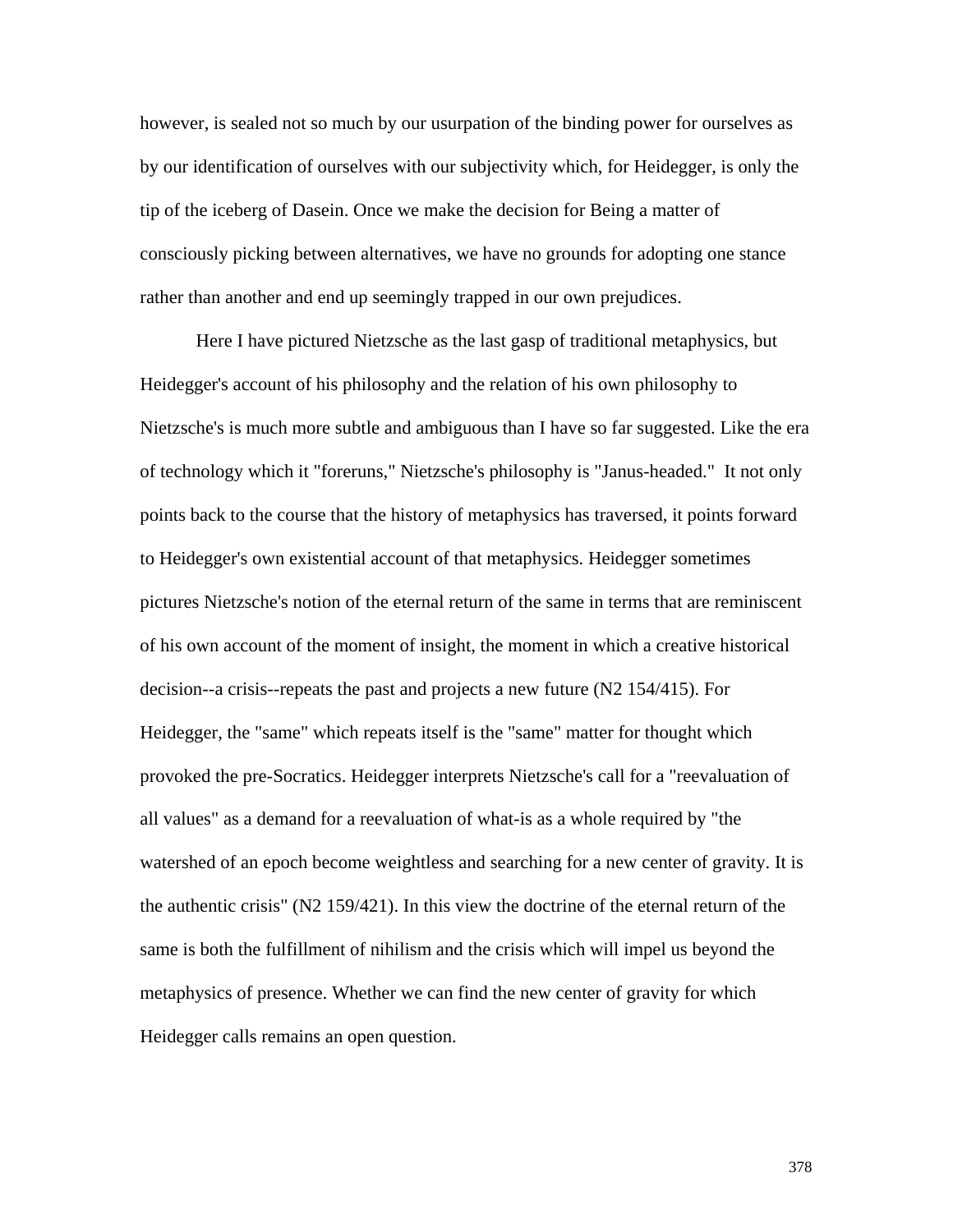#### 7.3 The Danger of Technology

 Heidegger thinks that one of the pernicious aspects of the concluding stage of metaphysics is that philosophy becomes cut off from its task. If our apprehension of Being is regarded as error and prejudice, then it is no longer cultivated or pursued. Rather it is avoided, scorned, dismissed as arbitrary and misguided. Such indeed is the state of metaphysics in the contemporary world. Yet Heidegger does not think that the history of Being is necessarily at an end, only one manifestation of it: metaphysics or Being revealed as presence. This Appropriation of Being and Time has gone through its "prefigured possibilities," but the end of the metaphysics of presence is the "beginning of a serious concern with the `Appropriation': `God is dead'" (N4 5/34). This is true, however, only in so far as thinking still exists at all, and Heidegger fears that Dasein has quit thinking.

 We stand between the last epoch of the metaphysics of presence and Heidegger's hoped for but not assured transformation of Being in the Appropriation. This stage is called the "enframing" (TB 53/56f.).<sup>21</sup> Enframing is a challenging forth which challenges what-is to produce, to be present and available. The understanding of what-is as will to power develops into an understanding of it as "standing reserve," undifferentiated "stuff" that is on hand for our purposes.<sup>22</sup> This is the way of revealing what-is of technology.

 Enframing as the epoch of technology is also "Janus-headed": "It could be understood as a continuation of the will to power, thus as an extreme formation of Being. However, at the same time it is the first form of the Appropriation itself" (TB 53/57). Enframing is characterized by the self-legislated positing of the Being of what-is which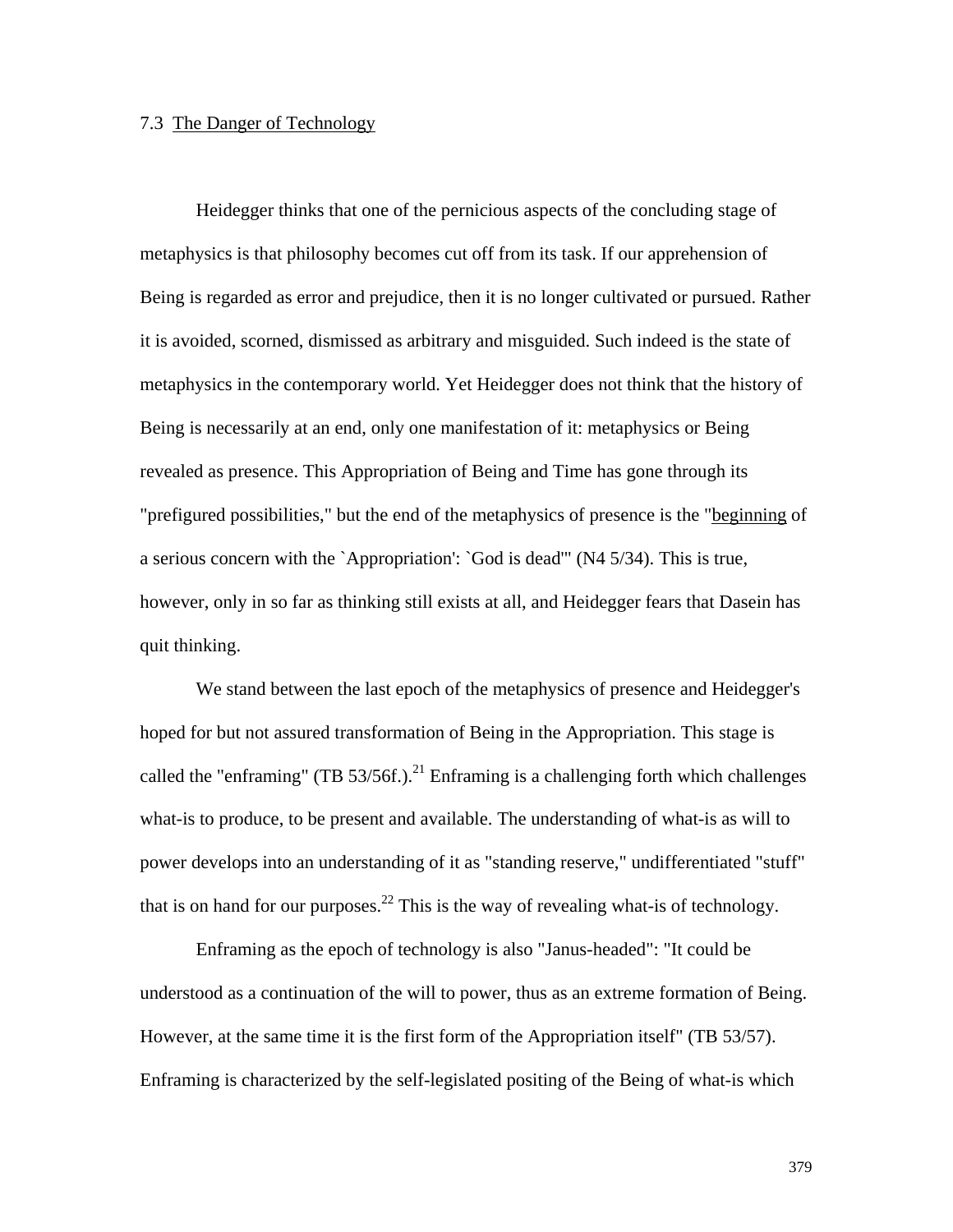marks the extreme stage of metaphysics as the will to power. But, on the other hand, the thrust of this apprehension of Being is to deny that there is any such thing as the Being of what-is as a whole, and hence with it we move beyond metaphysics and toward the Appropriation.

 The term `technology' is ordinarily used to refer to the collection of devices and machines which we put to use to accomplish our purposes, but Heidegger is viewing technology as the background of cultural practices which makes such machines possible. Enframing is the "essence" of technology in the sense that it is the name for technology as a way of revealing what-is (QCT 29/33). Technology reveals nature "as the chief storehouse of the standing energy reserve" (QCT 21/25). In Heidegger's image, nature becomes "a gigantic gasoline station" for modern industry (DOT 50/20). Not just nature but all the domains of what-is including we ourselves can be put to use for our purposes: "Everything is ordered to stand by, to be immediately on hand, indeed to stand there so that it may be on call for a further ordering" (QCT 17/20). Even unemployed people become "human resources" standing in line at the local unemployment office.

 The machinery which we usually call "technology" is a means to this end of "further ordering" along with bureaucracies, governmental and corporate planning in general, and educational institutions. Thinking itself in the contemporary age is largely devoted to planning, investigating, and organizing on the basis of given conditions and specific purposes. Not only the physical sciences but the sciences of social organization look for definite results if not in the short-term future then in the long run (DOT 46/14).

 Heidegger's most memorable discussion of the difference between the earlier and contemporary ways of relating to things calls upon specific examples: the windmill and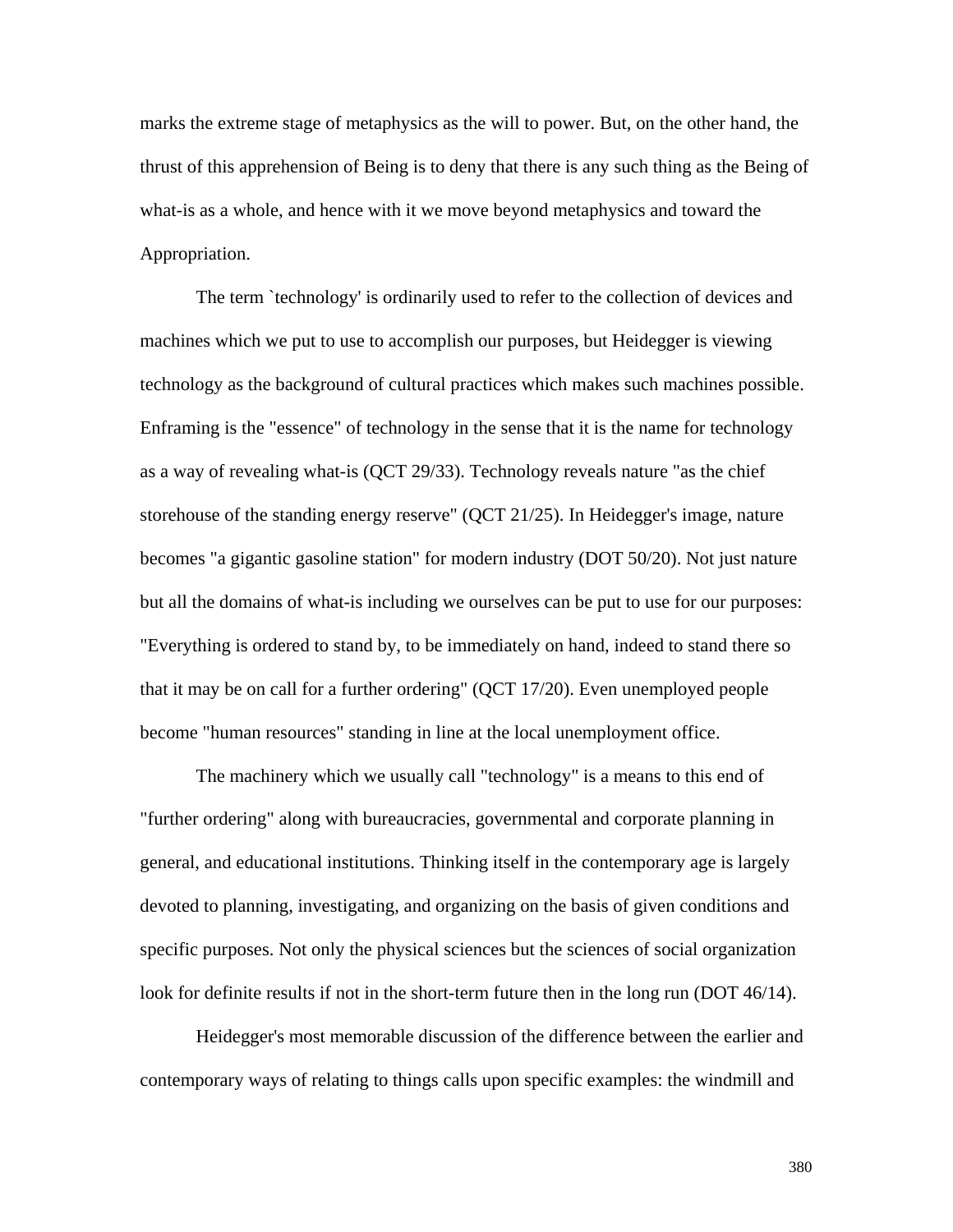the old bridge in contrast to the hydroelectric plant on the Rhine, the secluded sawmill in the Black Forest in contrast to coal mines, the peasant in his fields subject to the blessings and cursings of nature in contrast to the "mechanized food industry" (QCT 5- 16/10-20). The old-fashioned windmill extracts energy from the wind, but its sails are dependent on the wind's blowing and cannot store energy for windless times. The hydroelectric plant changes the river itself, turning it into a power supplier while the centuries old bridge across the Rhine adapts human purposes to the river, not vice versa. The river remained a river, perhaps coming to light for the first time as what we understand a river to be with its currents, banks, and floods, and people acknowledged it as such in their practices. In its old role, the bridge was a "thing thinging." Nowadays even when the river is regarded as part of a pleasing landscape rather than untapped power, it is so, says Heidegger, only "as an object on call for inspection by a tour group ordered there by the tourist industry" (QCT 16/20). The field that the peasant plows appeared in a different way when working the land meant taking care of it, not "challenging" or "setting upon" it to make it produce when, where, and what we want with irrigation, cloud seeding, chemical fertilizers, insecticides, and human-bred plant strains.

 Heidegger argues that technology as a way of destining presents a particular "danger" for us that none of the earlier epochs in the history of Being did. Given contemporary views of technology, we might too quickly and easily conclude that for Heidegger, too, the "danger" of technology lies in our inability to control our own machinery and devices and their side-effects. Nuclear power plants run amuck, acid rain, and "the greenhouse effect" are good examples of the threats posed by our modern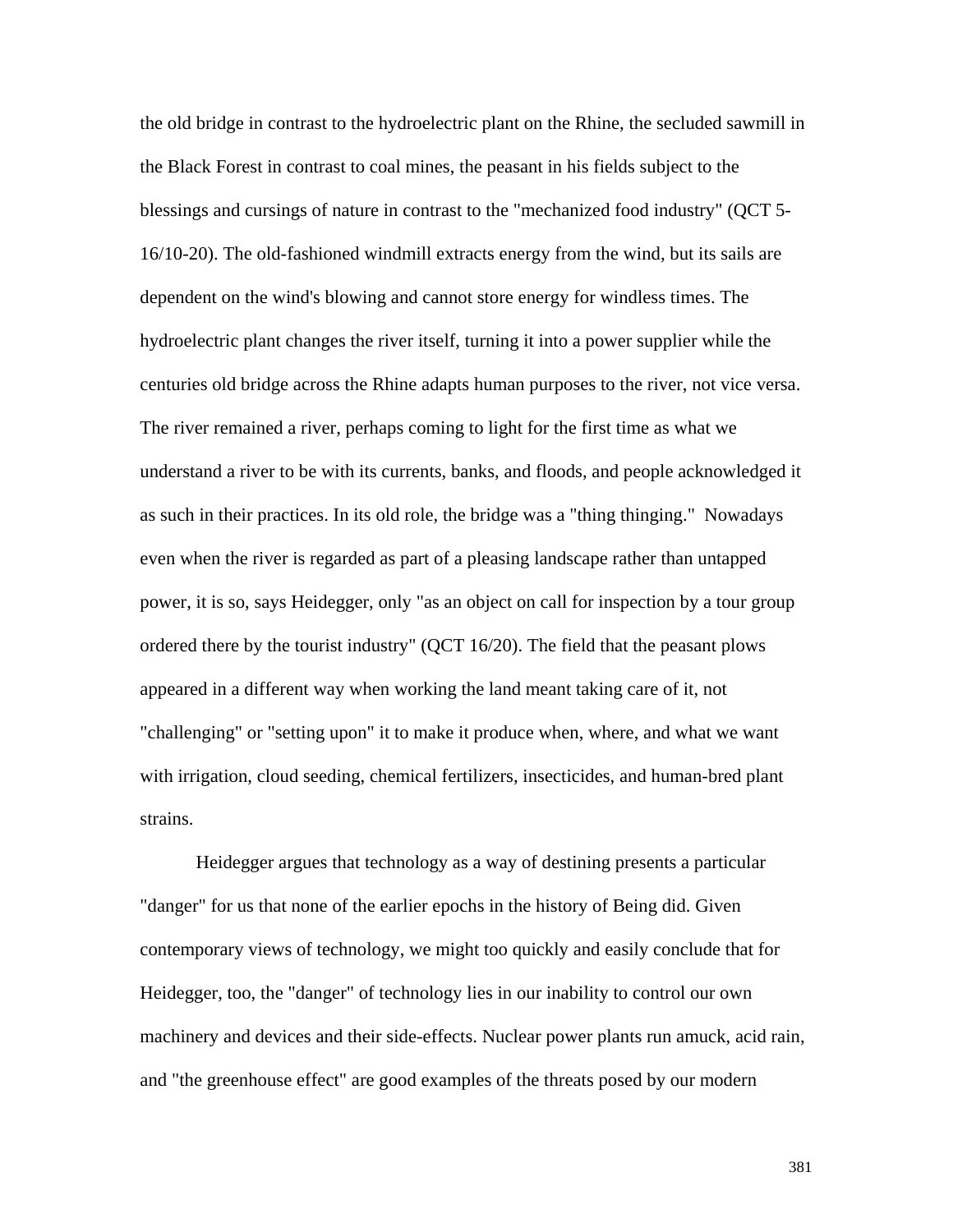techniques. In light of Heidegger's remarks quoted above, it may seem as if he is suggesting that the danger of technology arises from our attempt to impose our own will on things which have their own Being, for example, plutonium and the atmosphere. That is, when we try to bend the nature of things to our own ends, when we ignore their nature and try to make them be what we wish them to be, then we place ourselves at a serious risk and could even destroy all life on the planet with the push of a technological--or an aerosol spray--button. What danger could be more extreme?

 According to this view, technology would do itself in because of our failure to grasp the way things "really are" and the way the interrelationships of the world really work.<sup>23</sup> But Heidegger thinks that his own position transcends the traditional notion of innate, permanent essences on which this argument is based, and his argument is in fact much more complex. He argues instead that what is dangerous is not technology as devices but the essence of technology, not the machines but the way of revealing what-is out of which they arose. As Heidegger comments, "The threat to man does not come in the first instance from the potentially lethal machines and apparatus of technology" (QCT 28/32). In fact he seems to think that we will be successful in mastering the things around us and mustering them for our purposes. He says: "If the taming of atomic energy is successful, and it will be successful, then a totally new era of technical development will begin" (DOT 51/21).

 But precisely when technology as machinery is most successful, technology as a way of revealing is most dangerous. The danger has two aspects (QCT 26f./30f.). First, the more successful we are at turning things around us into standing reserve, the more we come to regard ourselves as just one more resource to be put to use for the ends we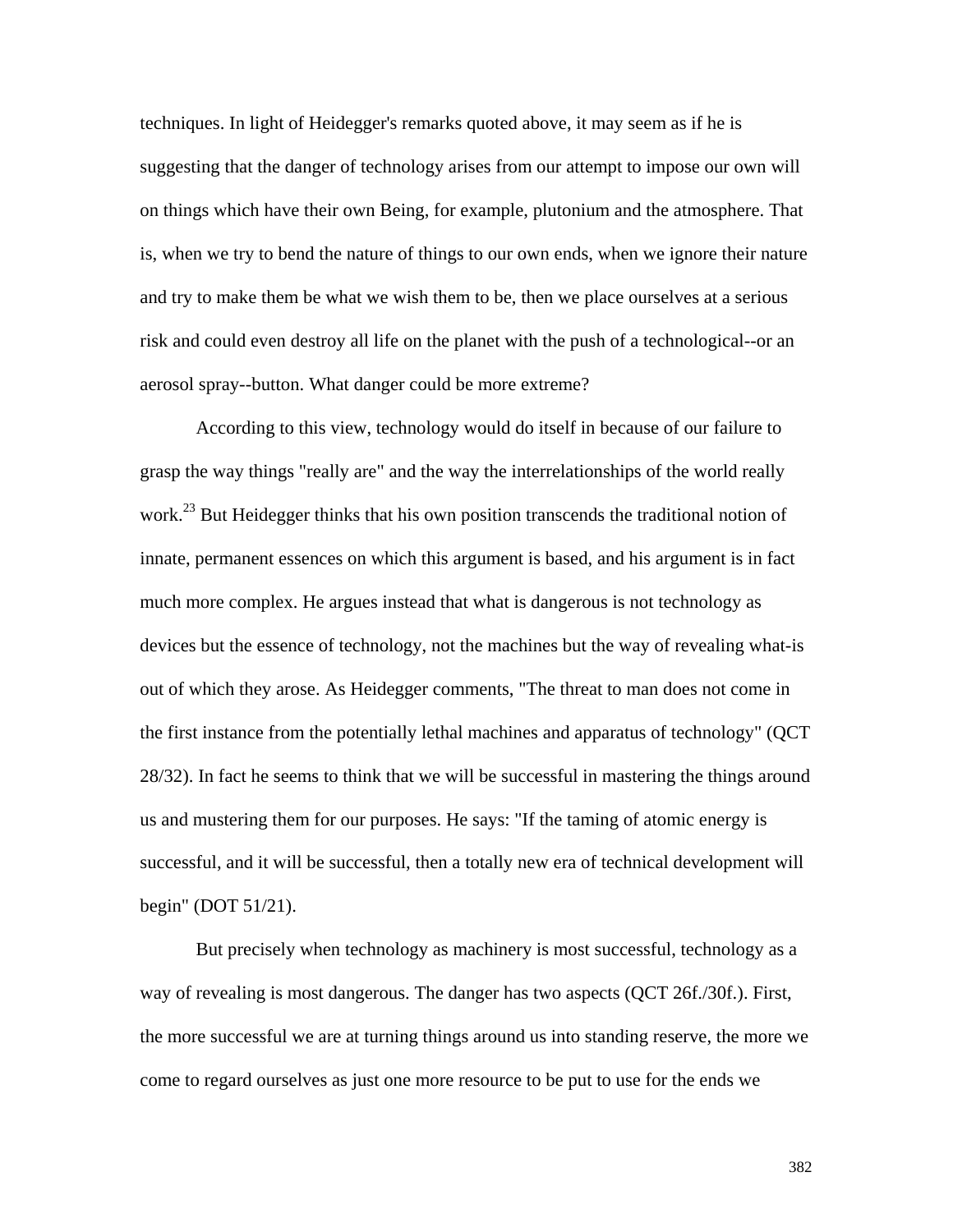pursue. Hence the more we lose track of ourselves as Dasein, the being which is open to a revelation of Being. We model ourselves on the dominant machine and become computers, programmed for tasks, taking input and giving output.

 Second, "where this ordering holds sway, it drives out every other possibility of revealing" (QCT 27/31). Enframing lets what-is appear only as standing reserve, and it blocks off other possible appearances of the Being of what-is. For example, the technological orientation lets the divine show itself only as causa efficiens, as the cause which starts the universe going, not as the holy and mysterious (QCT 26/30). Even if we did not "forget" ourselves as Dasein, we would find no other possibility of Being to disclose because none is "there."

 The latter aspect of the danger of technology is the more crucial one. In other epochs we may have become more and more convinced that we were essentially the rational animal or the favorite creature of God as the epoch wore on and we were more and more successful at explicitly explaining the world according to our understanding of Being. Hence, then, too, our understanding of ourselves may have been dominated by one conception arising out of a particular understanding of Being. As these earlier epochs "wore down," however, and the understanding of Being became more and more leveled off and trivialized by life in the Anyone, the particular dominant understanding prepared the way for a new one. Plato's ideas prepared the way for the Christian God, and the creator God prepared the way for the self-legislating reign of human beings. As we earlier noted, Heidegger puts it: "That which has the character of destining moves, in itself, at any given time, toward a special moment that sends it into another destining, in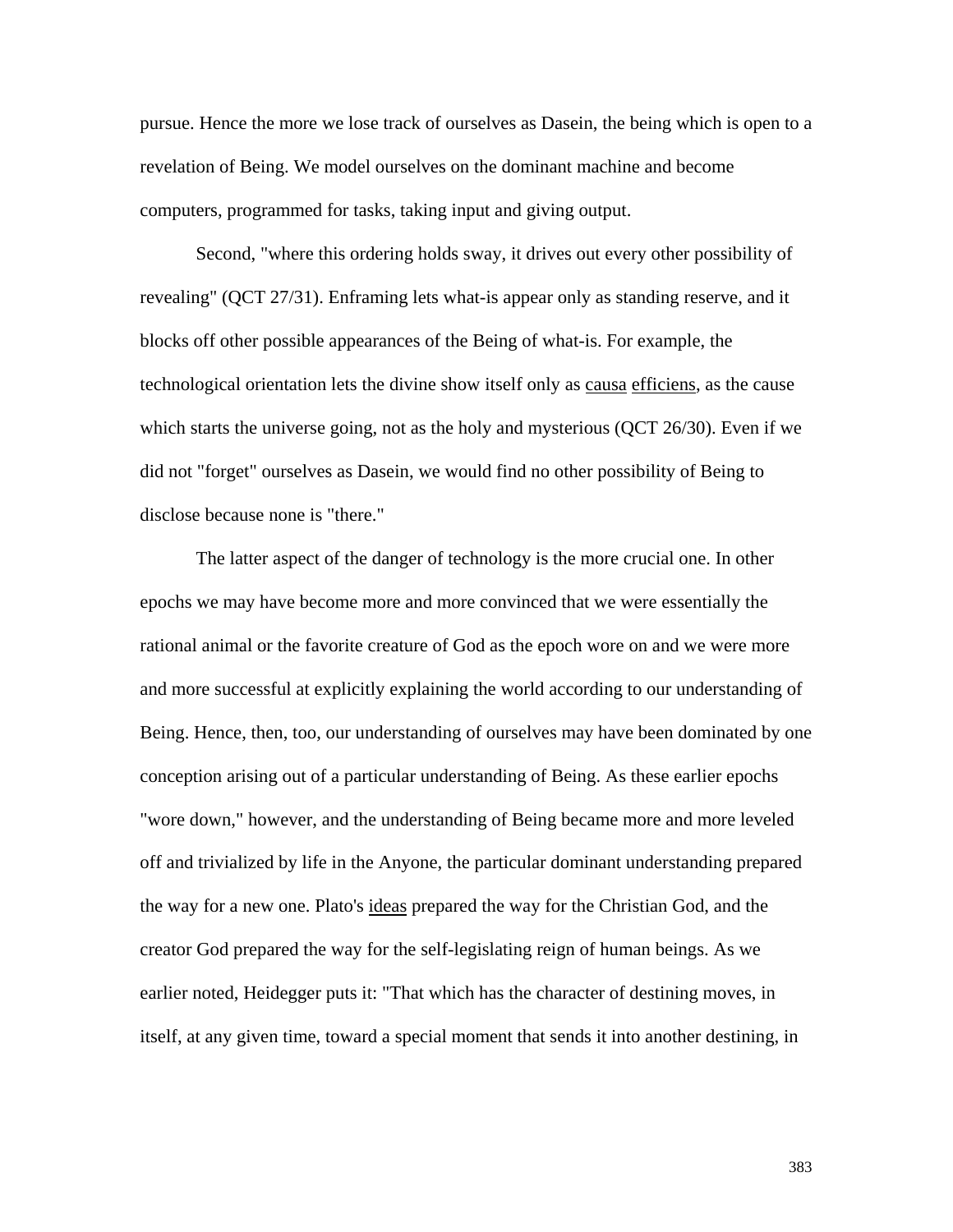which, however, it is not simply submerged and lost" (QCT 37/37f.). This special moment is the moment of insight. $^{24}$ 

 But Heidegger argues that the understanding of Being which views what-is as standing reserve prepares no path beyond itself and indeed closes off paths. Any way of destining holds some danger of being Dasein's last, since each can be a trap if Dasein's creative insight does not see through it, but enframing as a way of destining is the "extreme danger" (QCT 28/31). It is a destining which blocks destining. With all-that-is leveled off into standing reserve, there is nothing left about which to have a conflict of interpretations, nothing to provoke a reading and responding. Things are whatever we make them be.

 Why is this so? Heidegger's answers remain abstract. We can give some concrete significance to his claim by considering how the phenomenon of the Anyone has changed in the modern world and why it would block off new possibilities of understanding Being. Compared to the ancient, medieval, and early modern worlds, there is one overwhelmingly obvious difference in the cultural practices embodying the understanding of Being in the contemporary era. The change is the effect of the Industrial revolution. In earlier ages, an understanding of how to deal with particular things was easily transferable. Just watching a blacksmith or a potter at work might give one the sense that one could do the job, too, though a long period of apprenticeship might be required to get the details right. But at least the "how it works" aspect was clear enough just from one's own everyday experience with fires and malleable material.

 Today, however, we seem to be in a situation where, as James Burke says, "never have so many known so little about so much."<sup>25</sup> Our lack of understanding arises from a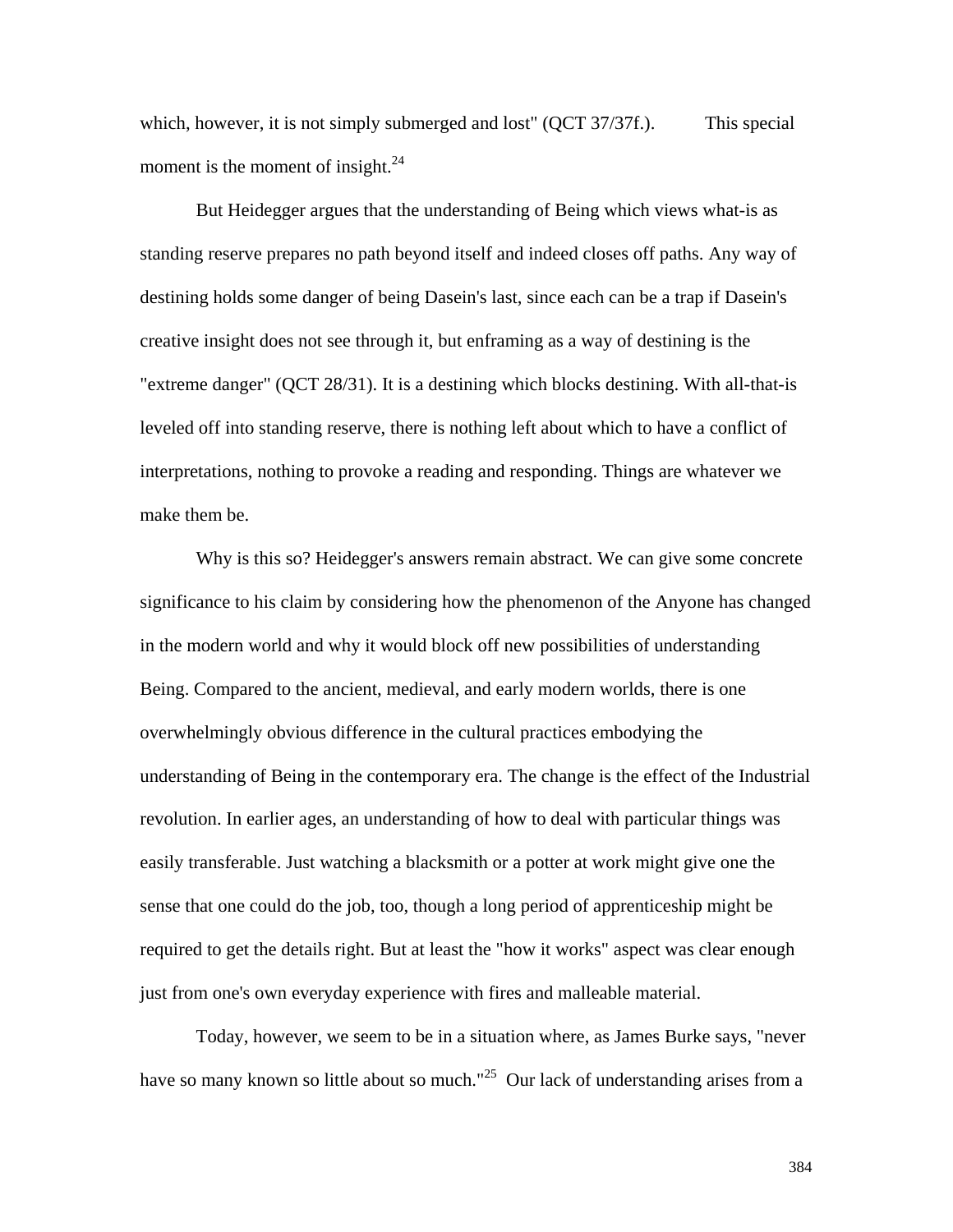change in our relationship to the tools we use. For example, in the Middle Ages, waterpower was important, but it manifested itself in the action of the stream on the waterwheel of the mill, something everyone could understand just by putting his or her hand in the flowing water. But at the beginning of the Industrial Revolution, simple water-power pushing against boards was replaced by steam-power and complicated mechanical engineering. Its makers understood how a steam engine worked, but how many of the people riding on it did?<sup>26</sup> Today with atomic energy and computers, or even just electricity, the situation is much more extreme. Our hands and heads no longer understand how the things work with which we deal almost every hour of every day. Some of us genuinely understand one thing, some another, but many of us do not even try. To compensate for this lack of primordial understanding, the Anyone fills in everyone's gaps with assurances about "what one does."<sup>27</sup> Things can hardly reveal different possibilities of Being when we do not know what they are to begin with. They can hardly show themselves in new ways in our practices when our practices do not reveal their Being, only their uses.

 Perhaps this feature of life in a technological society also accounts for the cultural transferability of the technological understanding of what-is. Just as our lack of "directedness" cuts us off from future, new possibilities, our lack of "connectedness" with our past cuts us off from our heritage. The understanding of ourselves as legislating our own binding obligations arose as a "repetition" of the notion of God's binding legislation, and our Western notion of God is similarly dependent on Plato's notion of a binding suprasensory realm. While for Heidegger it is true that we never could have arrived at our technological understanding without the preparation of the preceding epochs, especially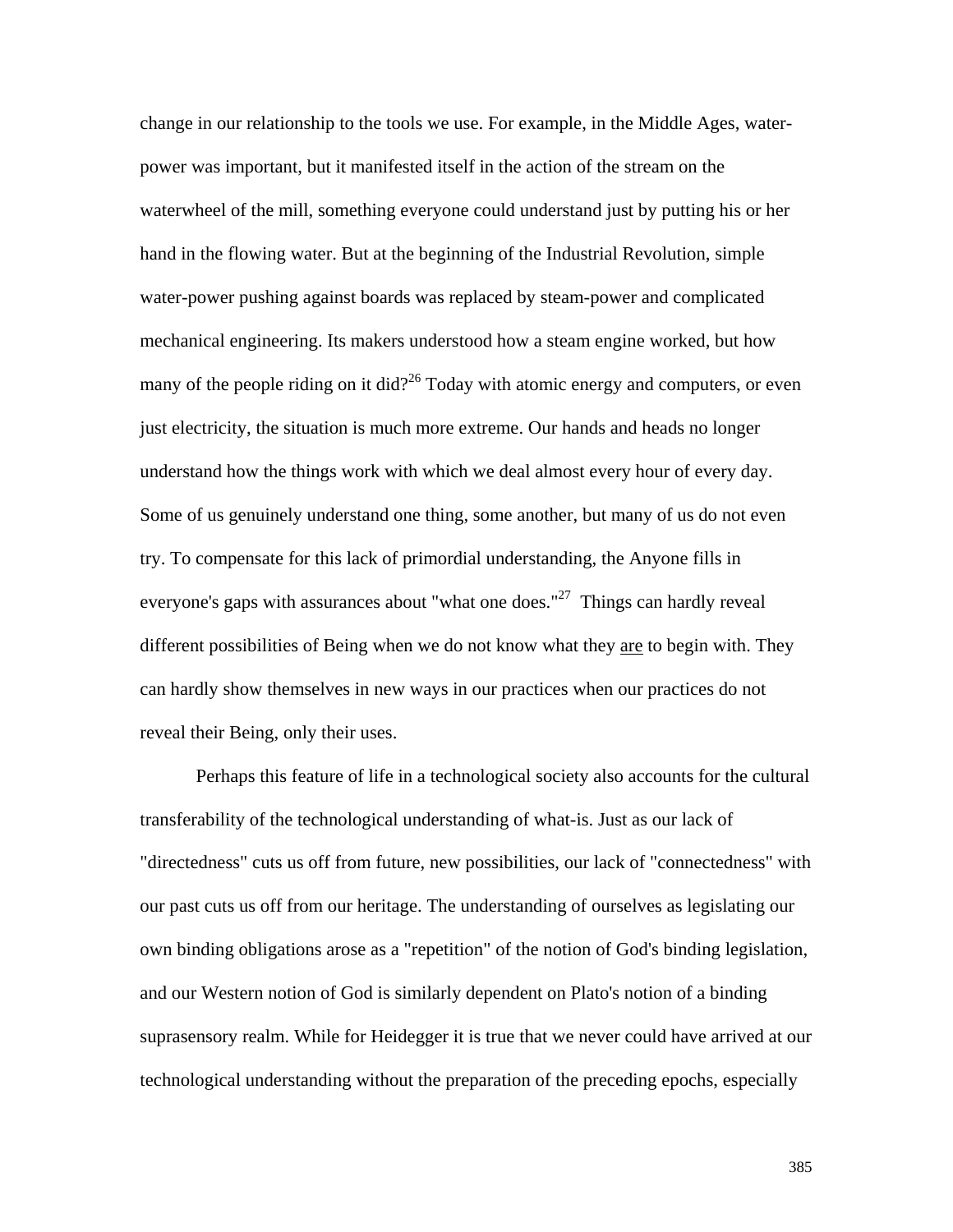the immediately preceding notion of things as objects of knowledge, once the technological understanding is in place it seems to cut itself off from its roots. To make the metaphor more exact, it pulls itself up by its roots, puts them in a bag, and sets off around the world seeking new places to take hold. No ability to deal with things as eidos or as God's creation is required to learn how to use a computer or install a phone system so other cultures can adopt our technology in a way that they never did adopt our philosophy. "The end of philosophy indicates: the beginning of world civilization based upon Western European thinking" (TB 59/65).

 Why does the radical change in technology come about? One answer proposed is that modern science has caused it. Mathematical, predictive science has given us the means to understand the fundamental principles of nature on which technological devices are based. In this view, the uniqueness of science to Western culture would account for its development of technology. But Heidegger points out that the development of modern science depends as much on the use of particular technological devices in experiments as particular devices depend on advances in scientific theory (QCT 14/17f. and 21f./25). Anyway, the alternative view would still have to account for the development of science. Heidegger explains the development of modern technology as a manifestation of a particular epoch in the history of Being. Both modern science and the development of particular devices are grounded in technology as a way of revealing. True to his notion of the unconcealment of the Being of what-is, Heidegger argues that technology as a way of revealing begins long before we explicitly recognize it as such and well before modern science is explicitly conceptualized (QCT 22/25). There is no answer to the "why," only a retrospective illusion of a necessary sequence.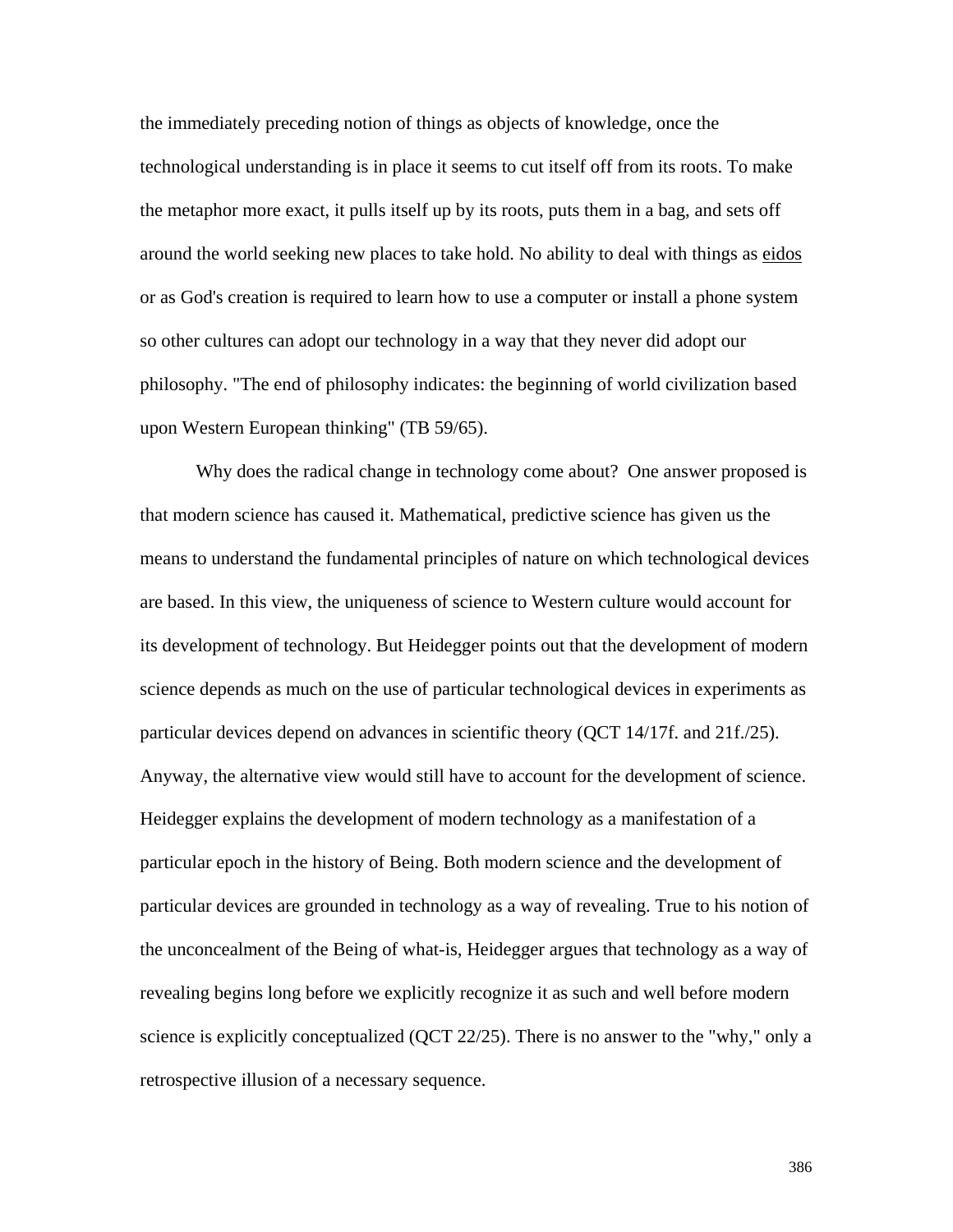When we say that the danger of technology as a way of revealing is that it may block any new way of revealing, we are not talking simply about its blocking of an explicit recognition of a new appearance of what-is. Rather, before such a recognition can happen, Being must unconceal itself in a new way, and this is what the essence of technology blocks. Huxley's Brave New World paints a striking picture of a world conquered by not just technological devices but by technology as a way of revealing. The danger has won out. Referring to Huxley's novel, D. Z. Phillips makes an interesting point in regard to Tolstoy's The Death of Ivan Ilyich which connects with our overall theme: "The values that Huxley depicts as dominating people's lives, utility, the intensity of transient sensations, usefulness, functionalism, when they are as pervasive as he makes them, exclude the possibility of the considerations which surround Ivan's change of attitude in the face of death."<sup>28</sup> For Heidegger, what is needed is considerably more than a change of attitude. It is authentic Being toward death and Being's gift of new life.

# 7.4 The Leap of Thought

 Though the danger of technology threatens Dasein's special way of Being, Heidegger has faith in two lines from Hölderlin's hymn "Patmos":

But where danger is, grows

The saving power also.

He reflects on the significance of these lines in regard to what the danger of technology is and what must happen for us to save ourselves from it in the turn of thought which "leaps" beyond metaphysics (QCT 28/32 and 42/41). In relationship to the saving power,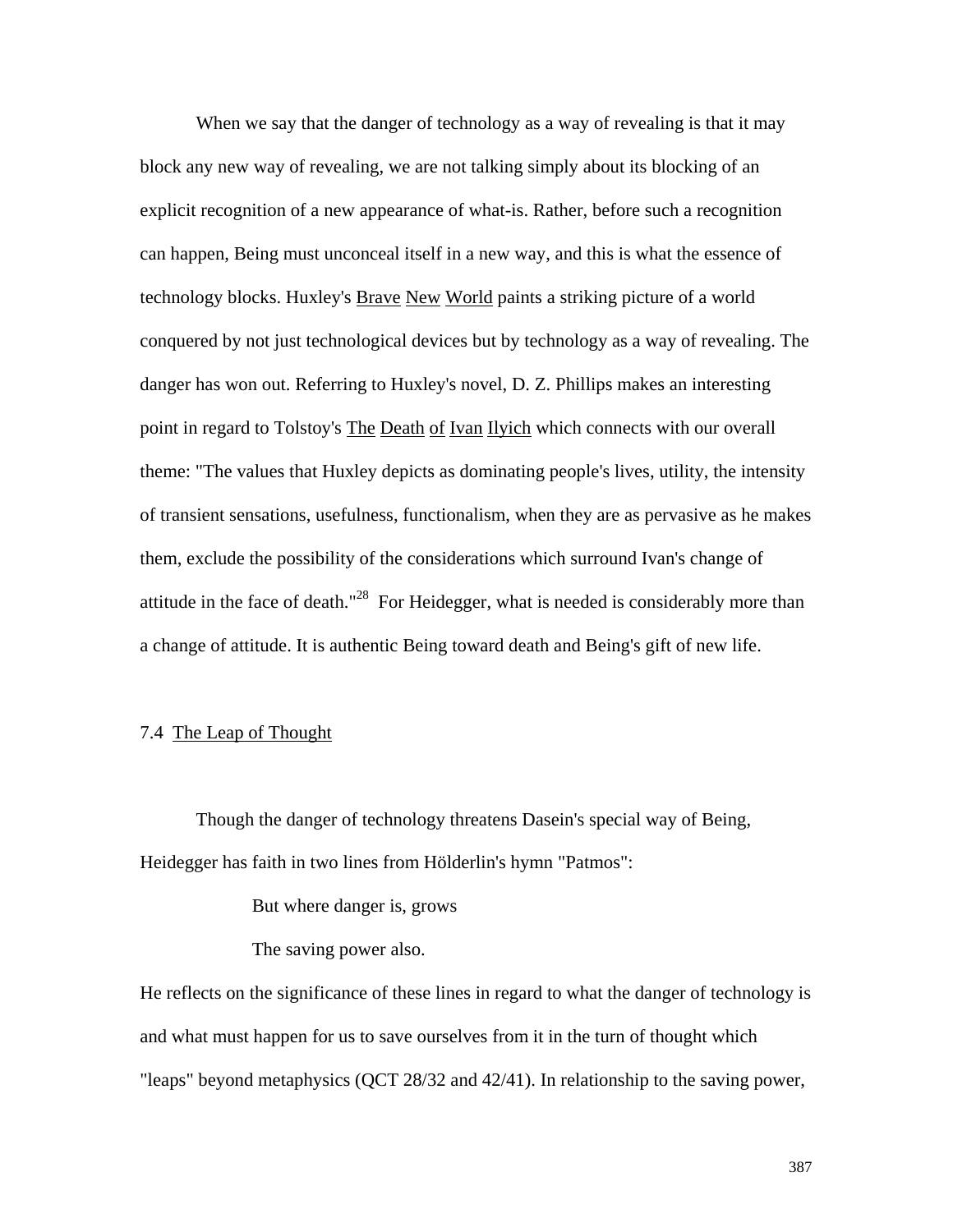Heidegger's own thinking plays two different but related roles: that of helping to turn the danger into the saving power and that of assisting the saving power in its task of "turning" thought around.

 The danger and the saving power are not two different things. Heidegger argues that "the selfsame danger is, when it is as the danger, the saving power" (QCT 42/41). We need to make two points here. First, since the danger is the essence of technology as a way of revealing, the saving power, too, must come from the very essence of this way of revealing. The distinctive feature of the unconcealing of technology is that it drives out all other ways of revealing and gets us evermore tightly in its grip. How can this also save us? Heidegger points out that the essence of technology has an ambiguous meaning. On the one hand, it is the challenging which blocks off other possibilities of Being, but on the other it is a granting that lets us endure as the being that discloses Being. Challenging is a way revealing, just as the binding powers of the other epochs of Being were, and thus Being must show up in a certain way. Being's power over us is demonstrated by the way that we are captured by an understanding of Being, but this same power could grant us another understanding of Being at any time.

 Thus technology's very domination of us eventually lets us see it as what it is, viz., a force beyond our control. We may prefer to see technology as only a means to the ends that we choose, but then we only disguise the danger of the self-destruction of the revealing power of Being. The saving power of this danger is that the rampant growth of the technological orientation, and its attendant physical danger, compel us to see through our reassuring disguise and recognize that technology's momentum is controlling us and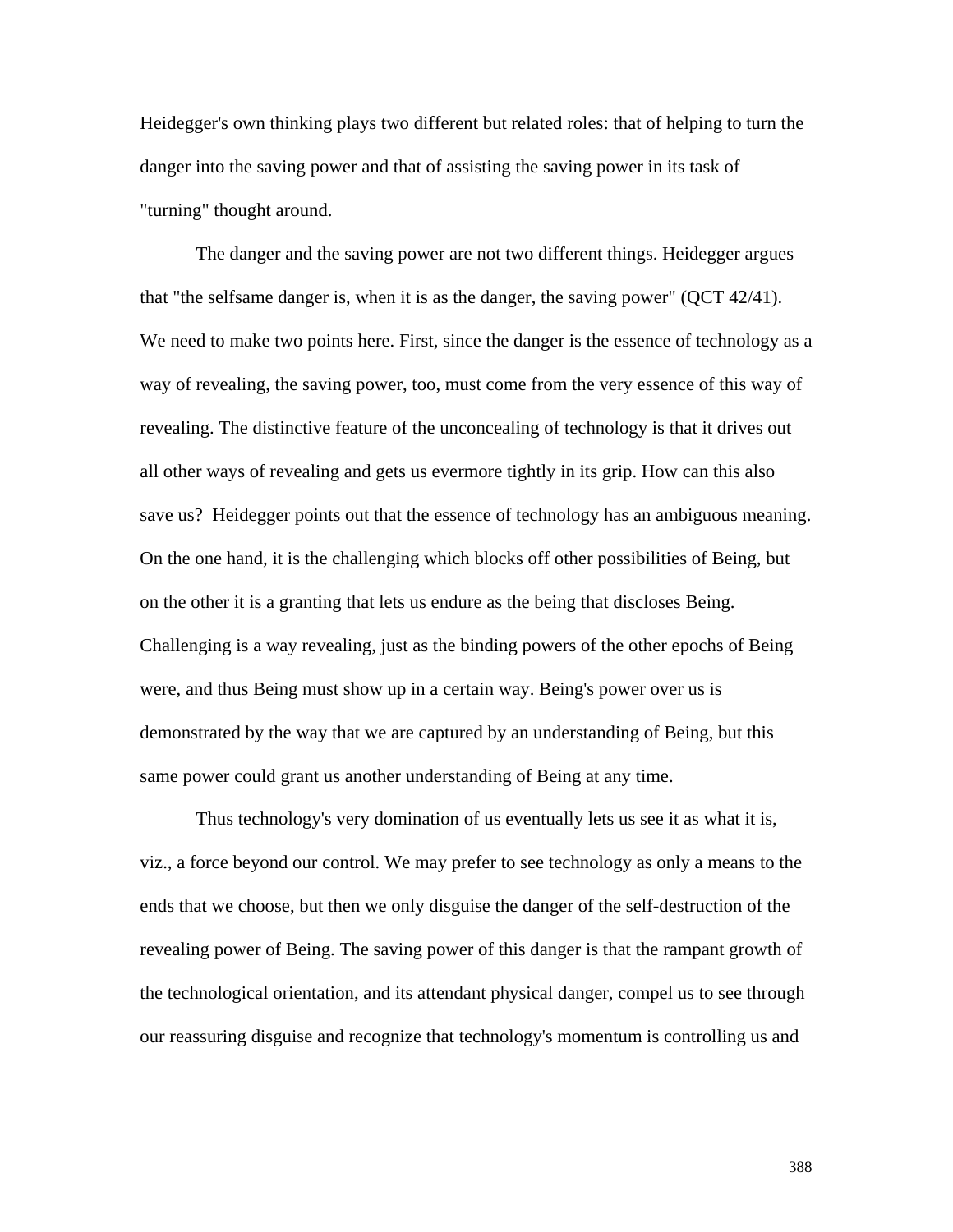our choices, not the other way around. When we recognize what it is to be dependent on a revelation of Being, we become more open to a new revelation.

 The second point about Heidegger's comment concerns what it means for the danger to be " $as$  the danger." He elaborates: "When the danger is as the danger, then its</u> essence explicitly comes to pass" (QCT 43/42). The danger is technology, but it only is as the danger when we see it for what it is; we must understand it as way of revealing and not simply a means to an end or a particular activity  $(QCT 4/10).^{29}$  Authentic insight into the contemporary unconcealment of what-is brings the danger explicitly to pass and lets us recognize it for what it is. The thinking that does this is no longer metaphysical in the traditional way. It is Heidegger's own thinking.

 Heidegger seems to see his own work as standing in the same relation to the technological understanding of Being as Nietzsche's thought stands to nihilism at the end of metaphysics. His work brings this Janus-headed revelation of Being into focus in the same way that Nietzsche brings into focus the whole of traditional metaphysics as it reaches its end. And Heidegger is still traditional enough to believe that the truth shall set us free. He "questions concerning technology" in order that we may enter into a "free relationship to technology" by opening up our Dasein to the essence of technology and understanding its way of Being (QCT 3/9). To know what we are doing is to be freed from its compulsion and to become open for other possibilities of Being. He suggests that the verb meaning `to save' itself suggests to loosen, to free, to take under one's care. Hence, the "saving" power is what frees us from the compulsion of technology by changing our relation of care to it.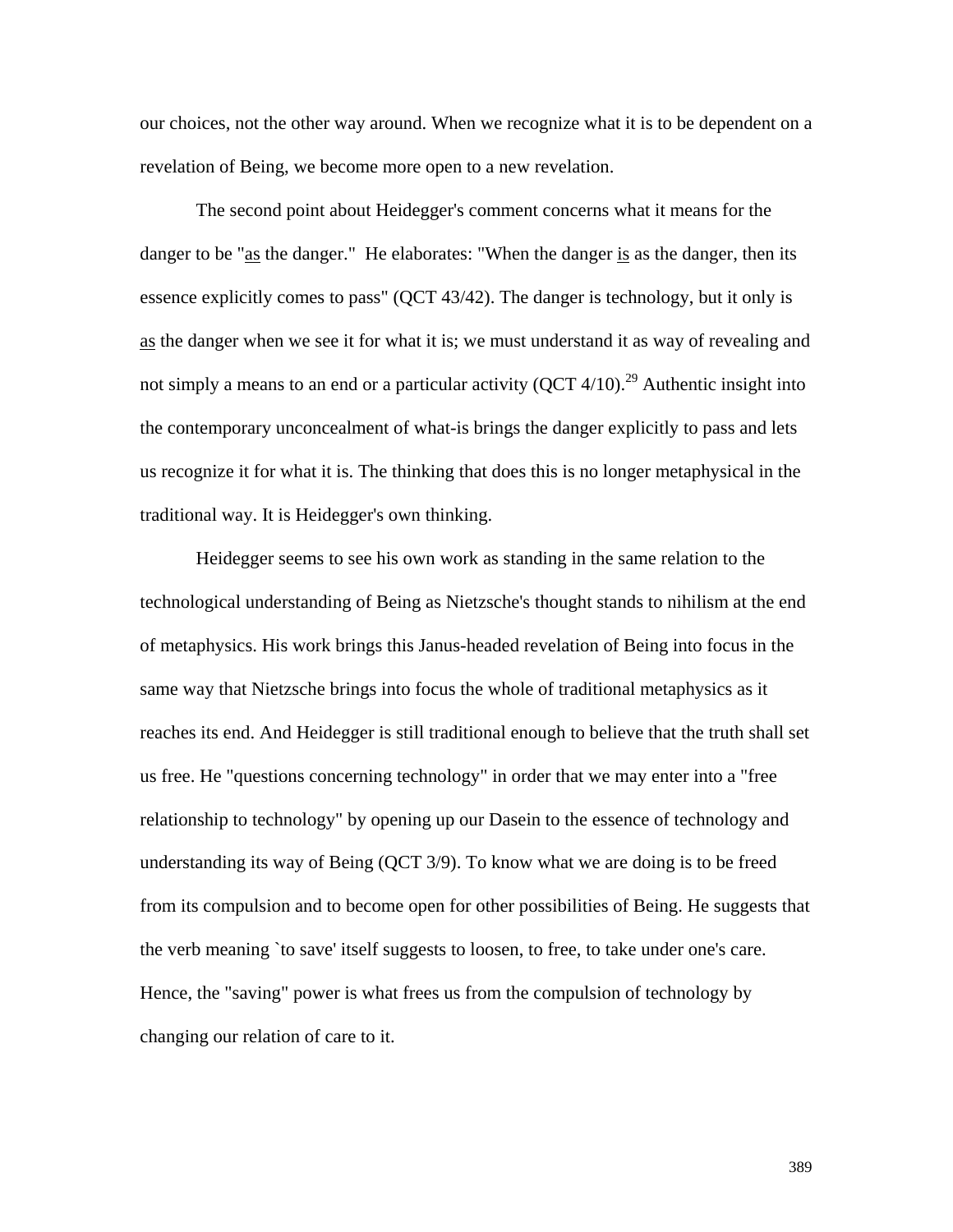Assuming that our relationship to technology as a way of revealing will change when we understand what it is, what will happen to our dealings with the actual machines and devices of technology? Heidegger thinks that this will change, too. He thinks that we can continue to "use technological devices, and yet with proper use also keep ourselves free of them, that we may let go of them at any time." Evidently, letting go of technological devices does not mean doing without them since Heidegger acknowledges we all find them indispensable. But, sounding surprisingly optimistic, he claims that understanding our predicament will make our relationship to them "wonderfully simple and relaxed" (DOT 53f./24f.).

 Neither of these manifestations of the saving power so far described is, however, the crucial one. If we are going to escape the pernicious effects of technology as a way of revealing, we need a power that goes beyond just our authentic recognition of our current understanding of Being. We need in fact a radically new understanding of Being. What is needed, and what our recognition prepares us for, is a "readiness for the decisive issue" of the essential forces of the age. Heidegger argues that only when we grasp in advance the essence of the age will we simultaneously experience what is questionable in it. This questioning is "that which radically carries forward and constrains a creating into the future . . . and lets the transformation of man become a necessity springing forth from Being itself" (QCT 137/97). The ultimate saving power is not Dasein's insight into whatis but the Appropriation which sends us into a radically new understanding of ourselves and the things around us. Only this new understanding of Being will really change our relationship to technology.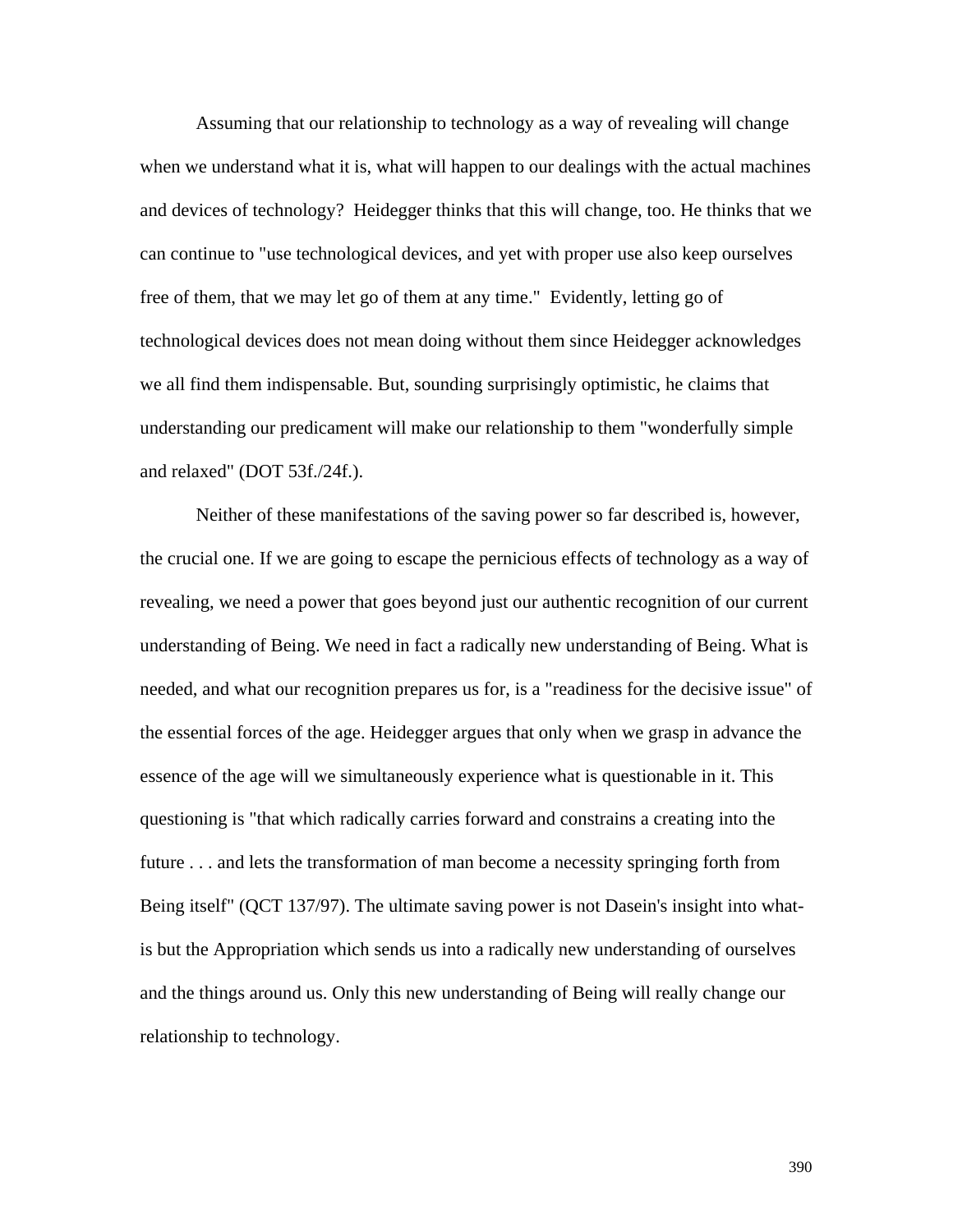In this context, the saving power is "the granting" that sends us into a new way of revealing (QCT 32/36). The language of Heidegger's discussion of this issue is tortuous and obscure because he speaks from the viewpoint after the phenomenological turn when we are looking at Dasein from the perspective of Being, not Being from the perspective of Dasein as in the early works. Now "insight into what-is" is the name for "the Appropriation of the turn in Being," not, as he so often used it before, the "glance" which we throw out from ourselves to what-is.<sup>30</sup> Now "everything has turned about" (QCT 46/44).

 This "insight" is the "in-flashing" of the truth of Being, the lightning flash which lets the Being of what-is show up in new ways  $(QCT 45/43).$ <sup>31</sup> This first happens not in how the philosopher, for example, thinks about things but in how things show up in our cultural practices. In this flash, the danger itself turns around, and the clearing of Being suddenly lights itself up (QCT 44/43). As Heidegger describes it, in this sort of insight we are the ones caught sight of by Being, not the other way around (QCT 47/45). The culture "reads" and responds to the insight already reached. Thus seen, we arrive within the "essence of nearness" where once again, as with the Greek temple, the "thing things" and the "world worlds" (QCT 49/46f.).<sup>32</sup> We will find ourselves caught up in a new understanding of Being. Authentic Dasein can then bring this understanding into focus, arranging its letters into words which in turn can provoke a "reading" from the culture.

When will this turn about of the danger happen, why and how? The "when" is as indeterminable as the moment of insight when we recognize what has happened to us. The lightning flash may already have happened, casting a shadow in our world. Heidegger reflects: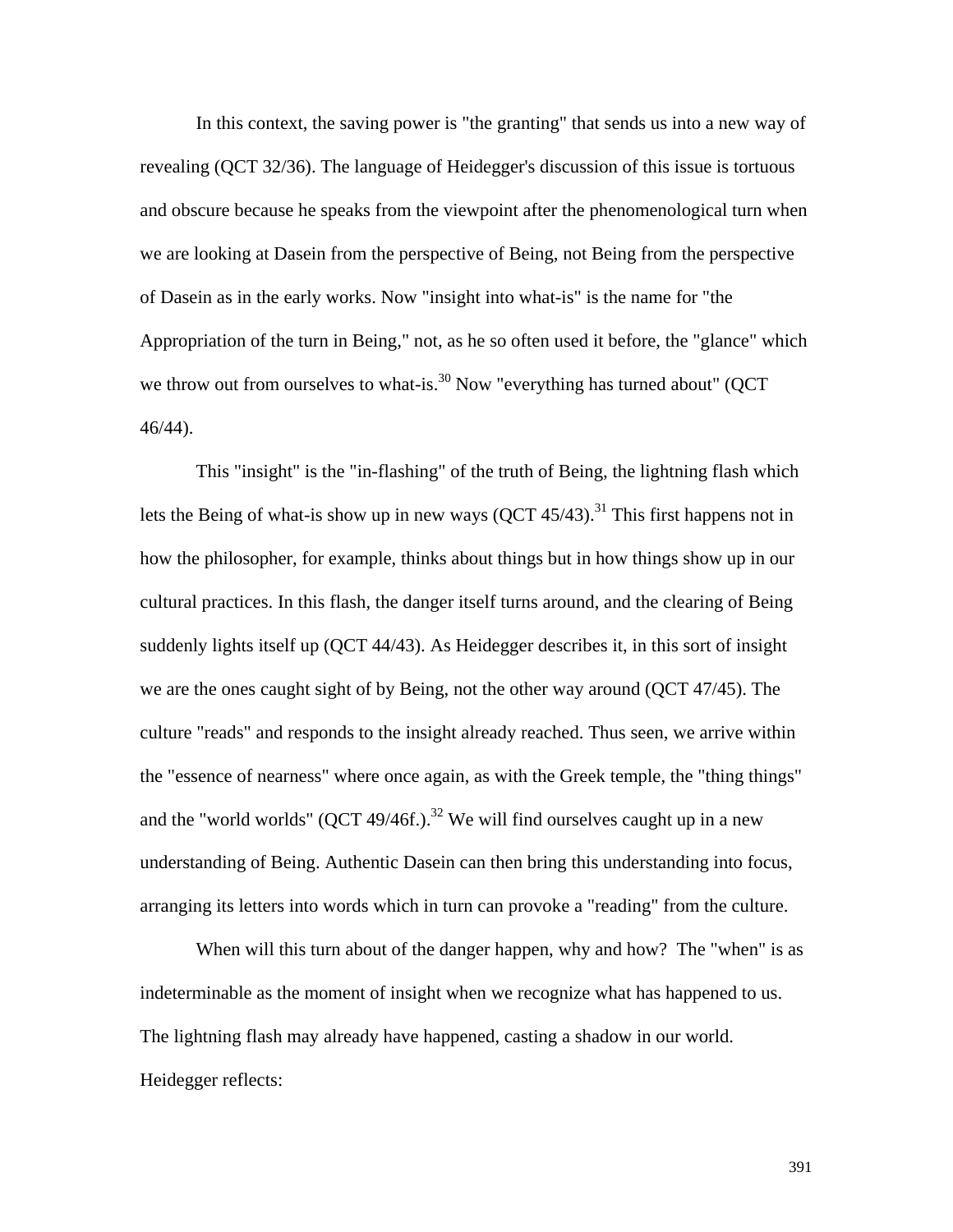Perhaps we stand already in the shadow cast ahead by the advent of this turning. When and how it will appropriate itself after the manner of destiny no one knows. Nor is it necessary that we know. Knowledge of this kind would even be most ruinous to man because his essence is to be the one who waits, the one who attends upon the coming to essence of Being in that he guards it in thinking. Only when man as the shepherd of Being attends upon the truth of Being can he expect an advent of Being's destiny . . . (QCT 41f./40f.).

As the shepherd to this advent of Being, we do not direct it along, but we do encourage it to come. For example, Heidegger suggests that the saving power can grow: "How can this happen? Here and now and in the little things, that we may foster the saving power in its increase. This includes holding always before our eyes the extreme danger" (QCT 33/37). Perhaps the "little things" which increase the saving power are not so much a matter of "relaxing" our relation to technological devices as holding fast to those practices from earlier epochs which still linger on despite the growing dominance of technology. $33$ 

 As we saw in Chapter Five, the epochs of Being are not discrete; they overlap and intermingle. The farmers in the secluded valleys in Germany may still share an understanding of Being that is not too different from that of their ancestors in the Middle Ages. One way of fostering the saving power might be to go and live in a hut in the Black Forest, as Heidegger himself did. Unfortunately, technology was already wiping out these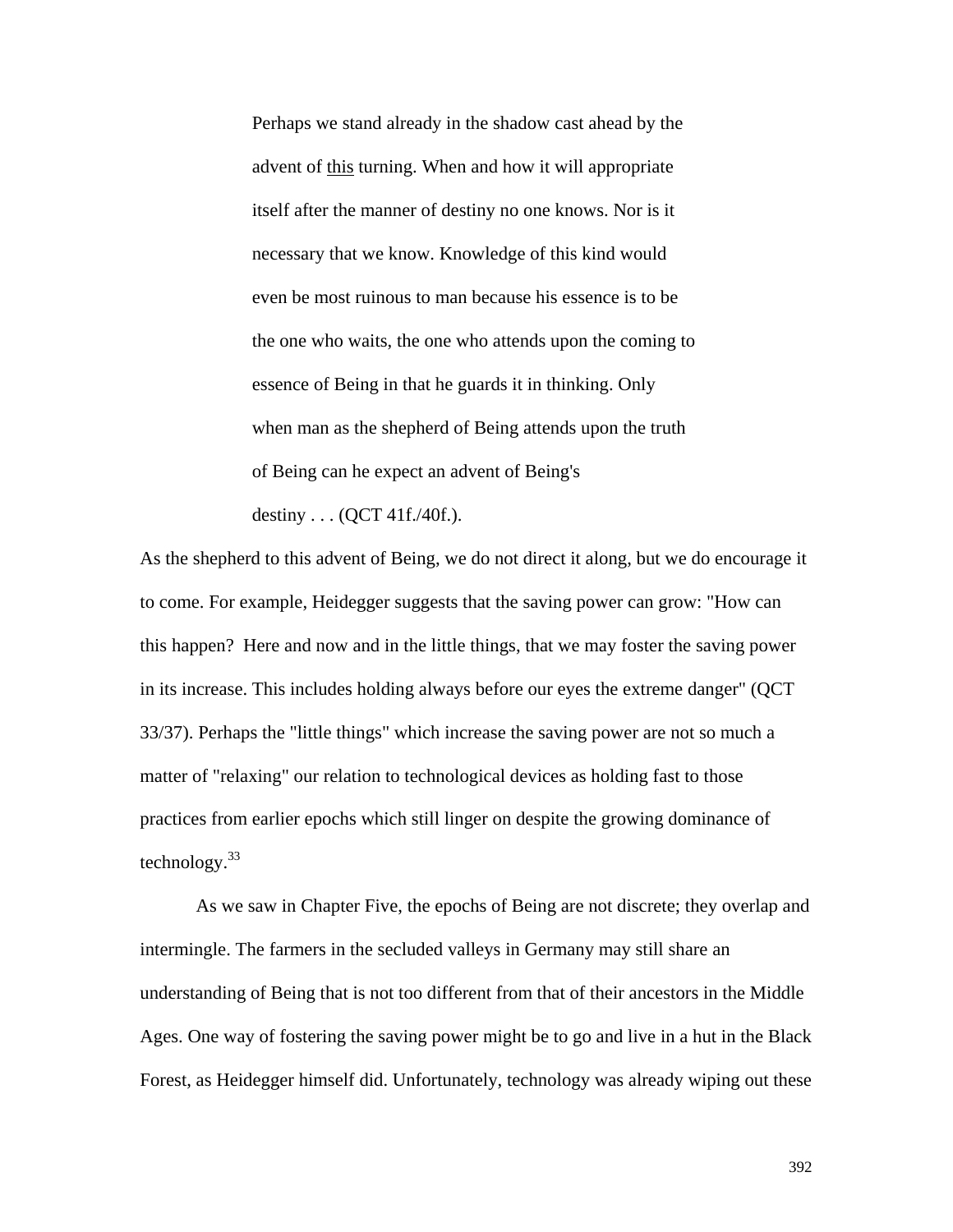practices even before Heidegger died. He lived to see television antennas sprouting from those huts,  $34$  and the mass media are one of the strongest forces homogenizing the technological understanding of Being throughout the world.

 Heidegger's own efforts to further the saving power were concentrated on the task that he saw as a preparation for the turn around of the danger: bringing the danger explicitly to light. To him this required more than just bringing into focus the current technological understanding. The whole metaphysical tradition comprehending Being as presence has to be grasped because we are now at a point where we must leap beyond it. Heidegger's philosophical predecessors only had to "repeat" the preceding epoch to prepare for the next variation on the theme of presence, but he wishes to prepare us to leave this sinking ship altogether. Heidegger's preparatory thinking traces the history of Being in order to create a space--a playroom or one free from the stranglehold of technology--in which the Appropriation may propel us into a leap as rich with possibilities as that of the ancient Greeks.

 This review of the metaphysical tradition is the "step back" from the thinking that represents things, whether as eidos, object, or standing reserve, and the step toward the thinking that responds to the call of Being.<sup>35</sup> But the review cannot provide a preview of what is to come. We cannot predict what is to come from a knowledge of the past, nor derive the next stage of destining from the last as Hegel tried to do. Heidegger thinks that we would be caught up in historicism if we tried to do so (EGT 17/326). In our case, an attempt to work out a picture of the future would simply be another manifestation of the calculating representation of our technological age. In contrast, Heidegger simply admits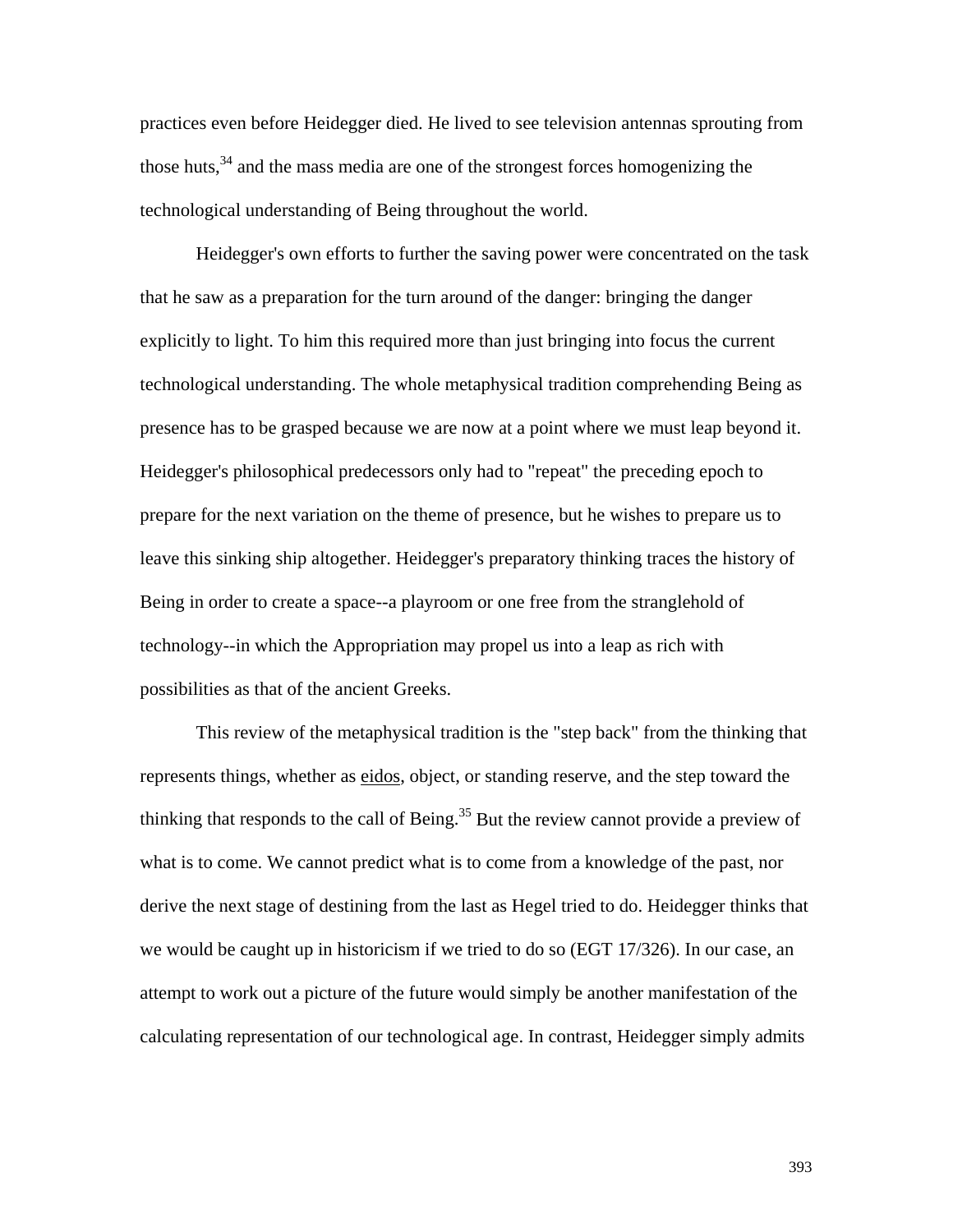that "we do not know what possibilities the destiny of Western history holds in store for our people" (QCT 56/212).

 The end of philosophy, its last possibility, may return us to the "first possibility for thinking . . . a possibility from which the thinking of philosophy would have to start out, but which as philosophy it could nevertheless not experience and adopt" (TB 59/65). How shall we think of this possibility now? The Greeks seem to have had both an insight into the existential relationship between the practices and the things that show up in them and a particular existentiell insight into what the "really real" things are. Points that came up in the seminar discussion of the essay "Time and Being" help to clarify the difference between the two kinds of thinking necessary for a return to this sort of possibility.

> The thinking which essentially belongs to the openness of Being is, on the one hand, the thinking which distinguishes man. In terms of Being and Time it can be called understanding thinking.

This thinking is what is distinctively characteristic of Dasein as the being which understands Being.

> On the other hand, thinking is interpretive thinking, the thinking which thinks the relation of Being and thinking and the question of Being in general.

Interpretive thinking addresses the issue of the relationship between the culture and its conception of what-is, and it is what Heidegger carried out in his various works. In this sense, his philosophy "repeats" that first possibility of the Greeks. However, he adds: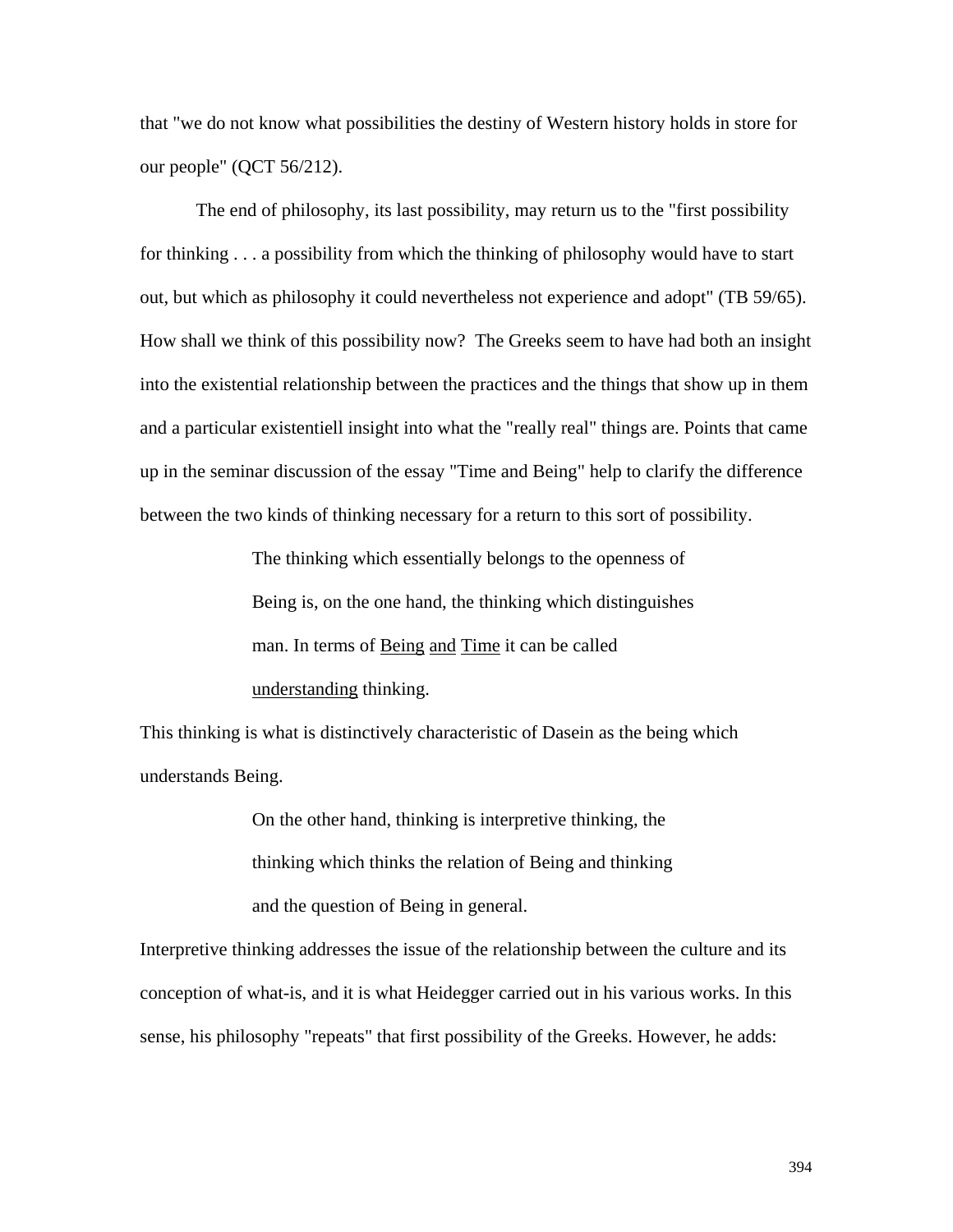It remains questionable whether interpretation can be what is characteristic of thinking at all when it is a matter of truly taking up the question of Being. The task for thinking is that of freeing itself and keeping itself free for what is to be thought in order to receive its determination from that (TB 35/38).

Heidegger suggests that interpretive thinking can only carry us so far. It helps to free us from a fixation on one understanding of Being, but it cannot build a bridge to a new existentiell understanding of Being. There is a chasm that can only be gotten across in a leap, and the impetus must come from the beckoning of Being itself, not from our own desire to cross the gulf.

 Even in the late 1940's Heidegger acknowledged that "The thinking that hazards a few steps in Being and Time has even today not advanced beyond that publication. But perhaps in the meantime it has in one respect come further into its own matter." If his thinking has "advanced" at all, it has been by going down the path he initially laid out for the de-structuring of the history of metaphysics, and hence it has come more explicitly into its own territory. Heidegger continues:

> However, as long as philosophy merely busies itself with continually obstructing the possibility of letting itself into the matter for thinking, namely the truth of Being, it stands safely beyond any danger of shattering against the hardness of the matter. Thus to "philosophize" about being shattered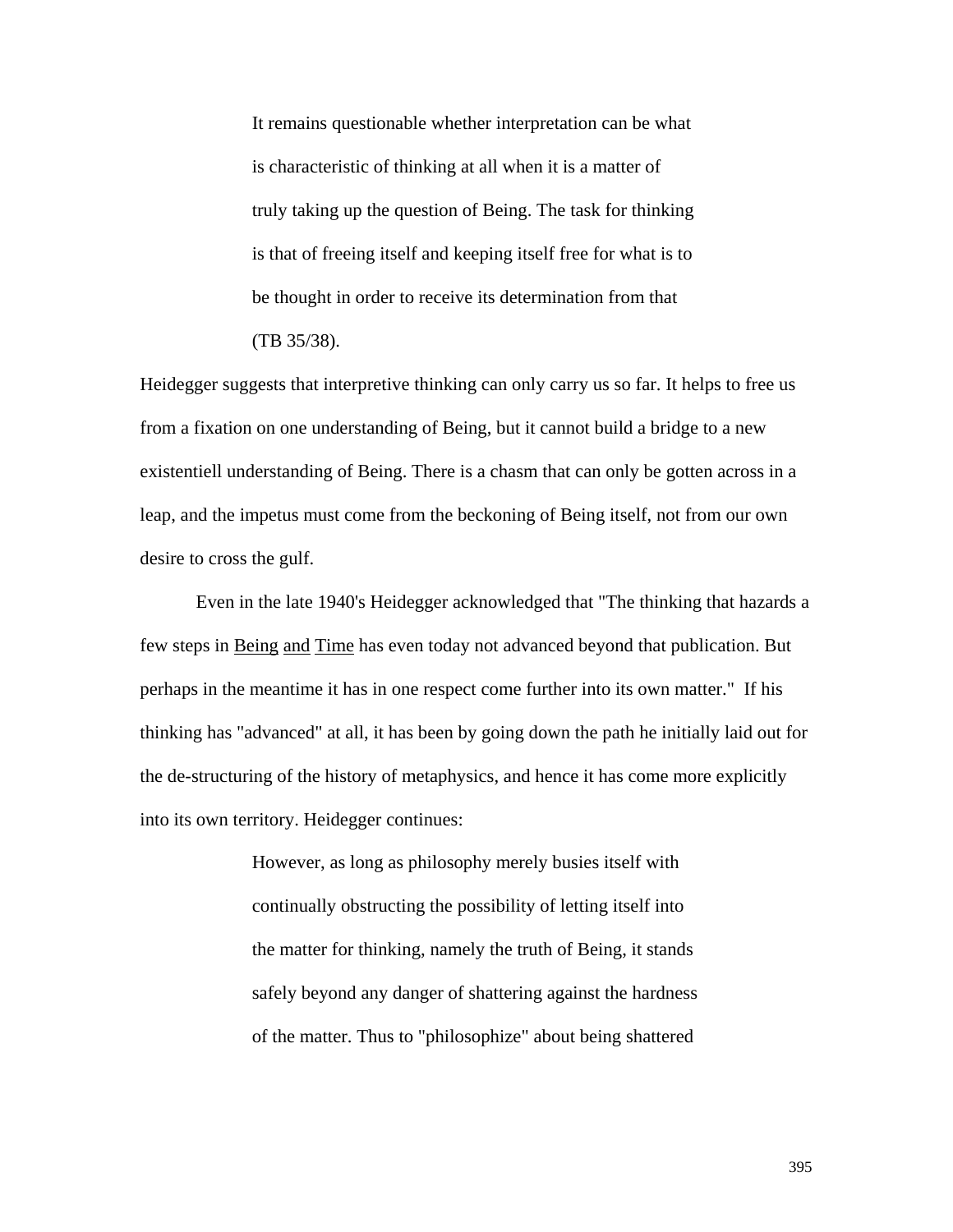is separated by a chasm from a thinking that is shattered

(LH 222f./343).

In the first sentence Heidegger probably does not refer to his own work but rather the work of the philosophers who further enframing. But ironically what he is doing could well be characterized as "philosophizing about being shattered." Reflecting about what it is to be shattered, as he did when he contemplated Dasein "shattering itself against death" (385), is very different from actually being shattered or breaking though the Anyone to achieve a world-transforming insight. Or, as Heidegger put it in Being and Time, merely expecting death is less primordial than forerunning it, i.e. running forward into it and disclosing the possibilities at our culture's horizon (337).

 If our time remains destitute, it is "not only because God is dead, but because mortals are hardly aware and capable even of their own mortality." They "have not come into ownership of their own nature."<sup>36</sup> Heidegger is aware of the existential nature of this mortality, but that does not mean that he can be the forerunner of the advent of the Appropriation. Existentiell thinking in this line is, obviously, very hard to come by, and it is liable to error when it ventures beyond its limits. Attending to the truth of Being, looking for the advent of the destiny of Being, is evidently not an easy task. When a student inquires where thinking about Being receives its directive, Heidegger replies:

> . . . to the appeal of Being there also belongs the early uncovered having-been (aletheia, logos, phusis) as well as the veiled advent of what announces itself in the possible turn around of the oblivion of Being (in keeping with its way to be). The responding must take into consideration all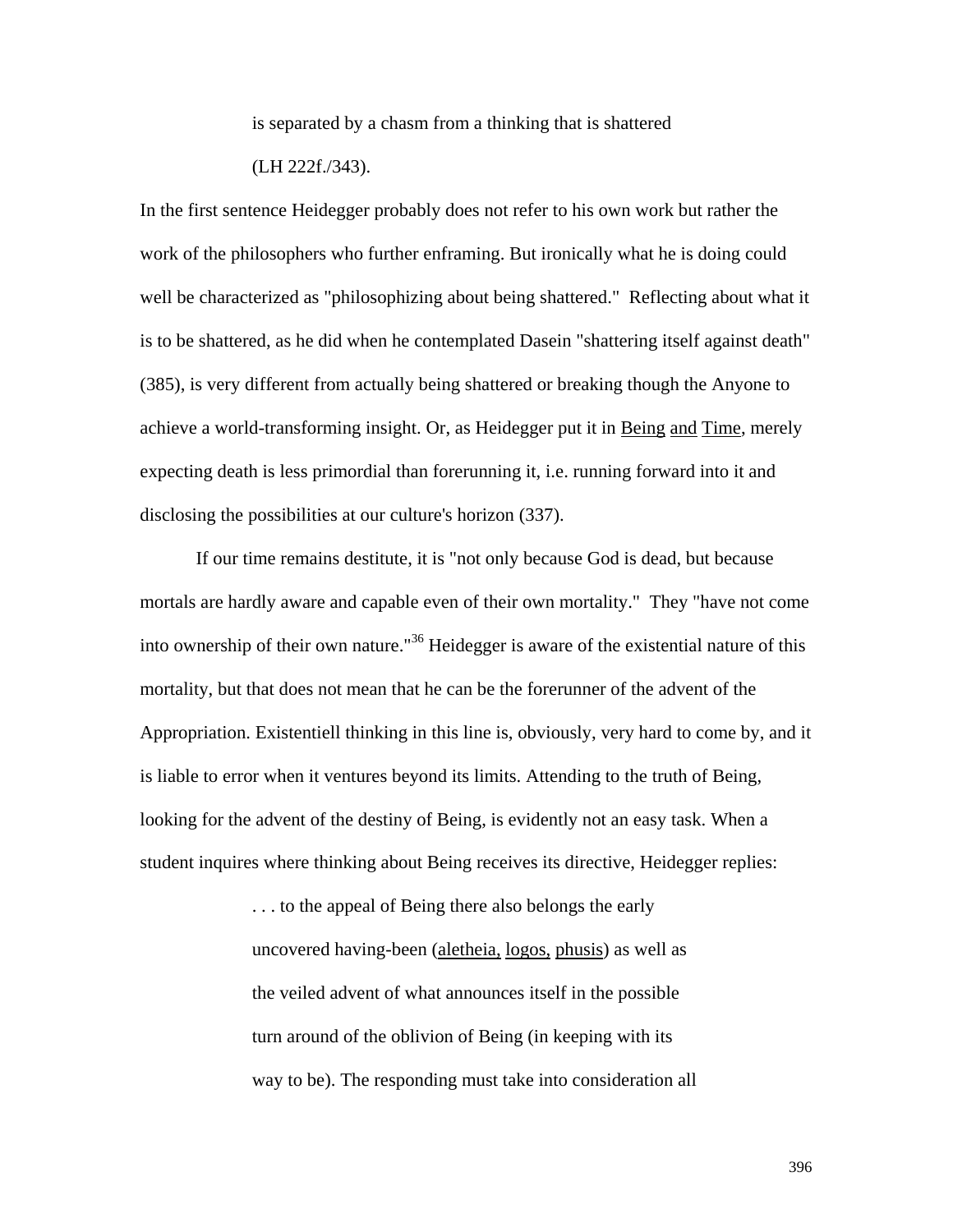of this on the strength of long concentration and in constant testing of its hearing if it is to hear an appeal of Being. But precisely here the response may hear wrongly. In this thinking, the chance of going astray is the greatest.  $37$ 

Such thinking can go wrong precisely because we are to attend to a revelation of Being, not invent one ourselves. What is the way to be towards which we are heading? Are the practices even now revealing a new way of Being? What lies beyond our technological stance towards the world? Clearly, the answer to these questions is not easy to determine, and some of our suggestions may be mistaken guesses, not genuine insight.

 Through his thinking, Heidegger hopes to prepare for the genuine insight into a transformed Being. He suggests that "a thinking which thinks about the possible advent of world" will perhaps help, "in the humblest and inconspicuous ways, such an advent to reach the opened-up realm of man's way to be."<sup>38</sup> The thinking of a forerunner is always provisional.<sup>39</sup> In acknowledging the truth of this claim in regard to his own work, Heidegger denies any insincere modesty and argues that this provisional character of thought is bound up with the finitude of thinking and the finitude of what is to be thought, that is, with both the finitude of Dasein and the finitude of Being (TB 35/38).

 The leap must spring from our own cultural past, which is one reason why Heidegger believes that interpretive thinking about the history of metaphysics is a necessary preparation for it. Despite his famous conversational remark about the affinity between his own thought and Zen Buddhism, in an interview Heidegger said:

> . . . a turn can be prepared only in the same place in the world where the modern technological world originated,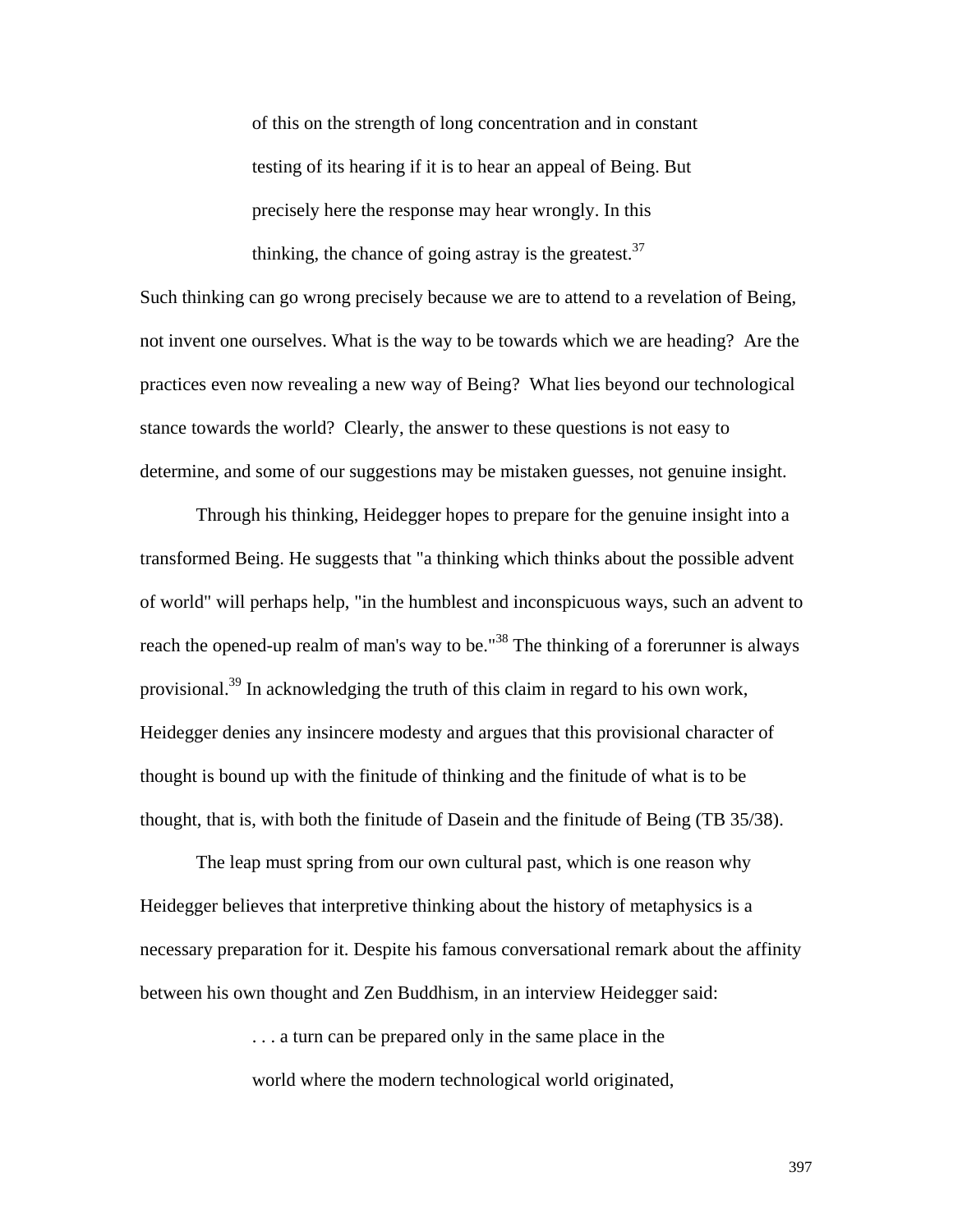and it cannot happen because of the takeover by Zen Buddhism or any other Eastern experience of the world. There is a need for a rethinking which is to be carried out with the help of the European tradition and of a new appropriation of that tradition. Thinking itself can be transformed only by a thinking which has the same origin and calling.40

Heidegger expressed the same point some years earlier at the end of the essay "The Principle of Identity." He said: "Only when we thoughtfully turn toward what has already been thought, will we be turned for what is still to be thought" (ID 41/106). The comment succinctly indicates the relationship between the understanding of Being that has been and the turn which leaps forward into the abyss of the Appropriation.

 At the appropriate moment of insight, thinking will cease questioning Being and become a simple saying (QCT 182/66). This saying will not necessarily be expressed in words or be anything like the philosophical thinking that has been the vehicle for the moment of insight for the last 2500 years. Indeed Heidegger acknowledged that "the history of Being as what is to be thought is at an end for the thinking that enters the Appropriation even if metaphysics should continue to exist, something which can not be determined" (TB 41f./44f.). If something that can significantly be called "metaphysics" does continue to exist, namely an unconcealment of Being with a history and a destiny, it will not appear as a history of "what is to be thought," that is, as philosophy.

 Heidegger himself suggested that the new unconcealment of Being will take place in art.<sup>41</sup> Philosophy as thinking expressed in the words of the languages of Western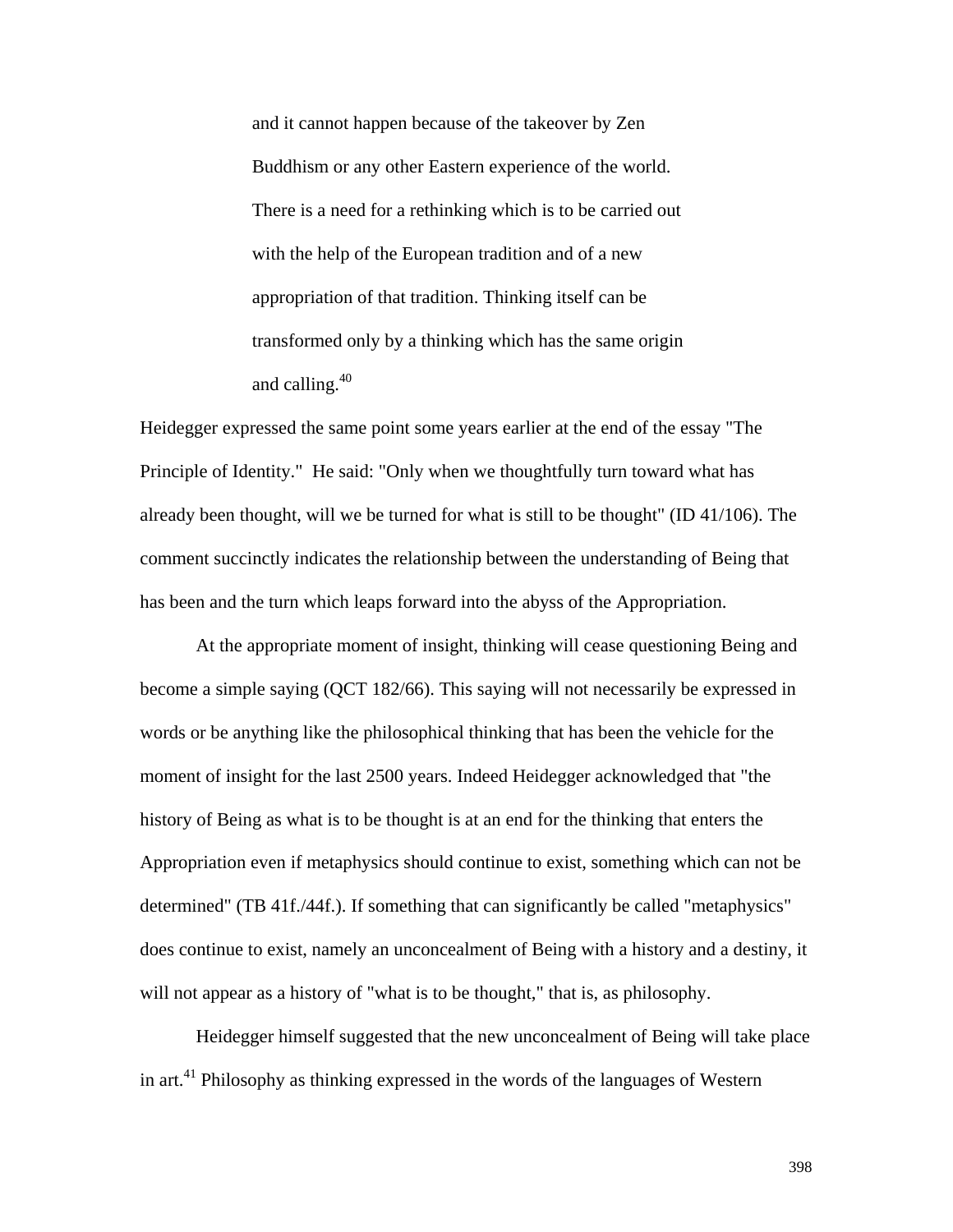culture, in subject-predicate sentences joined with the copula, may be necessarily limited to the metaphysics of presence with its permanent entities and enduring properties. Art, on the other hand, reached its supreme height as the revelation of Being in the Greek temple which founded the first leap of thought, a revealing both simple and manifold with possibilities. Now that we are at the other extreme end of philosophy perhaps art will take on that role again (QCT 34f./38f.). What this art will be like and when it will appear remain unknown.

## 7.5 Perspective

 With our picture of Heidegger's vision of the Temporal movement of the history of Being and its engine, philosophy, complete, we are in a position to reflect on the way we have come. For our review I want to highlight two of Heidegger's central claims: that Being unconceals itself and that it does so in a Temporal way.

 Perhaps the most initially puzzling of Heidegger's claims, and one whose implications we can now more clearly see, is the notion that Being reveals itself to us in different ways, ways which are more or less prominent in different periods of our history. Without granting him this idea, his philosophy cannot get off the ground. But, of course, this idea is likely to provoke common sense to complain, look, a thing either is in some specific way or it isn't. What it is cannot change unless the particular characteristics of the thing change. And such changes are indeed just changes in particular properties, not "isness" and certainly not something brought about by a mysterious thing like "Being" acting behind the scenes to manipulate our history.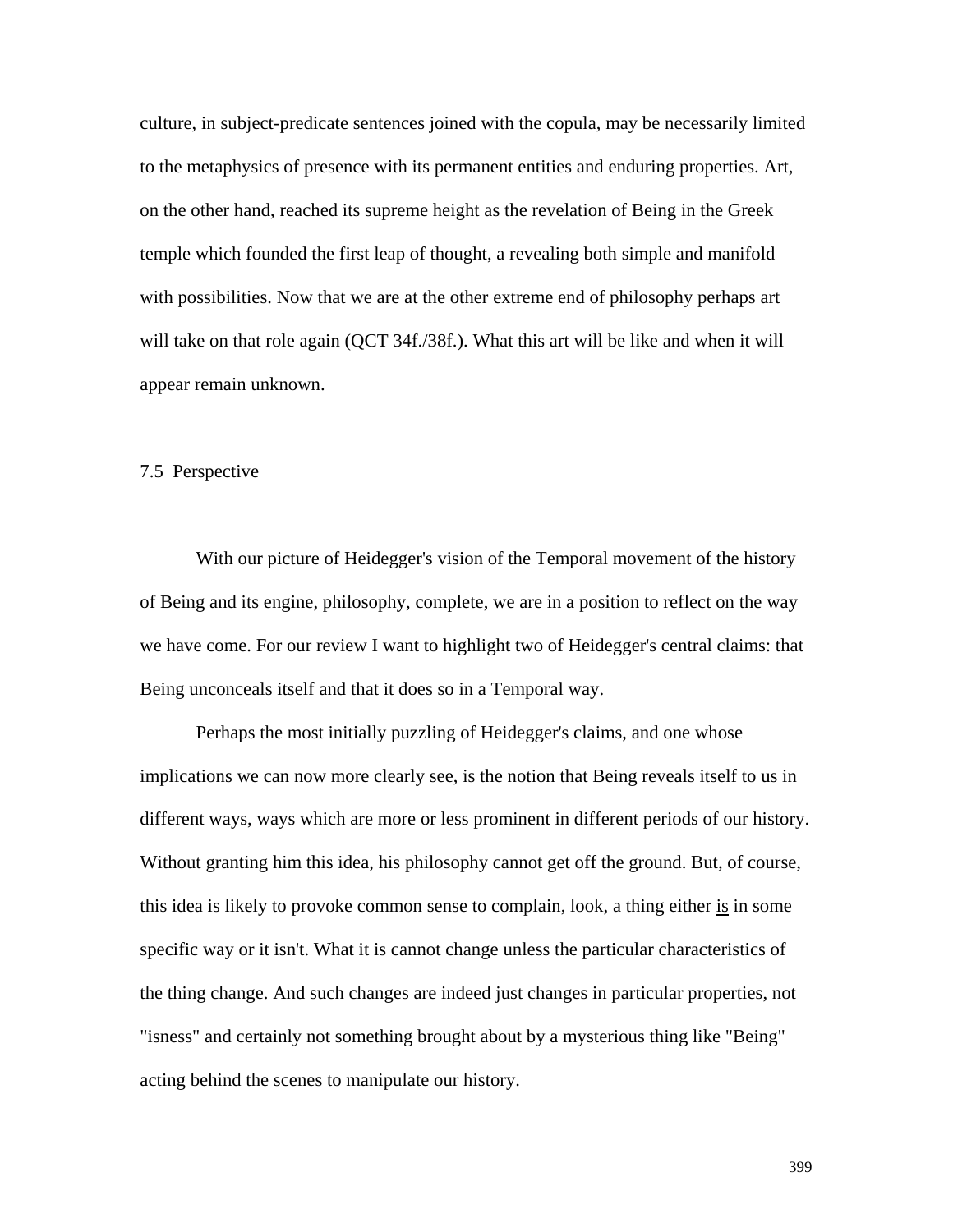But I hope that it is clear by now that, despite Heidegger's own language, Being is not any kind of thing, least of all one with consciousness or intentionality. To say that Being reveals what-is or that Being reveals itself to us is to say no more than that Being is revealed, and, to speak in Heideggerese, there is nothing behind the scenes doing the revealing. When we get beyond the language and take Heidegger's own admonitions seriously, he is saying no more than that, suddenly, things show up in a new way. And that the new way is not a matter of particular properties or forms but rather a way of Being.

We might initially illustrate this idea with common examples from psychology which do depend on discovering new properties or forms. Think of the pattern of lines which shifts from depicting a pretty young woman to reveal an old crone, or the black and white undulations which shift from a vase to mirror-image profiles. Such shifts take place with a shift in context and attention. Given a clue or our own particular interests, we can see a thing--in this case patterns of black and white lines or solids--in different ways.

 Even though these examples are a matter of seeing different types of things, and therefore do not exactly fit the Being that Heidegger is talking about, their dependence on context provides the crucial analogy. For Heidegger, the shift in cultural context is what results in a new way of looking at the Being of things. Now educated common sense may say that what really is in these examples is just a pattern of lines or black and white shapes, and that the rest is just our subjectivity. And, similarly, on the level of culture and how we take things, that facts are facts and all else is just a subjective overlay that we should try to avoid, not wallow in as Heidegger does.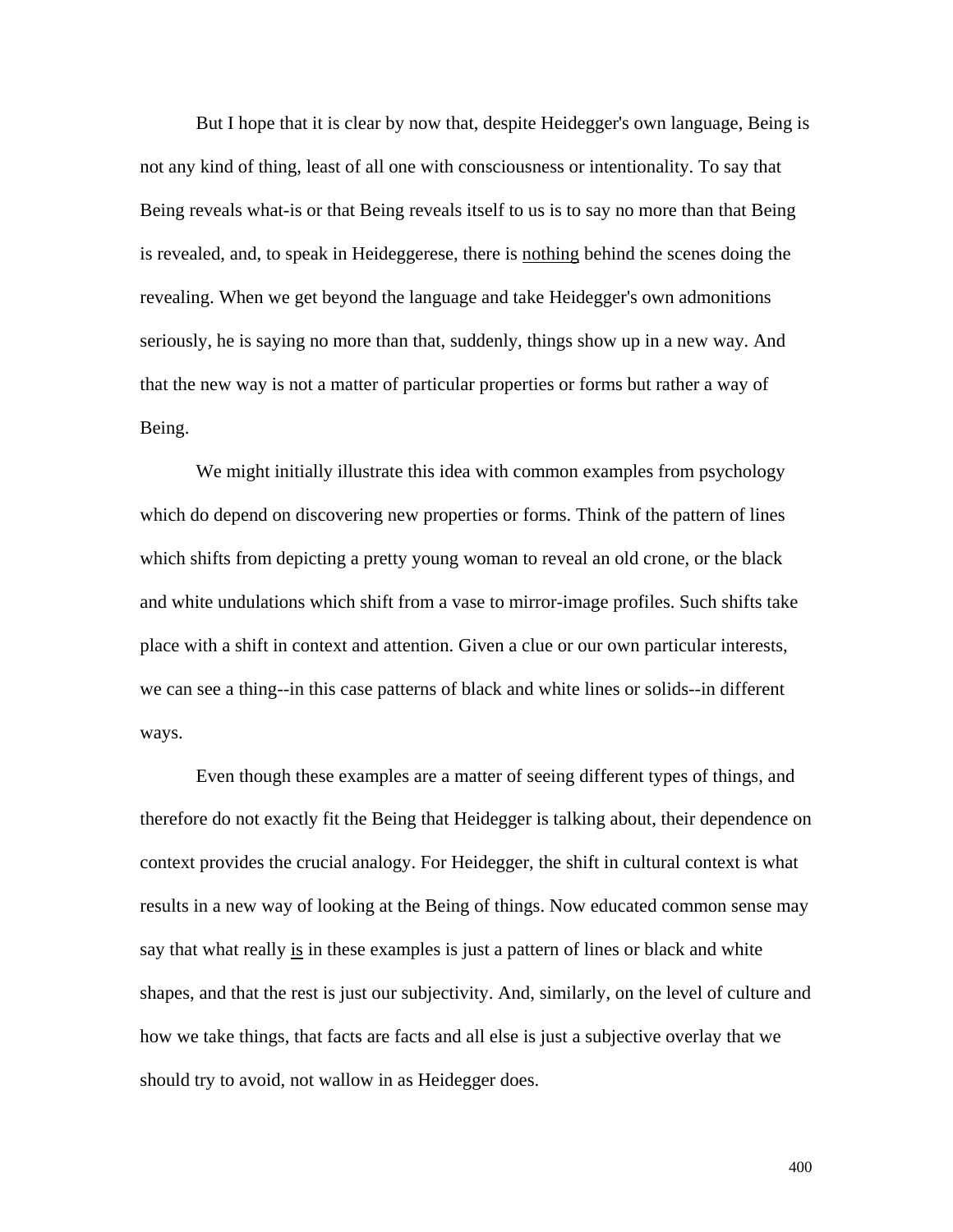Yet what are the "things in themselves"? To say a "pattern" of lines or "black" and "white" shapes is already to overlay the "facts" with a grid of human "subjectivity." We are immediately confronted with the old philosophical Scylla and Charybdis of realism and idealism, between which Heidegger tries to steer a narrow and careful path. Being is independent of us, since things cannot be in just anyway; for example, either things are amenable to certain kinds of mathematical treatment or they are not, as we can see in the different objects of Newtonian and quantum physics. And yet Being is dependent on us since we create the context of concern in which things can show themselves in one way or another. At the intersection of what things can be and the context in which such ways of Being matter, at the intersection of Being and Dasein, lies what things <u>are</u>.

 Rather than speaking of Heidegger's "Topology of Being," as Otto Pöggeler does, we might speak of his "topography of Being," his map depicting the relationship between natural and man-made objects. His verdict on the relationship seems no more alarming than insisting that, to go back to an earlier example, land is fertile or water is potable yet that they are so only in relationship to us. Either they are or they are not (in varying degrees, of course), but we create the context of concern in which growing crops and drinking water matters, that is, in which there is such a thing as fertility and potability.

 However, as I have spelled out in detail in the last three chapters, there is more to Heidegger's idea of the relation between Being and the cultural practices than this. The example of a land's fertility indicates the general relation between Being and what-is, but not the historicity of the Being of what-is. The history of Being, according to Heidegger, unfolds in a continuous manner and one which has been taken up and furthered by our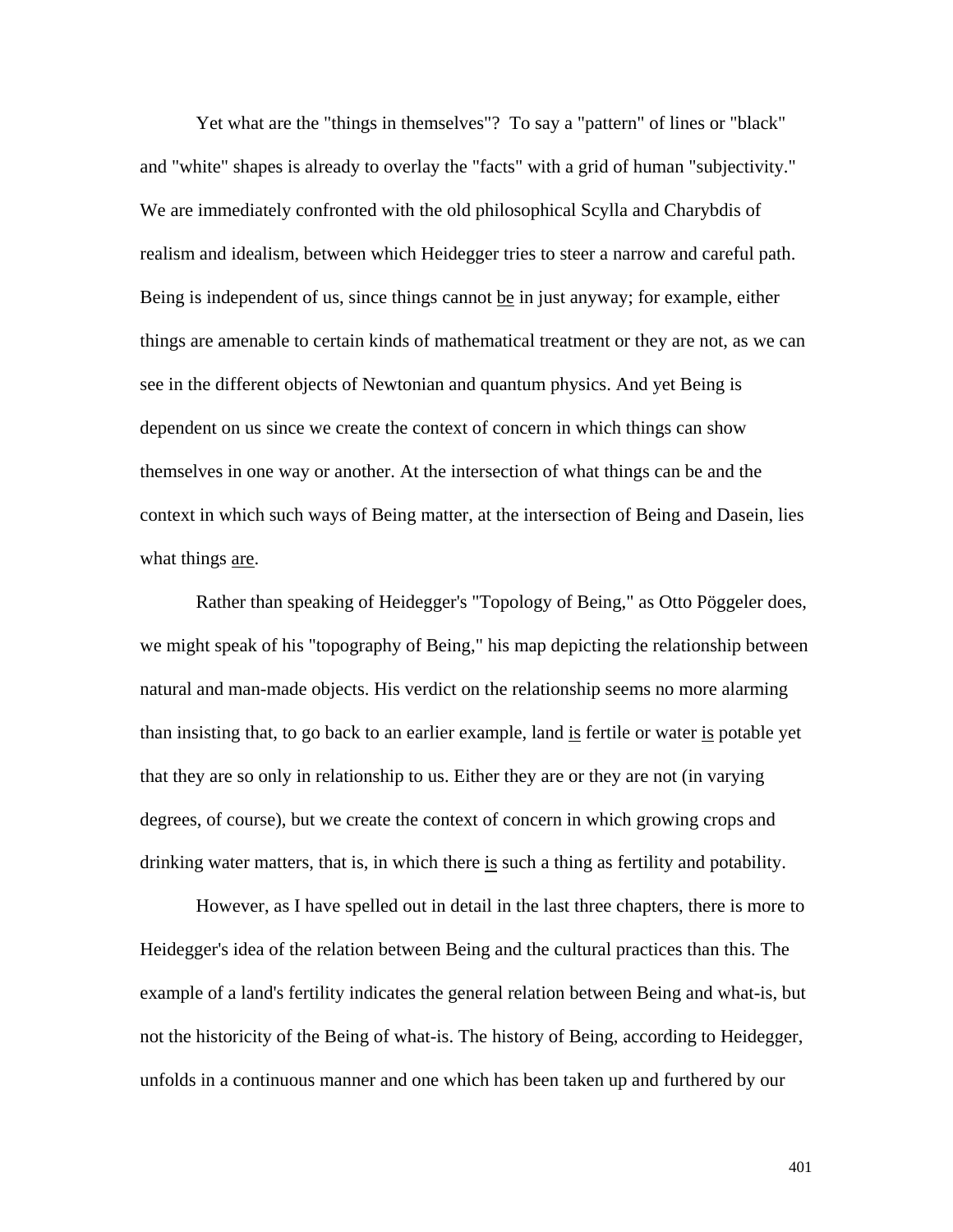culture's distinctive works of poetry, art, statesmanship, and philosophy. If the term "topology" suggests that the topography has a history which makes it what it is, now this term assumes its appropriateness.

 As I have tried to show, Heidegger's thesis that philosophy responds to the revelation of what-is in the cultural practices is most plausible when we stick to the three major epochs in the history of Being: the ancient, the medieval, and the modern. I have also gone some way toward making intelligible the various sub-stages in the ancient period by showing what it might mean for Being to reveal itself as chreon, phusis, aletheia, and idea. But what does it mean to say that Being reveals itself as perceptio, or the transcendental making possible of objects, or the dialectical mediation of Absolute Spirit? Describing the cultural context for the visions of Marx and Nietzsche seems relatively easy, but for the variations in the sequence from Descartes, to Kant, to Hegel, it is much more difficult.

 Heidegger's account of the history of philosophy has often been criticized on two fronts. First, the historical accuracy of his own account of what earlier philosophers are saying has been roundly and perhaps, given the modern context of discussion, for the most part fairly criticized. But these criticisms are not so telling when we understand what Heidegger is doing. When Heidegger remarks that Kant deserves a grade of `F' for his historical comprehension of Plato and Aristotle (WICT 77/72), he is not attributing an `A' to himself, and therefore we cannot turn the remark against him. For him the more important test is not "historical comprehension" in some modern, textbook sense. It is the question of whether, as he says about Kant, a thinker "creatively transforms" the thought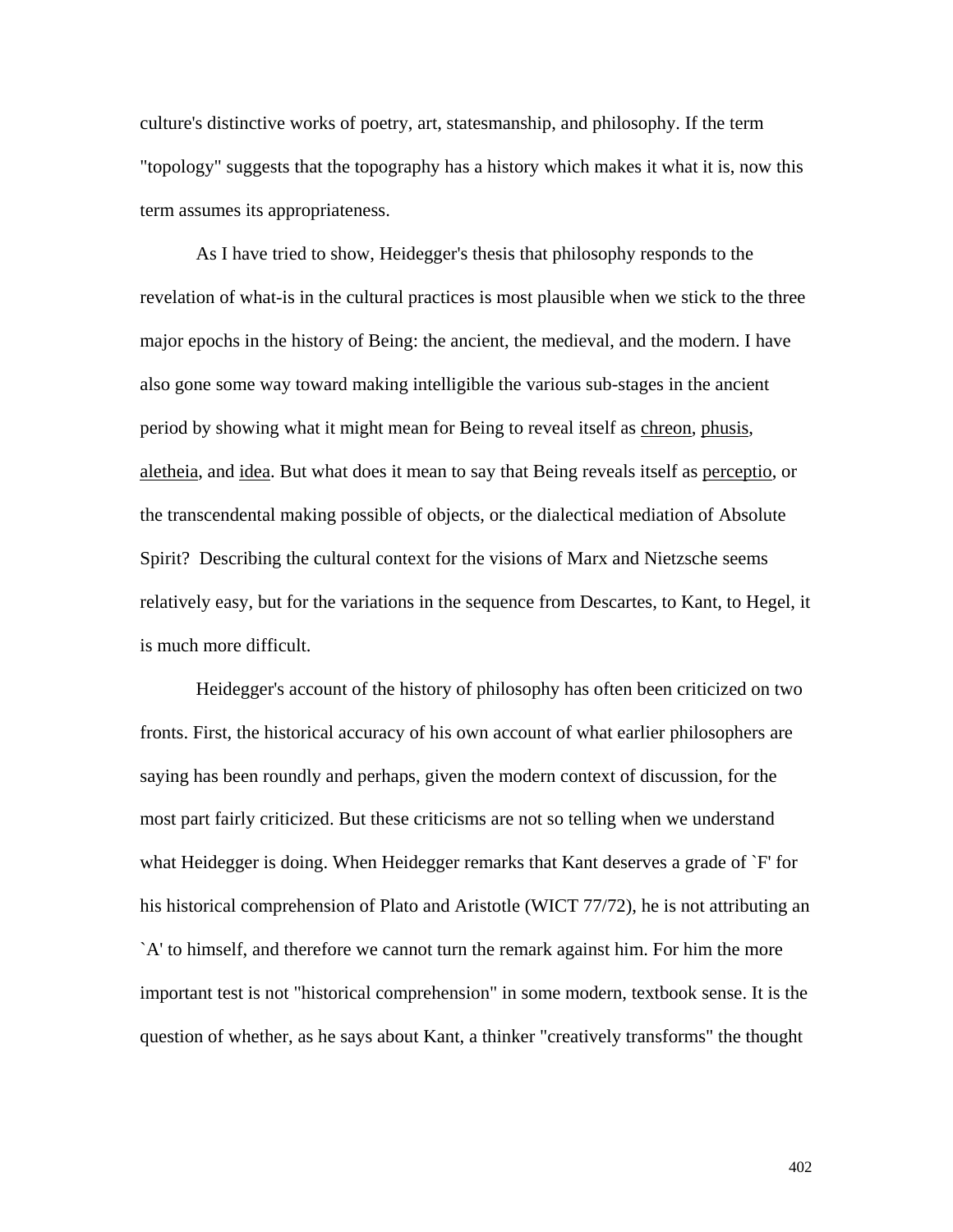that he inherits. According to Heidegger, Kant was the "one and only" philosopher who creatively transformed Plato's notion of idea.

 Heidegger himself "creatively transforms" his predecessors' ideas by interpreting them through his own philosophical vision while at the same time attempting to leap beyond the metaphysics which forgets Being and sees only things. Has Heidegger succeeded in doing this? Perhaps only time will tell, as it did for Kant. But, in the meantime, we can only apply the criteria of hermeneutics to what is in itself a hermeneutical account. Is Heidegger's vision of the history of philosophy illuminating, enabling us to see things we would not otherwise? Is it comprehensive, giving us a useful synthetic picture of something that would otherwise remain fragmented and disparate? Is his account complete, accounting for all of the significant features of the history of philosophy?

 Heidegger's account of the beginning of philosophy, for example, once we cut through the jargon and get to the content, is as helpful and plausible as anyone's, though perhaps this is not saying much since, as he himself insists, the "why" of this beginning remains a mystery. Indeed the most intriguing issue which arises out of and remains unsettled in my discussion of Heidegger is the relationship between the finitude of Being and the finitude of Dasein in regard to philosophy's grounding in the practices of Western culture. To go back to the images used in the Introduction, the issue is not just the relationship between the riverbed and the river but, to mix metaphors, about the relation between the soil in which the tree of philosophy grows and the river, both riverbed and water, which vivifies the soil so that the tree may grow on its banks.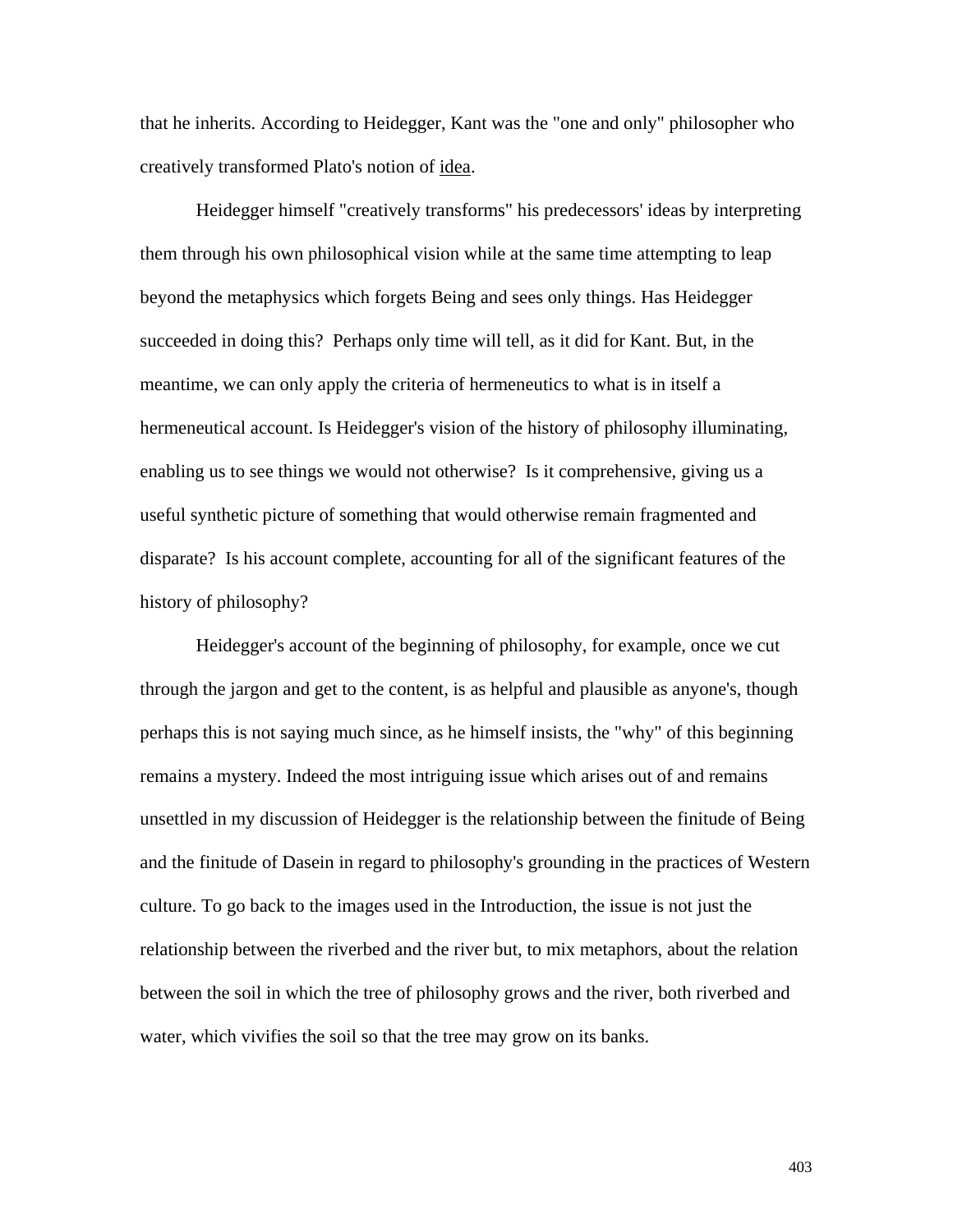Even with this mystery at its root, Heidegger offers us something that very few other historians of philosophy do: an account of philosophy's place in Western culture which both preserves its "objectivity," although in critical form, and maintains its relevance.

 But now the second major criticism comes into play. Is the insight gained by his account of the history of philosophy worth the jargon? The reader must already be well aware that the major task in the interpretation of Heidegger's work is the uncovering of the view behind the novel language. Even in the context of Heidegger's thought, as we saw, the vocabulary of "das Ereignis" does not really disclose new entities and, if it does tell us new things, it seems that it could have done so without resorting to the new terminology. This appearance may be illusory to some degree, since, once we understand it, this vocabulary does point out certain "relations and connections" that we might not notice otherwise. As Heidegger himself insists, language can lead us to see connections that we could not glimpse without it. And this objection hardly gives Heidegger the credit that we are willing to extend to other creators. Should we complain that Aristotle or Kant or Wittgenstein could have made his points much more simply? True, Heidegger is much more inclined than these philosophers to multiply jargon beyond necessity. But, if we now can translate Heidegger's thoughts into more intelligible language, this does not mean that he or we could have had the thoughts without his language. We may only now be able to see the "fallen" manifestation of his thought in our age.

# **NOTES**

 $\overline{a}$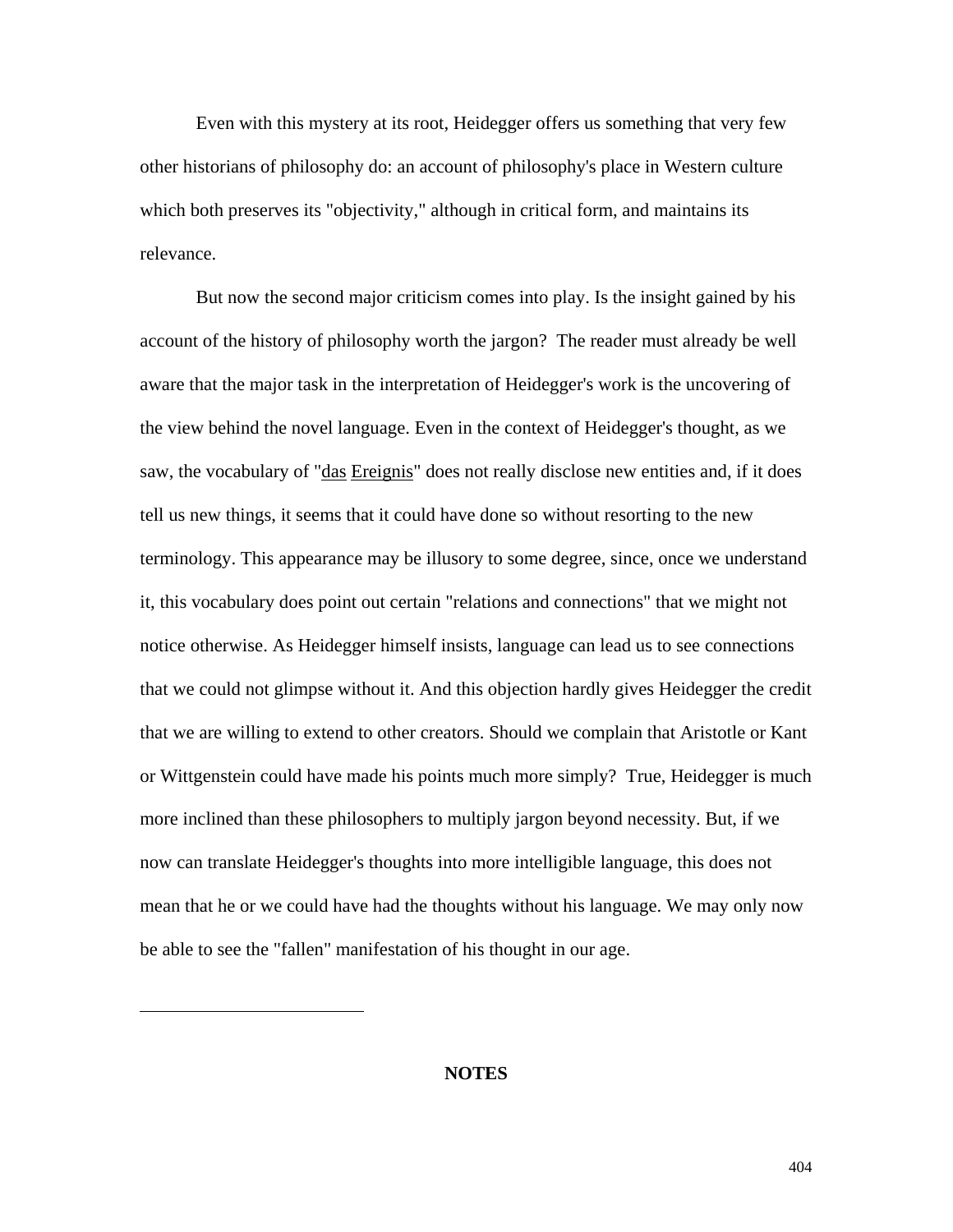<u>1</u>  $<sup>1</sup>$  As I noted at the beginning of Chapter Six, I do not intend to present</sup> Heidegger's complete version of the history of Being. To prove my point it is not even necessary to discuss Heidegger's account of all the major philosophers between Aristotle and Nietzsche. I discuss the philosophers whose thought most clearly announces new themes regarding the Being of what-is, not those whose philosophy works out variations upon these themes within a major epoch. Thus, for instance, for my purposes I need only discuss Descartes and not Leibniz, Kant -- as I already did in 5.1 -- and not Schelling or Fichte.

 $2<sup>2</sup>$  It would be illuminating to trace how the history of Being shows up in the creations of other authentic Dasein besides philosophers, but I will not examine art, poetry, etc., here. As an example of the sort of thing I have in mind one might explore the development of medieval art as it "repeated" the themes and edifices of Roman art. Roman images and styles were avoided for centuries, but suddenly we find again the carefully constructed buildings, arches, and facades of Roman architecture in the rebirth of art in the Romanesque architecture of the eleventh and twelfth centuries. In the repetition, however, these "possibilities" are adapted to specifically Christian themes and have a new position, place, and function. The rider on horseback, for example, is no longer the emperor in the public square demonstrating the power of the Roman empire but the knight or Christ himself on the church doorway going off to do battle for the faith. Constantine's Arch becomes the arch of the altar front. (These examples were suggested to me by a talk by Dr. Linda Seidel at a NEH-sponsored institute on medieval culture at Santa Clara University, June 26, 1986.)

 $3$  One might trace these peaks and valleys of the epochs of Being in the common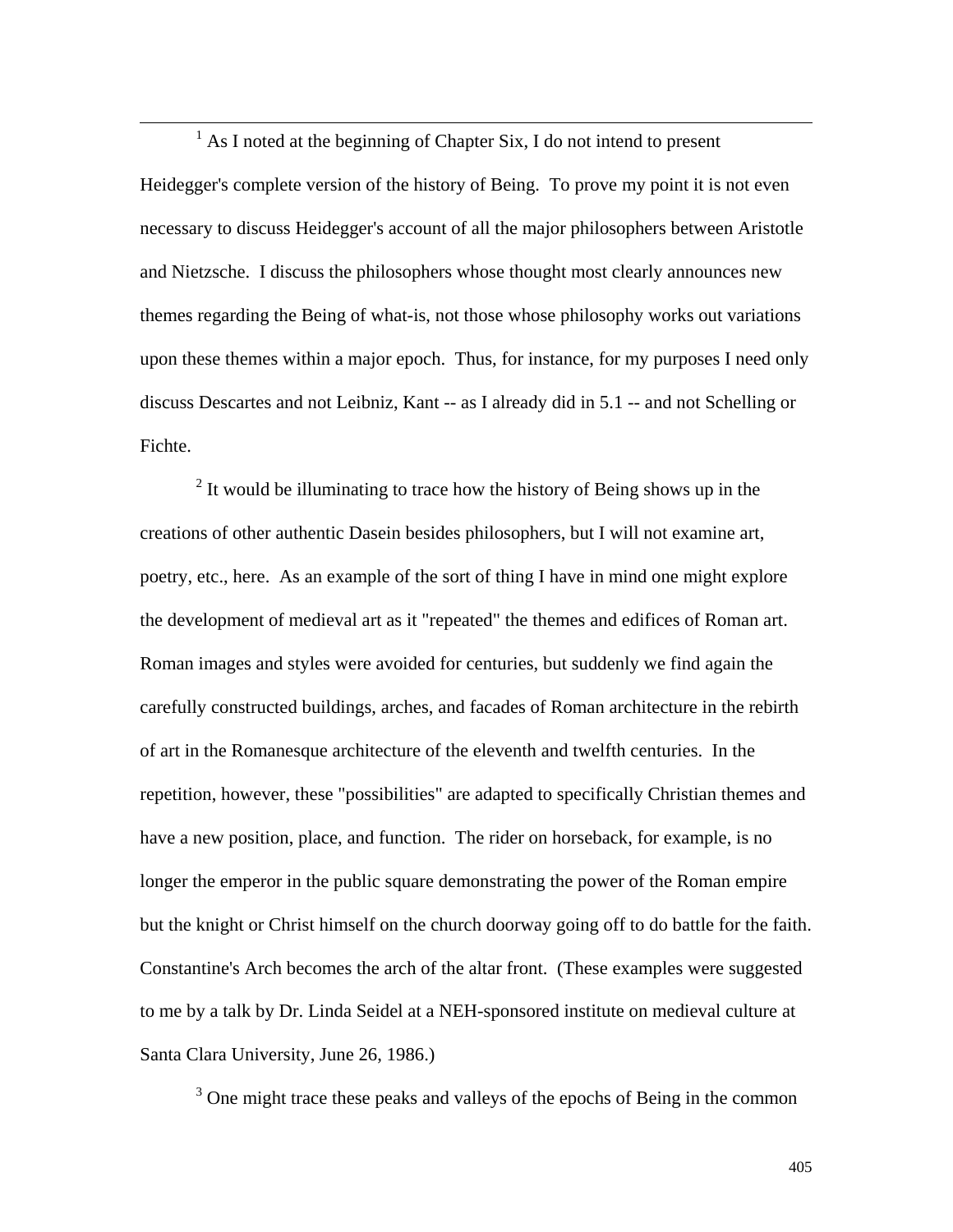understanding of Being in the Anyone. In regard to this it is interesting to note that, for example, our common view of our own history has followed along the track of the metaphysical history. In the running-down of the Roman world, the medieval world, and the modern world, people in general have felt that history -- and time -- was "running out" of possibilities and that humankind was doomed. In the two earlier worlds, hope was revived and possibilities renewed in the same period as the peaking of the new Temporal revelation of Being. Heidegger hopes for the same sort of revival after the current depression of Being.

 $\overline{a}$ 

<sup>4</sup> Nietzsche, Beyond Good and Evil, translated by Walter Kaufmann (New York: Random House, 1966) p. 22.

 $<sup>5</sup>$  Compare Kant's comments in the Critique of Pure Reason, p. 20. See B xiii.</sup>

 $6$  As we saw in footnote 187 in section 3.6, Heidegger's term is `Widerruf,' and its connotative connections are important.

<sup>7</sup> G. J. Whitrow, The Natural History of Time, second edition (Oxford: Oxford University Press, 1980), p. 181.

<sup>8</sup> Hannah Arendt comments in passing that medieval economic theory placed money under the Roman law category of "consumptibles," in contrast to "fungibles," because it did not conceive of money as a yardstick to measure all property. See The Human Condition, p. 69, especially footnote 76.

<sup>9</sup> Heidegger's phrase `geht  $\frac{1}{2}$   $\frac{1}{2}$  zugrunde' suggests both the `going under' of death and reaching a ground. With our new understanding of death, we can see that the verbal connection indicates a connection in ideas.

 $10$  As we noted earlier in the discussion of death, Heidegger's term `äusserst' is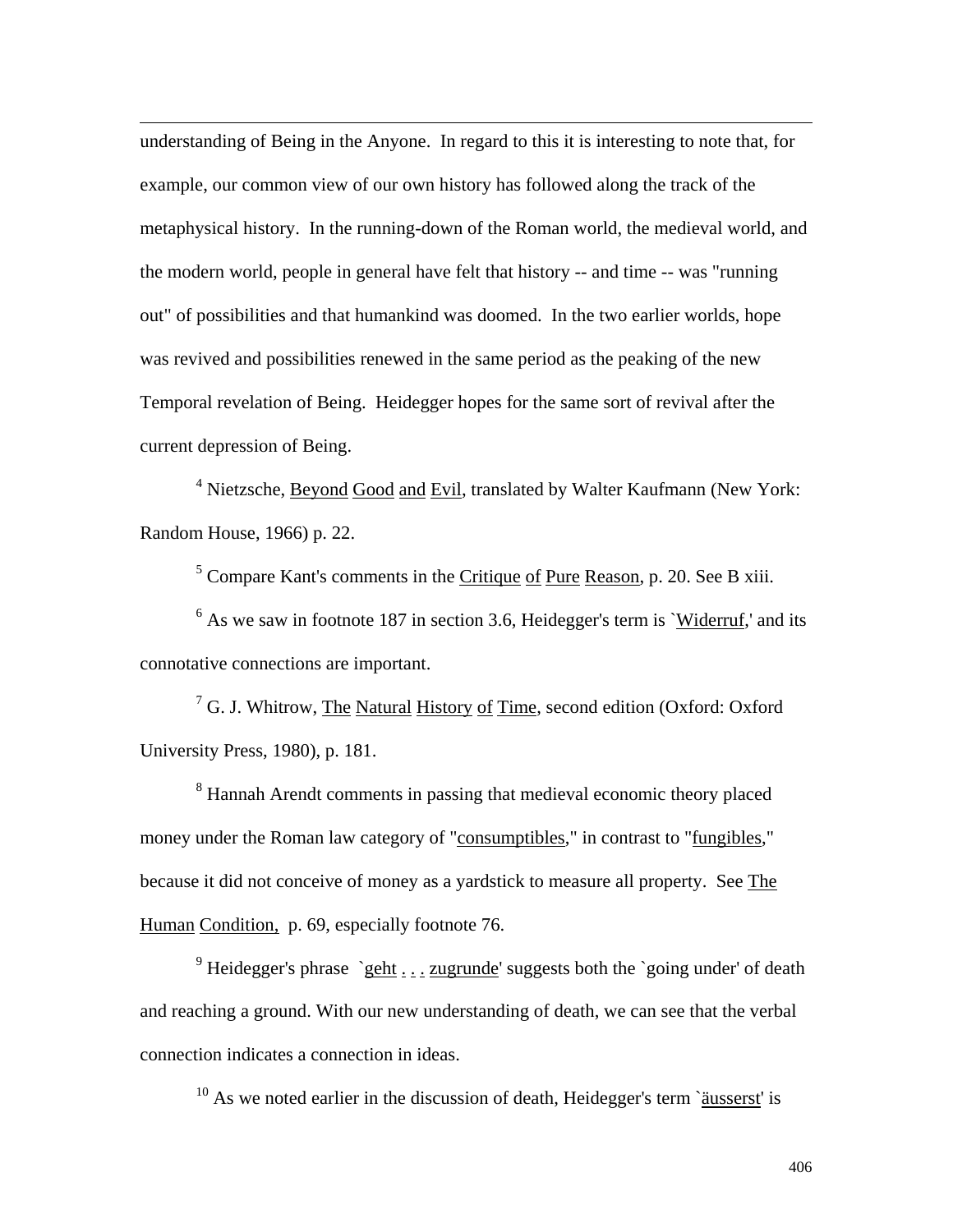translated as `outermost.' The "reversal" or "turn around" here is the "Umkehrung."

 $11$  See Heidegger's discussion of the "essence of fundamental metaphysical positions" in Section 25 in Nietzsche Volume Two 184-197/448-462. There he mentions as fundamental the positions of Plato, medieval theology, Leibniz, Kant, and Hegel.

<sup>12</sup> Heidegger's term is `Umkehrung.'

 $\overline{a}$ 

 $^{13}$  See Nietzsche, The Will to Power, translated by W. Kaufmann and R. J. Hollingdale, edited by W. Kaufmann (New York: Vintage Books, 1968), p. 263, aphorism 474.

 $14$  In context Heidegger's comment can be taken as a reference to Nietzsche's rejection of a Kantian noumenal realm, but this does not mean that his own conception of "what is in itself" is Kantian.

<sup>15</sup> See Friedrich Nietzsche, Beyond Good and Evil, Section 4, p. 11. Though catchy, Nietzsche's way of putting his point is misleading. Without "truth" in the traditional sense there is no "error" either.

<sup>16</sup> For example, see Nietzsche's account of Kant's notion of a priori knowledge in Beyond Good and Evil, Sections 4-11, pp. 11-19.

<sup>17</sup> See QCT 27/30f.

<sup>18</sup> W. V. Quine, "Epistemology Naturalized," Ontological Relativity and Other Essays (New York: Columbia University Press, 1969), p. 82f.

<sup>19</sup> For discussion of the significance of this point for contemporary discussions of teaching "values," see Hubert L. Dreyfus' "Knowledge and Human Values: A Genealogy of Nihilism," Teachers College Record, Vol. 82, No. 3 (Spring, 1981).

 $20$  Heidegger also argues that Protagoras, with his dictum that we are the measure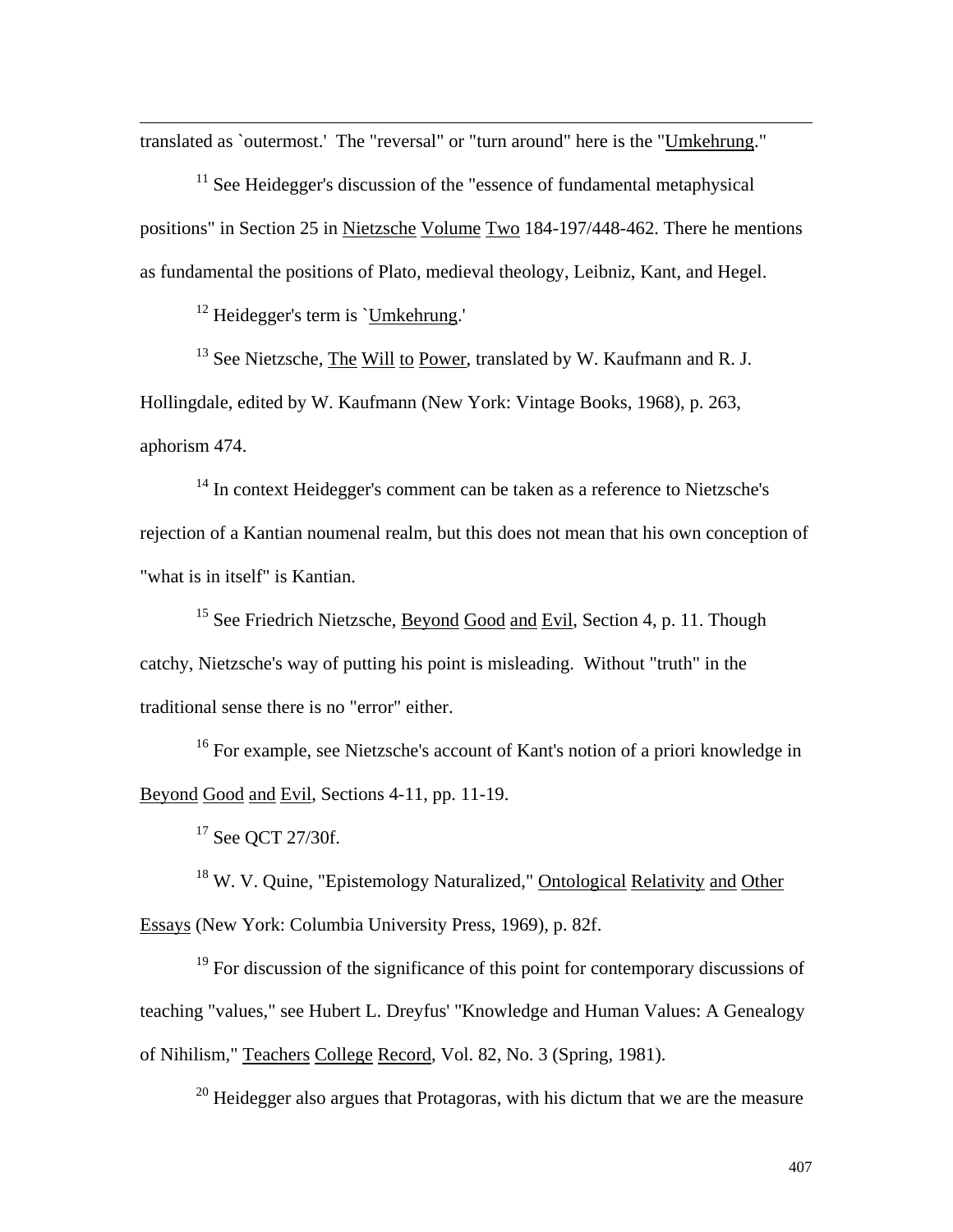of all things, is just as different. See N4 96-97/141-142.

 $\overline{a}$ 

<sup>21</sup> Heidegger's term is `Ge-stell.' The term means `frame' and ordinarily refers to a rack or an apparatus such as a bookstand. But Heidegger's special meaning plays off the verb `stellen,' or `to set upon' or `to challenge,' and its derivative forms `herstellen' and `darstellen,' or `to produce' and `to present.'

 $22$  Heidegger's term is `Bestand.'

 $23$  One sentence in the English translation of "Die Frage nach der Technik" may seem to support this view. It indicates that Heidegger says that technology "puts to nature the unreasonable demand that it supply energy that can be extracted and stored as such" (QCT 14/18767). If the demand is "unreasonable," this suggests that we are trying to make nature into something it cannot be. However, the notion that things have innate, permanent essences is part of the central core of the traditional metaphysics, and Heidegger's own thinking supposedly transcends this.

 Heidegger's sentence actually reads: "Das in der modernen Technik waltende Entbergen ist ein Herausfordern, das an die Natur das Ansinnen stellt, Energie zu liefern, die als solche herausgefördert und gespeichert werden kann." `Ansinnen' simply means `demand,' and there is no accompanying adjective indicating that the demand is `unreasonable' in the usual sense. If, as the translator may think, Heidegger is invoking the etymological connotation of `A-sinnen,' the sort of "unreasonableness" or "non-sense" involved here is really the lack of `Sinn' in Heidegger's technical sense, that is, the absence of a grounding in the meaning of Being. See Heidegger's comment about the "meaninglessness" of the contemporary era in the "Word of Nietzsche" in QCT 54/209.

 $24$  Heidegger's term is the preceding sentence is `Augenblick.'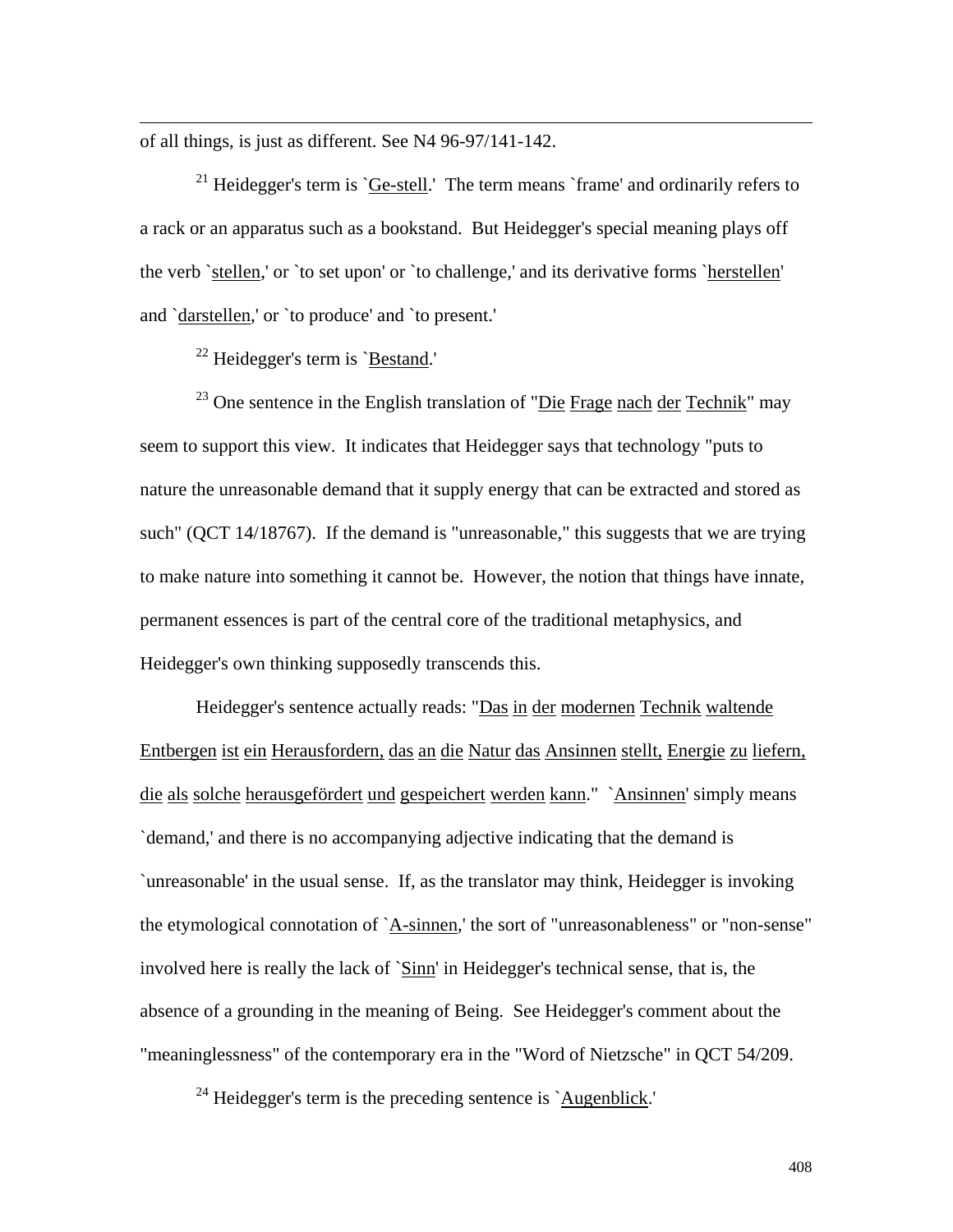$25$  A comment by Burke in "Yesterday, Tomorrow, and You," the last episode of his BBC-produced television series "Connections," which examines the history of technology.

<sup>26</sup> Ibid. I paraphrase one of Burke's examples and comments.

 $27$  Heidegger suggests that, because communication takes place in words, we can come to understand something without a primordial involvement in what the discourse is about. Consequently, our understanding of the network of Being can become "undetermined, detached and empty," producing "a growing groundlessness of that which was primordially articulated" (268f./370f.).

 $28$  D. Z. Phillips, "Moral Presuppositions and Literary Criticism," Through a Darkening Glass (South Bend, Indiana: University of Notre Dame, 1982), p. 63.

 $29$  The term `explicitly' translates Heidegger's `eigens.' His point draws on the etymological connections between `eigens' and `Eigentlichkeit' or `authenticity.'

 $30$  Playing off his use of `Augenblick' for the moment of insight, Heidegger's term here is `Blick.'

 $31$  Now the verbal play brings in `Einblick' and `Einblitz.'

 $32$  The "thinging" of cross and crown mentioned in footnote six of section 6.1 take us at least through the Middle Ages and the rise of the nation-state, but unfortunately in the modern age the times at which things "thing" have become fewer and farther between, and perhaps things have ceased "thinging" all together. Things no longer "thing" because, with the rise of philosophy, the primary task of articulating the Being of what-is began to shift to thinking, and things "have never yet been able to appear at all to thinking as things." Things may have ceased "thinging" in the modern world, but in his